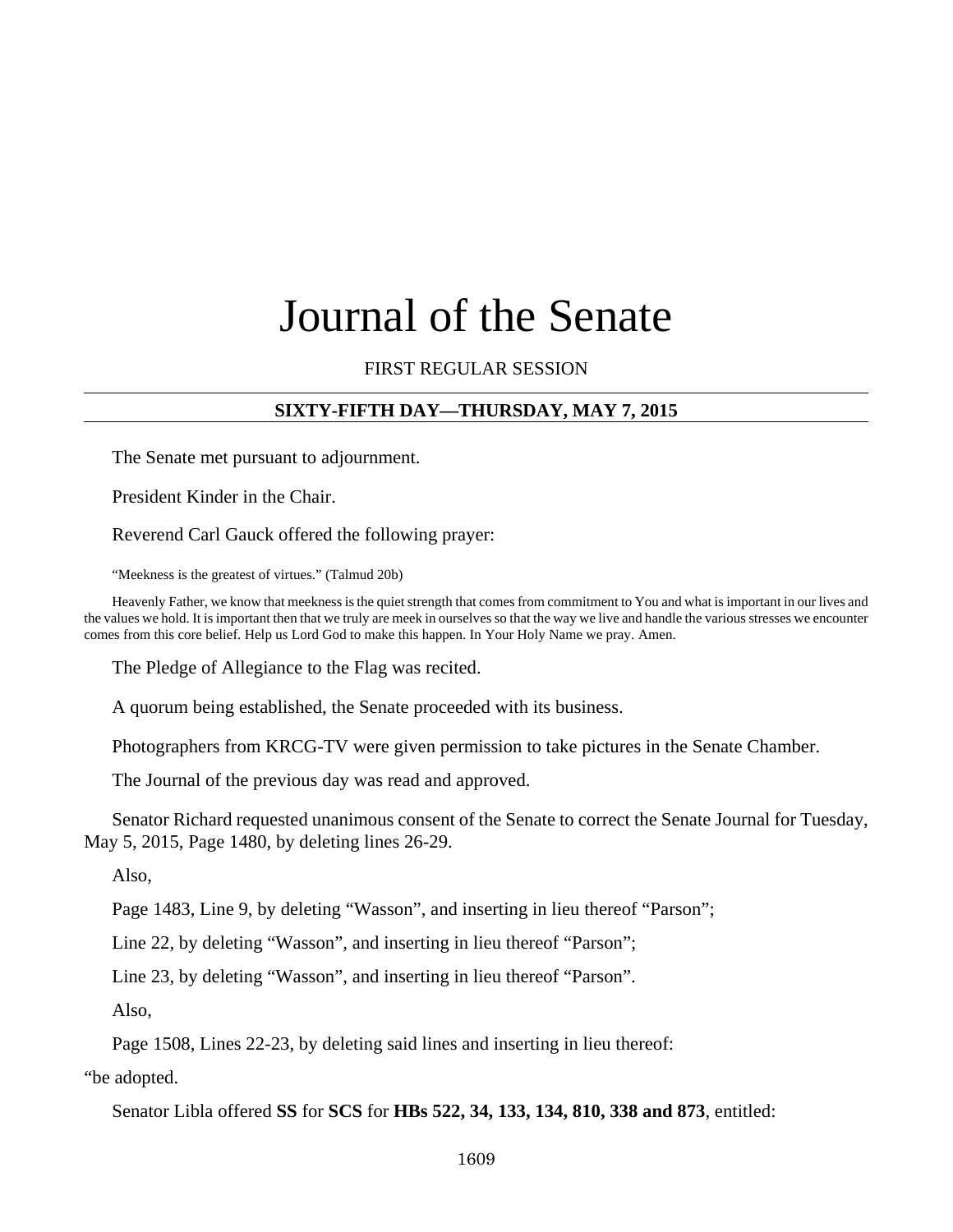# SENATE SUBSTITUTE FOR SENATE COMMITTEE SUBSTITUTE FOR HOUSE BILL NO. 522, HOUSE BILL NO. 34, HOUSE BILL NO. 133, HOUSE BILL NO. 134, HOUSE BILL NO. 810, HOUSE BILL NO. 338 AND HOUSE BILL NO. 873

An Act to repeal section 227.297, RSMo, and to enact in lieu thereof ten new sections relating to bridge and highway designations.

Senator Libla moved that **SS** for **SCS** for **HB 522, HB 34, HB 133, HB 134, HB 810, HB 338 & HB 873** be adopted, which motion prevailed.

On motion of Senator Libla, **SS** for **SCS** for **HB 522, HB 34, HB 133, HB 134, HB 810, HB 338 & HB 873"**.

Which request was granted.

The following Senators were present during the day's proceedings:

|              | Present—Senators |            |         |         |        |             |         |
|--------------|------------------|------------|---------|---------|--------|-------------|---------|
| <b>Brown</b> | Chappelle-Nadal  | Cunningham | Curls   | Dempsey | Dixon  | Emery       | Hegeman |
| Holsman      | Keaveny          | Kehoe      | Kraus   | LeVota  | Libla  | Munzlinger  | Nasheed |
| Onder        | Parson           | Pearce     | Richard | Riddle  | Romine | Sater       | Schaaf  |
| Schaefer     | Schatz           | Schmitt    | Schupp  | Sifton  | Silvey | Wallingford | Walsh   |
| Wasson       | Wieland—34       |            |         |         |        |             |         |

Absent—Senators—None

Absent with leave—Senators—None

Vacancies—None

The Lieutenant Governor was present.

#### **RESOLUTIONS**

Senator Parson offered Senate Resolution No. 1068, regarding Jim Hamilton, which was adopted.

Senator Parson offered Senate Resolution No. 1069, regarding David S. Derks, Warsaw, which was adopted.

Senator Kehoe offered Senate Resolution No. 1070, regarding Merrell University of Beauty Arts and Science, which was adopted.

Senator Kehoe offered Senate Resolution No. 1071, regarding Joe Herx, Jefferson City, which was adopted.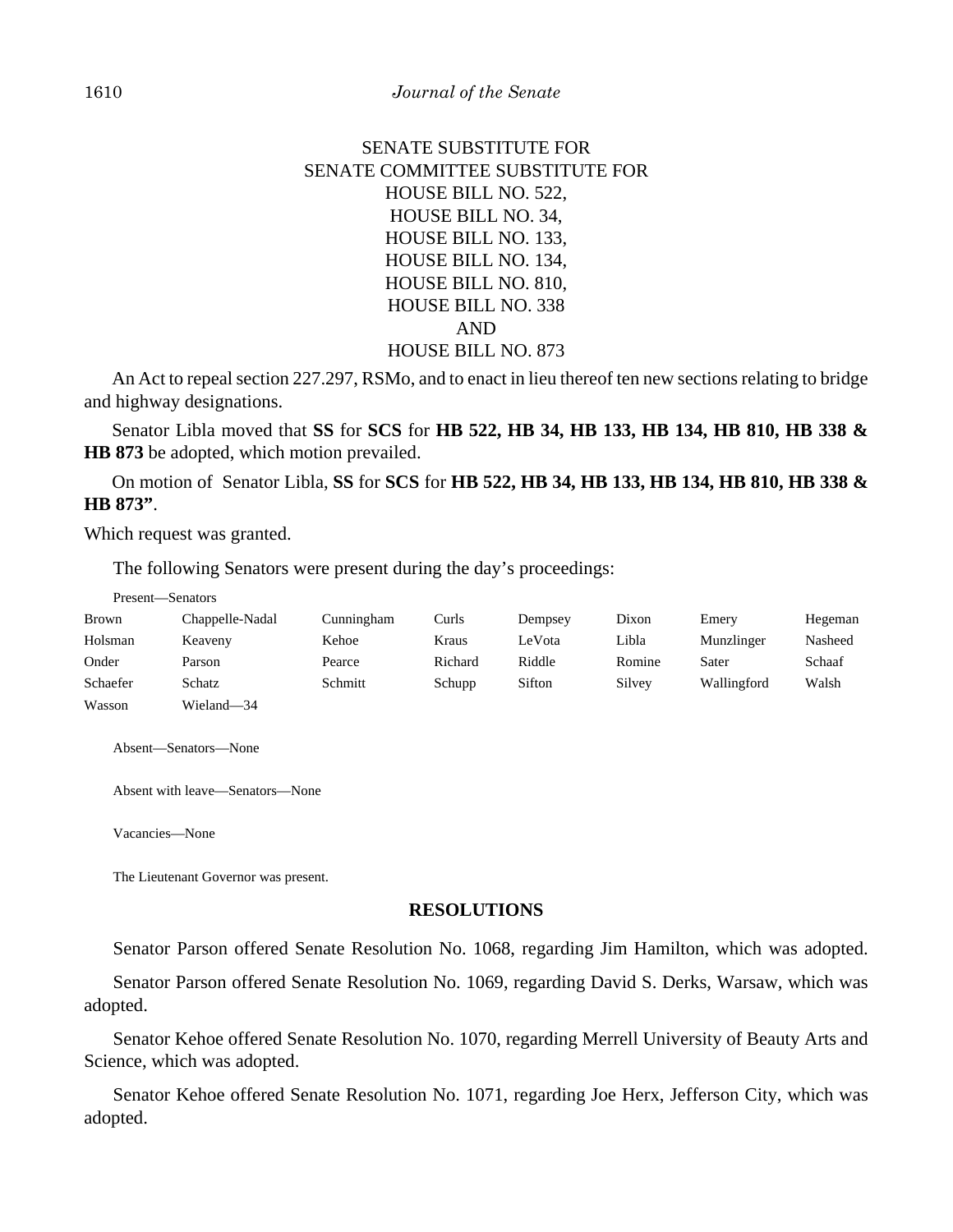Senator Wasson offered Senate Resolution No. 1072, regarding Sucker Day 2015, Nixa, which was adopted.

#### **REPORTS OF STANDING COMMITTEES**

Senator Dempsey, Chairman of the Committee on Gubernatorial Appointments, submitted the following reports, reading of which was waived:

Mr. President: Your Committee on Gubernatorial Appointments, to which were referred the following appointments, begs leave to report that it has considered the same and recommends that the Senate do give its advice and consent to the following:

Deborah Curtis, Independent, as a member of the Missouri Charter Public School Commission;

Also,

Christopher W. Hughes, as a member of the Sentencing and Corrections Oversight Commission; and

John B. Heskett, as a member of the Children's Trust Fund Board.

Senator Dempsey requested unanimous consent of the Senate to vote on the above reports in one motion. There being no objection, the request was granted.

Senator Dempsey moved that the committee reports be adopted, and the Senate do give its advice and consent to the above appointments, which motion prevailed.

#### **HOUSE BILLS ON THIRD READING**

**HB 675**, introduced by Representative Rowden, entitled:

An Act to repeal section 304.190, RSMo, and to enact in lieu thereof one new section relating to municipal commercial zones.

Was called from the Informal Calendar and taken up by Senator Libla.

Senator Libla offered **SS** for **HB 675**, entitled:

## SENATE SUBSTITUTE FOR HOUSE BILL NO. 675

An Act to repeal section 304.190, RSMo, and section 142.803 as enacted by house bill no. 2141, ninetyseventh general assembly, second regular session, and to enact in lieu thereof two new sections relating to transportation.

Senator Libla moved that **SS** for **HB 675** be adopted.

Senator Schaaf raised the point of order that **SS** for **HB 675** is out of order in that it goes beyond the scope and purpose of the original bill. The point of order was referred to the President Pro Tem who took it under advisement, which placed **HB 675**, with **SS** and the point of order (pending), back on the Informal Calendar.

## **HCS** for **HB 137**, entitled:

An Act to repeal sections 34.040 and 136.055, RSMo, and to enact in lieu thereof two new sections relating to competitive bidding, with an emergency clause.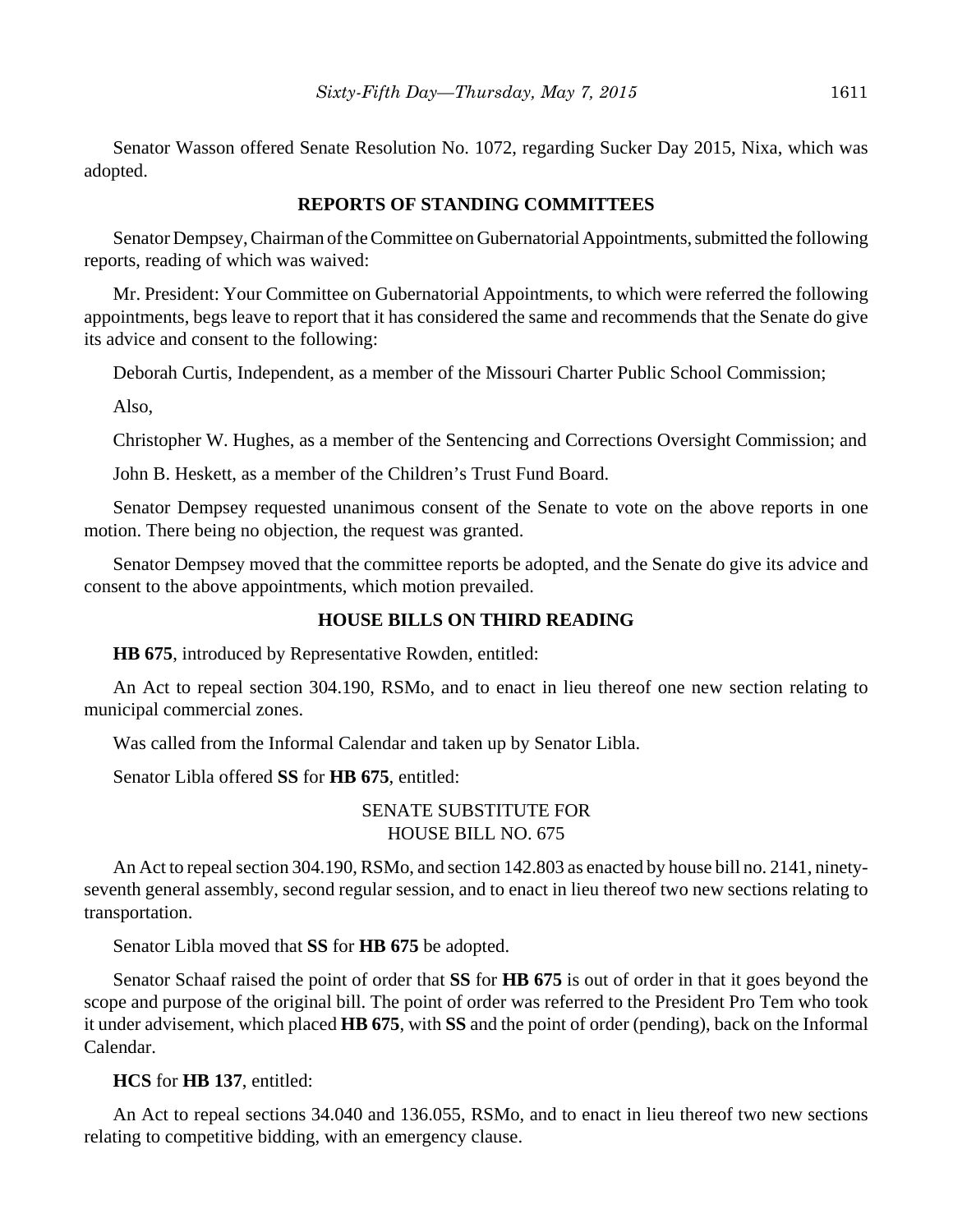Was called from the Informal Calendar and taken up by Senator Silvey.

Senator Silvey offered **SS** for **HCS** for **HB 137**, entitled:

# SENATE SUBSTITUTE FOR HOUSE COMMITTEE SUBSTITUTE FOR HOUSE BILL NO. 137

An Act to repeal sections 34.040 and 136.055, RSMo, and to enact in lieu thereof two new sections relating to competitive bidding, with an emergency clause.

Senator Silvey moved that **SS** for **HCS** for **HB 137** be adopted.

Senator Schmitt offered **SA 1**, which was read:

#### SENATE AMENDMENT NO. 1

Amend Senate Substitute for House Committee Substitute for House Bill No. 137, Page 4, Section 34.040, Line 18 of said page, by inserting after all of said line the following:

"67.617. 1. Each regional convention and visitors commission shall, before the second Monday in October, make an annual report to the chief executive officers and governing bodies of the city and county, respectively, and to the general assembly stating the condition of the commission on the first day of July of that year, and the various sums of money received and distributed by it during the preceding calendar year. The fiscal year for each regional convention and visitors commission shall begin on the first day of July and end on the thirtieth day of June of the following calendar year.

2. Before the close of the first fiscal year of such commission, and at the close of every third fiscal year thereafter, the chief executives of the city and county, jointly, shall appoint one or more certified public accountants, who shall annually examine the books, accounts, and vouchers of the regional convention and visitors commission, and who shall make due report thereof to the chief executives and the board of the district. The commission shall produce and submit to the accountants for examination all books, papers, documents, vouchers, and accounts of their office belonging or pertaining to the office, and shall in every way assist the accountants in their work. In the report to be made by the accountants they may make any recommendation they deem proper as to the business methods of the officers and employees. A reasonable compensation for the services of the accountants shall be paid by the commission.

**3. In addition to the exceptions available under sections 610.010 to 610.225, the leases, agreements, contracts, or subleases, and any amendments thereto, for space, usage, or services in any convention center or related facilities owned or operated by a regional convention and visitors commission, or any drafts or unexecuted versions of such documents, shall not be considered public records within the meaning of subdivision (6) of section 610.010, when, in the reasonable judgment of the commission, the disclosure of the information in the records may endanger the competitiveness of the business or prospects of the commission or provide an unfair advantage to its competitors; provided, however, that the foregoing may not be deemed to include any leases, agreements, contracts, or subleases involving a professional sports franchise.**"; and

Further amend the title and enacting clause accordingly.

Senator Schmitt moved that the above amendment be adopted, which motion prevailed.

Senator Kehoe assumed the Chair.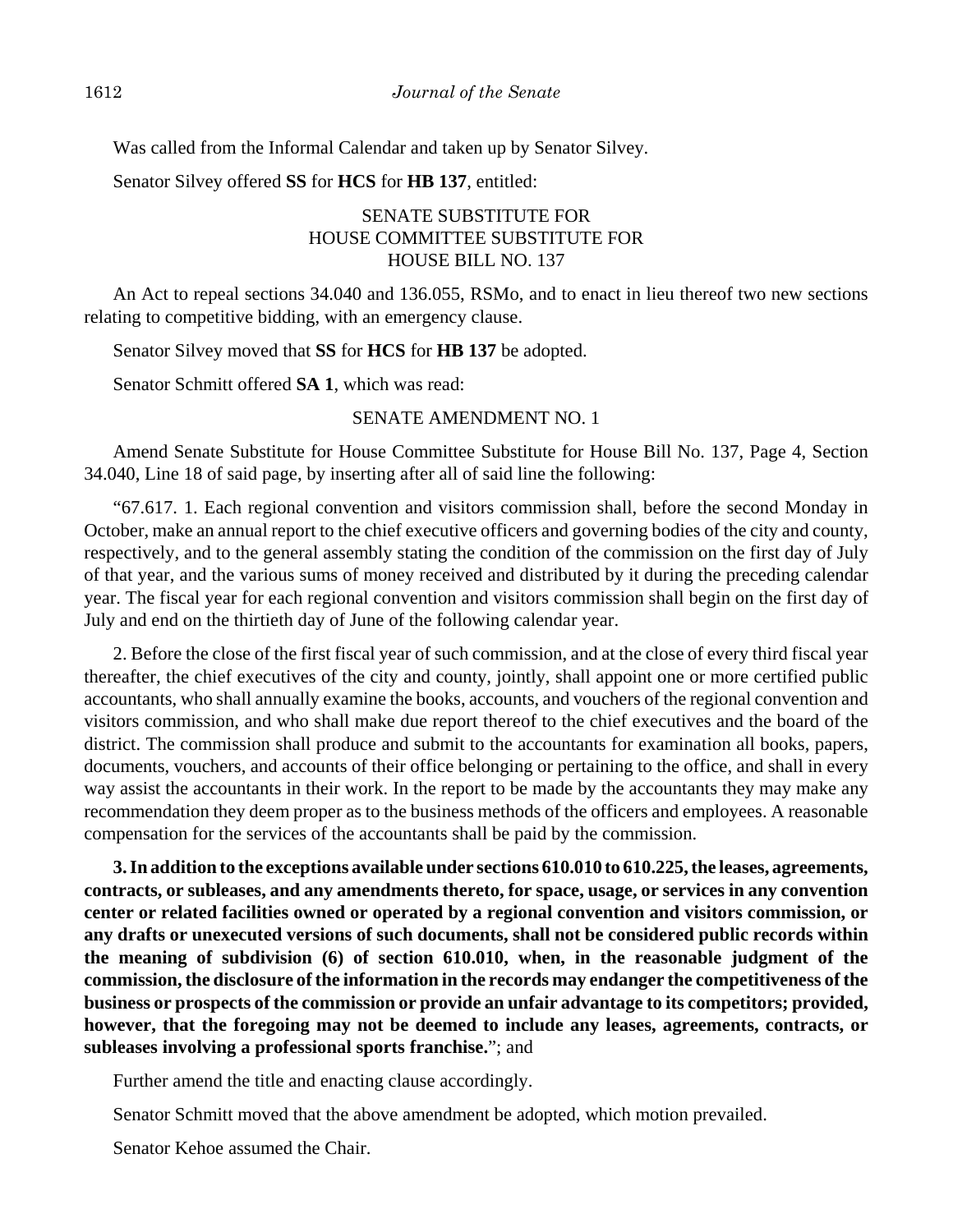Senator Dixon assumed the Chair.

Senator Holsman offered **SA 2**, which was read:

#### SENATE AMENDMENT NO. 2

Amend Senate Substitute for House Committee Substitute for House Bill No. 137, Page 6, Section 136.055, Line 1, by inserting after the word "districts." the following:

## "**Any fee office contract awarded to a municipality under this subsection shall be for a period of no less than eight years.**".

Senator Holsman moved that the above amendment be adopted, which motion failed.

Senator Silvey moved that **SS** for **HCS** for **HB 137**, as amended, be adopted, which motion prevailed.

On motion of Senator Silvey, **SS** for **HCS** for **HB 137**, as amended, was read the 3rd time and passed by the following vote:

| YEAS—Senators |                 |         |         |        |             |         |          |
|---------------|-----------------|---------|---------|--------|-------------|---------|----------|
| Brown         | Chappelle-Nadal | Curls   | Dempsey | Dixon  | Emery       | Hegeman | Holsman  |
| Keaveny       | Kehoe           | Kraus   | LeVota  | Libla  | Munzlinger  | Nasheed | Onder    |
| Parson        | Pearce          | Richard | Riddle  | Romine | Sater       | Schaaf  | Schaefer |
| Schatz        | Schmitt         | Schupp  | Sifton  | Silvey | Wallingford | Walsh   | Wasson   |
| Wieland-33    |                 |         |         |        |             |         |          |

NAYS—Senators—None

```
Absent—Senator Cunningham—1
```
Absent with leave—Senators—None

Vacancies—None

The President declared the bill passed.

#### The emergency clause was adopted by the following vote:

#### YEAS—Senators

| Brown    | Chappelle-Nadal | Cunningham | Curls   | Dempsey | Dixon  | Emery       | Hegeman |
|----------|-----------------|------------|---------|---------|--------|-------------|---------|
| Holsman  | Keaveny         | Kehoe      | Kraus   | LeVota  | Libla  | Munzlinger  | Nasheed |
| Onder    | Parson          | Pearce     | Richard | Riddle  | Romine | Sater       | Schaaf  |
| Schaefer | Schatz          | Schmitt    | Schupp  | Sifton  | Silvey | Wallingford | Walsh   |
| Wasson   | Wieland-34      |            |         |         |        |             |         |

NAYS—Senators—None

Absent—Senators—None

Absent with leave—Senators—None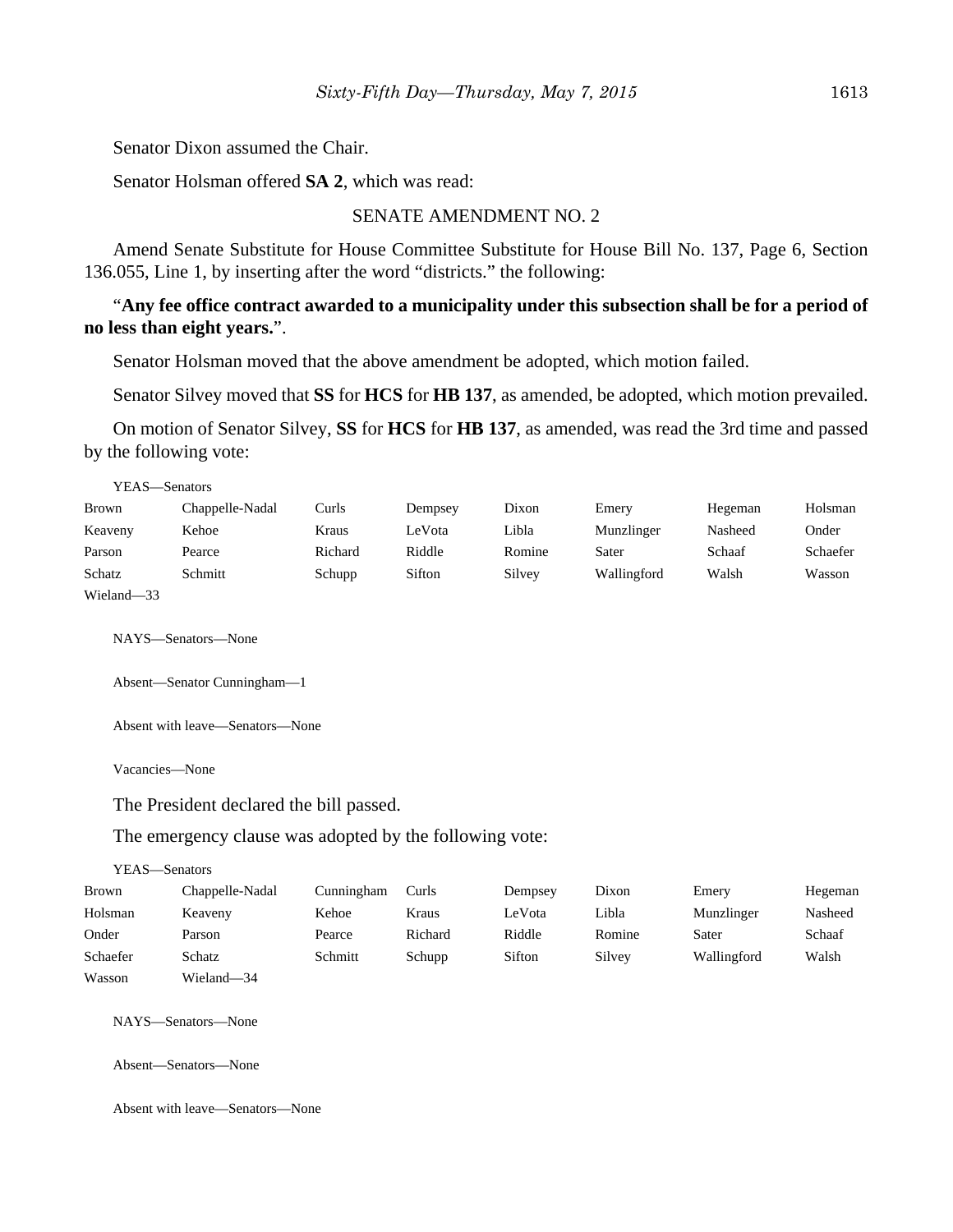Vacancies—None

On motion of Senator Silvey, title to the bill was agreed to.

Senator Silvey moved that the vote by which the bill passed be reconsidered.

Senator Richard moved that motion lay on the table, which motion prevailed.

#### **CONFERENCE COMMITTEE APPOINTMENTS**

President Pro Tem Dempsey appointed the following conference committee to act with a like committee from the House on **HCS** for **SCS** for **SB 210**, as amended: Senators Schaefer, Schaaf, Onder, LeVota and Curls.

President Pro Tem Dempsey appointed the following conference committee to act with a like committee from the House on **HCS** for **SB 221**: Senators Schatz, Schmitt, Romine, Chappelle-Nadal and Walsh.

On motion of Senator Richard, the Senate recessed until 1:00 p.m.

#### **RECESS**

The time of recess having expired, the Senate was called to order by Senator Pearce.

President Pro Tem Dempsey ruled the pending point of order raised by Senator Schaaf on **HB 675**, with **SS**, not well taken.

Senator Schaaf rose to appeal the ruling made by the President Pro Tem of the Senate on the point of order.

At the request of Senator Schaaf, the appeal of the ruling on the point of order was withdrawn.

#### **HOUSE BILLS ON THIRD READING**

**HB 675**, with **SS** (pending), was again taken up.

Senator Kehoe assumed the Chair.

Senator Romine assumed the Chair.

Senator Schaaf offered **SA 1**:

## SENATE AMENDMENT NO. 1

Amend Senate Substitute for House Bill No. 675, Page 1, In the Title, Line 5, of the title, by inserting immediately after "transportation" the following: ", with a referendum clause"; and

Further amend said bill, page 7, section 304.190, line 23 of said page, by inserting after all of said line the following:

"Section B. This act is hereby submitted to the qualified voters of this state for approval or rejection at an election which is hereby ordered and which shall be held and conducted on Tuesday next following the first Monday in November, 2016, pursuant to the laws and constitutional provisions of this state for the submission of referendum measures by the general assembly, and this act shall become effective when approved by a majority of the votes cast thereon at such election and not otherwise.

Section C. Pursuant to section 116.155, RSMo, and other applicable constitutional provisions and laws of this state authorizing the general assembly to adopt ballot language for the submission of this act to the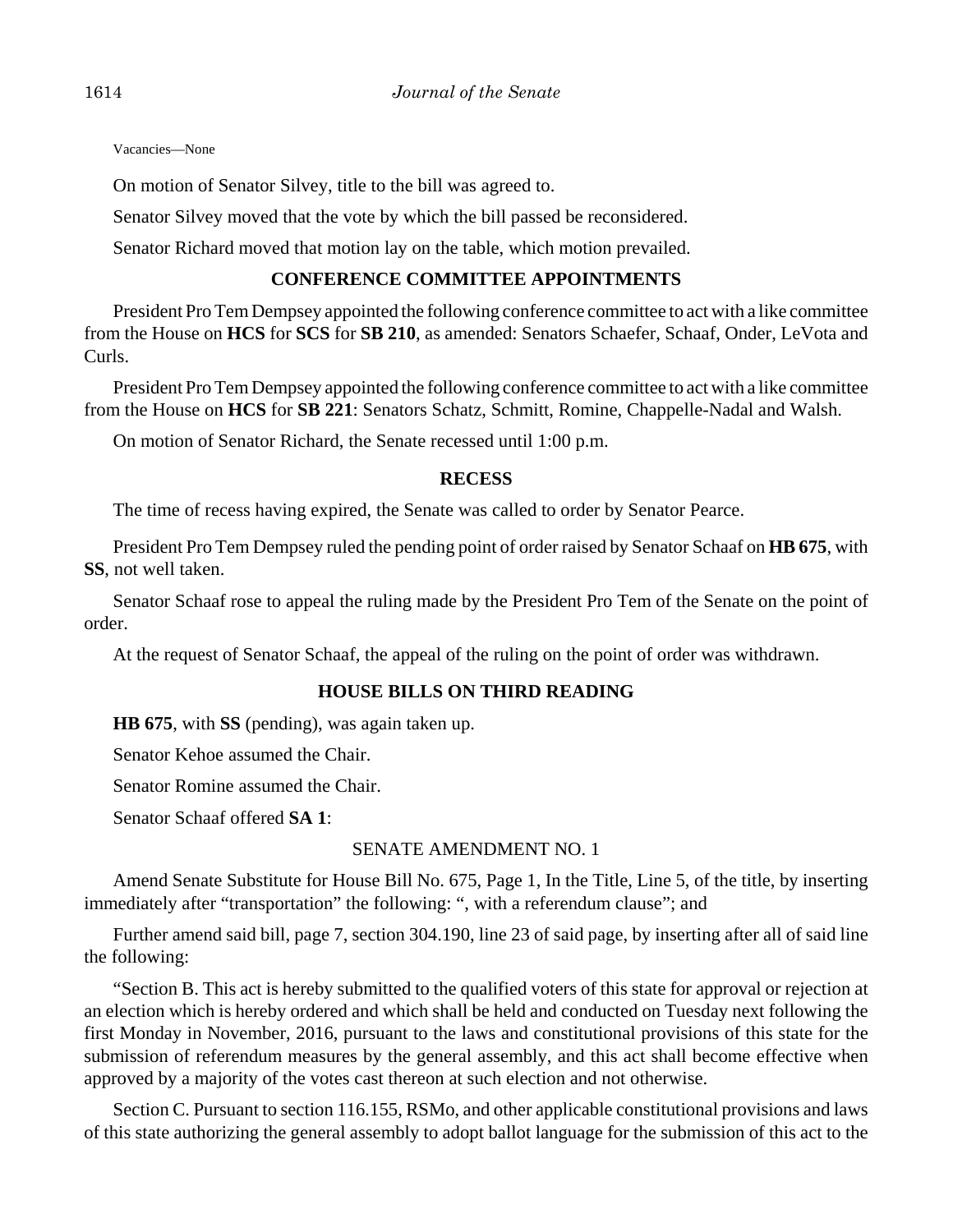voters of this state, the official summary statement of the amendment proposed in section A shall be as follows:

"Shall a tax be imposed to generate eighty million dollars for distribution to the state road fund and local governments and also be adjusted for inflation each year without a vote of the people?"".

Senator Schaaf moved that the above amendment be adopted and requested a roll call vote be taken. He was joined in his request by Senators Brown, Emery, Keaveny and Libla.

Senator Kraus assumed the Chair.

At the request of Senator Libla, **HB 675**, with **SS** and **SA 1** (pending), was placed on the Informal Calendar.

#### **MESSAGES FROM THE HOUSE**

The following messages were received from the House of Representatives through its Chief Clerk:

Mr. President: I am instructed by the House of Representatives to inform the Senate that the House has taken up and passed **SB 474**.

Bill ordered enrolled.

Also,

Mr. President: I am instructed by the House of Representatives to inform the Senate that the House has taken up and passed **HCS** for **SB 458**, entitled:

An Act to repeal sections 195.070, 301.142, 334.037, 334.040, 334.104, 334.747, 336.115, 338.200, 338.270, and 338.347, RSMo, and to enact in lieu thereof thirteen new sections relating to health care.

With House Amendment No. 1.

#### HOUSE AMENDMENT NO. 1

Amend House Committee Substitute for Senate Bill No. 458, Page 20, Section 336.115, Lines 1-22, by removing all of said section and lines from the bill; and

Further amend said bill, Page 21, Section 338.200, Line 15, by deleting said line and inserting in lieu thereof the following "**under section 338.200 shall be determined by a pharmacist licensed by the board**"; and

Further amend said bill, Page 22, Section 376.379, Lines 12-14, by deleting all of said lines and inserting in lieu thereof the following:

"**medication synchronization services offered under the health benefit plan; and**"; and

Further amend said bill, Page 23, Section 376.388, Line 30, by deleting the word "**within**" and inserting in lieu thereof the words "**at least every**"; and

Further amend said bill, page, and section, Lines 34 through 35, by deleting all of said lines and inserting in lieu thereof the following:

## "**maximum allowable cost pricing which has been updated to reflect market pricing at least every seven days as set forth in subdivision (1) of subsection 2 of this section.**"; and

Further amend said bill and section, Page 24, Line 47, by deleting the words, "**health carrier or**"; and

Further amend said bill, page and section, Line 49, by deleting the words, "**health carrier or**"; and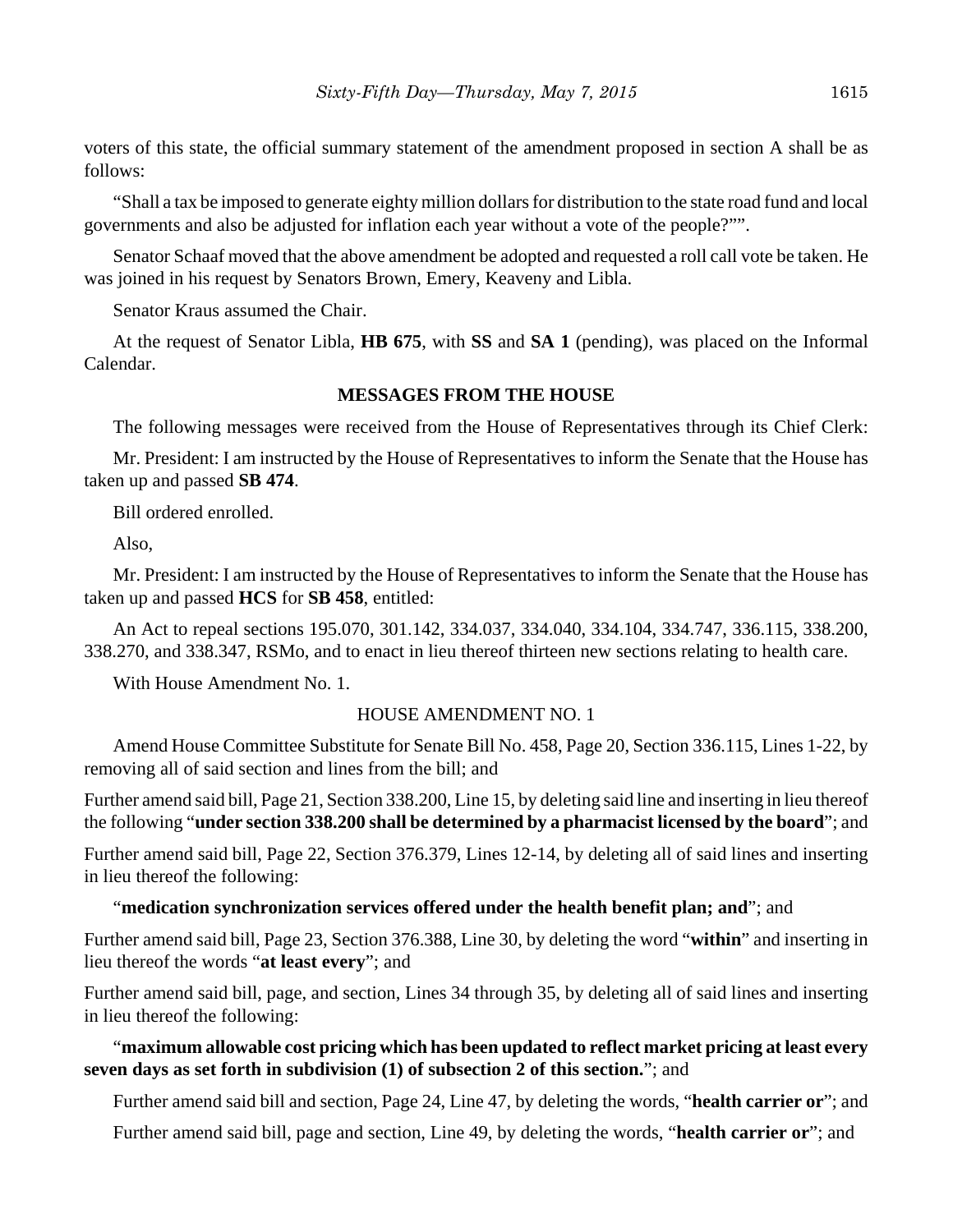Further amend said bill, page and section, Line 54, by deleting the words, "**health carrier or**"; and

Further amend said bill, page and section, Line 59, by deleting the words, "**health carrier or**"; and

Further amend said bill, page and section, Lines 67-71, by deleting all of said lines; and

Further amend said bill by amending the title, enacting clause, and intersectional references accordingly.

In which the concurrence of the Senate is respectfully requested.

Also,

Mr. President: I am instructed by the House of Representatives to inform the Senate that the House has taken up and passed **HCS** for **SCS** for **SB 230**, entitled:

An Act to repeal sections 191.332, 192.020, 192.667, 208.670, 301.142, and 324.001, RSMo, and to enact in lieu thereof twelve new sections relating to health care.

With House Amendment Nos. 1, 2, 3, 4.

HOUSE AMENDMENT NO. 1

Amend House Committee Substitute for Senate Committee Substitute for Senate Bill No. 230, Page 11, Section 192.667, Line 217, by inserting after all of said section and line the following:

"**196.990. 1. As used in this section, the following terms shall mean:**

**(1) "Administer", the direct application of an epinephrine auto-injector to the body of an individual;**

**(2) "Authorized entity", any entity or organization at or in connection with which allergens capable of causing anaphylaxis may be present, including but not limited to restaurants, recreation camps, youth sports leagues, amusement parks, and sports arenas;**

**(3) "Caretaker", a person or entity under whose care a child has been entrusted by such child's parent or guardian for consideration;**

**(4) "Epinephrine auto-injector", a single-use device used for the automatic injection of a premeasured dose of epinephrine into the human body;**

**(5) "Physician", a physician licensed in this state under chapter 334;**

**(6) "Provide", the supply of one or more epinephrine auto-injectors to an individual;**

**(7) "Self-administration", a person's discretionary use of an epinephrine auto-injector.**

**2. A physician may prescribe epinephrine auto-injectors in the name of an authorized entity for use in accordance with this section, and pharmacists, physicians, and other persons authorized to dispense prescription medications may dispense epinephrine auto-injectors under a prescription issued in the name of an authorized entity.**

**3. An authorized entity may acquire and stock a supply of epinephrine auto-injectors under a prescription issued in accordance with this section. Such epinephrine auto-injectors shall be stored in a location readily accessible in an emergency and in accordance with the epinephrine autoinjector's instructions for use and any additional requirements established by the department of**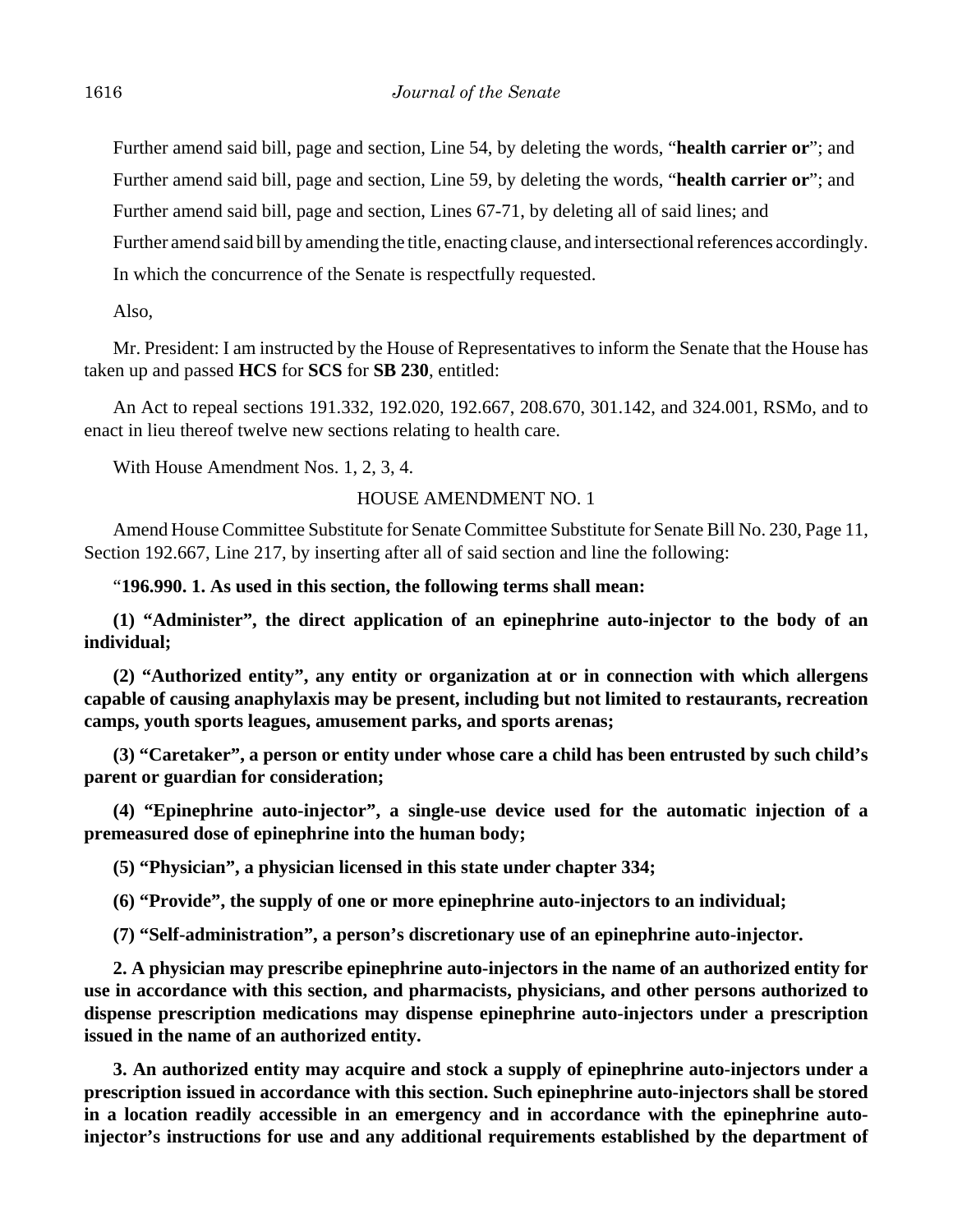**health and senior services by rule. An authorized entity shall designate employees or agents who have completed the training required under this section to be responsible for the storage, maintenance, and general oversight of epinephrine auto-injectors acquired by the authorized entity.**

**4. An employee or agent of an authorized entity or any other person who has completed the training required under this section may use epinephrine auto-injectors prescribed under this section on the premises of or in connection with the authorized entity to:**

**(1) Provide an epinephrine auto-injector to any individual who the employee, agent, or other person believes in good faith is experiencing anaphylaxis for immediate self-administration, regardless of whether the individual has a prescription for an epinephrine auto-injector or has previously been diagnosed with an allergy;**

**(2) Administer an epinephrine auto-injector to any individual who the employee, agent, or other person believes in good faith is experiencing anaphylaxis, regardless of whether the individual has a prescription for an epinephrine auto-injector or has previously been diagnosed with an allergy.**

**5. Notwithstanding the provisions of subsection 4 of this section, an employee or agent of an authorized entity shall not provide or administer an epinephrine auto-injector to any individual who is twelve years of age or younger without the verbal consent of a parent or guardian who is present at the time when provision or administration of the epinephrine auto-injector is needed. Provided, however, that an employee or agent of an authorized entity may provide or administer an epinephrine auto-injector to such an individual without the consent of a parent or guardian if the parent or guardian is not physically present and the employee or agent reasonably believes the individual shall be in imminent danger without the provision or administration of the epinephrine auto-injector.**

**6. An employee, agent, or other person described in subsection 4 of this section shall successfully complete an anaphylaxis training program prior to providing or administering an epinephrine autoinjector made available by an authorized entity and at least every two years following successful completion of the initial anaphylaxis training program. Such training shall be conducted by a nationally recognized organization experienced in training laypersons in emergency health treatment or other entity or person approved by the department of health and senior services. Training may be conducted online or in person and, at a minimum, shall cover:**

**(1) Techniques on how to recognize symptoms of severe allergic reactions, including anaphylaxis;**

**(2) Standards and procedures for the storage and administration of an epinephrine auto-injector; and**

**(3) Emergency follow-up procedures.**

**The entity that conducts the training shall issue a certificate, on a form developed or approved by the department of health and senior services, to each person who successfully completes the anaphylaxis training program.**

**7. The following persons and entities shall not be liable for any injuries or related damages that result from the administration of, self-administration of, or failure to administer an epinephrine autoinjector in accordance with this section that may constitute ordinary negligence:**

**(1) An authorized entity that possesses and makes available epinephrine auto-injectors and its employees, agents, and other trained persons;**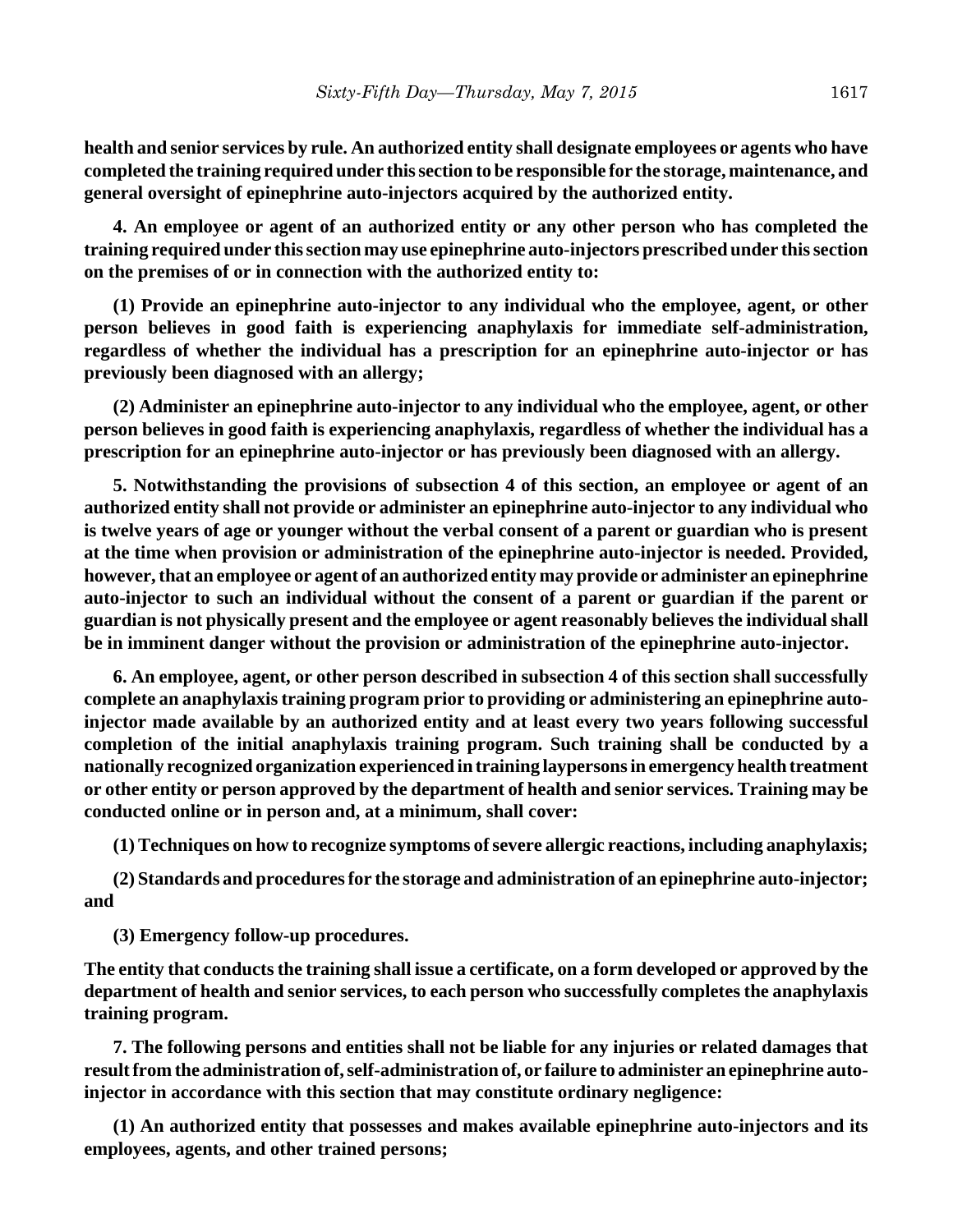- **(2) Any person who uses an epinephrine auto-injector made available under this section;**
- **(3) A physician that prescribes epinephrine auto-injectors to an authorized entity; or**
- **(4) Any person or entity that conducts the training described in subsection 6 of this section.**

**Such immunity does not apply to acts or omissions constituting a reckless disregard for the safety of others or willful or wanton conduct. The administration of an epinephrine auto-injector in accordance with this section shall not be considered the practice of medicine. The immunity from liability provided under this subsection is in addition to and not in lieu of that provided under section 537.037. An authorized entity located in this state shall not be liable for any injuries or related damages that result from the provision or administration of an epinephrine auto-injector by its employees or agents outside of this state if the entity or its employee or agent are not liable for such injuries or related damages under the laws of the state in which such provision or administration occurred.**

**8. No immunity provided under this section shall apply to a caretaker if the individual who experienced anaphylaxis:**

**(1) Was a minor child;**

**(2) Had a known allergy at the time of anaphylaxis;**

**(3) Was under the care or supervision of a caretaker other than a parent or guardian;**

**(4) Was prescribed an epinephrine auto-injector;**

**(5) Was not administered an epinephrine auto-injector by a caretaker; and**

**(6) Had an epinephrine auto-injector available to him or her at the time of anaphylaxis due to one of following:**

**(a) The minor child being in possession of his or her epinephrine auto-injector, an epinephrine auto-injector present on the premises where the anaphylaxis occured, or the caretaker being in possession of an epinephrine auto-injector;**

**(b) The parent of guardian of the minor child providing an epinephrine auto-injector to the caretaker; or**

**(c) The caretaker representing to the parent of guardian of the minor child that an epinephrine auto-injector is available on the premises where the anaphylaxis occurred.**

**9. No immunity provided under this section shall apply to any licensed health care provider if the administration of an epinephrine auto-injector is within his or her scope of practice except when the alleged liability is based upon:**

**(1) Such provider's actions in prescribing or dispensing the prescription; or**

**(2) Such provider's action in providing training to authorized entities under this section.**

**10. An authorized entity that possesses and makes available epinephrine auto-injectors shall submit to the department of health and senior services, on a form developed by the department, a report of each incident on the authorized entity's premises involving the administration of an epinephrine auto-injector. The department shall annually publish a report that summarizes all**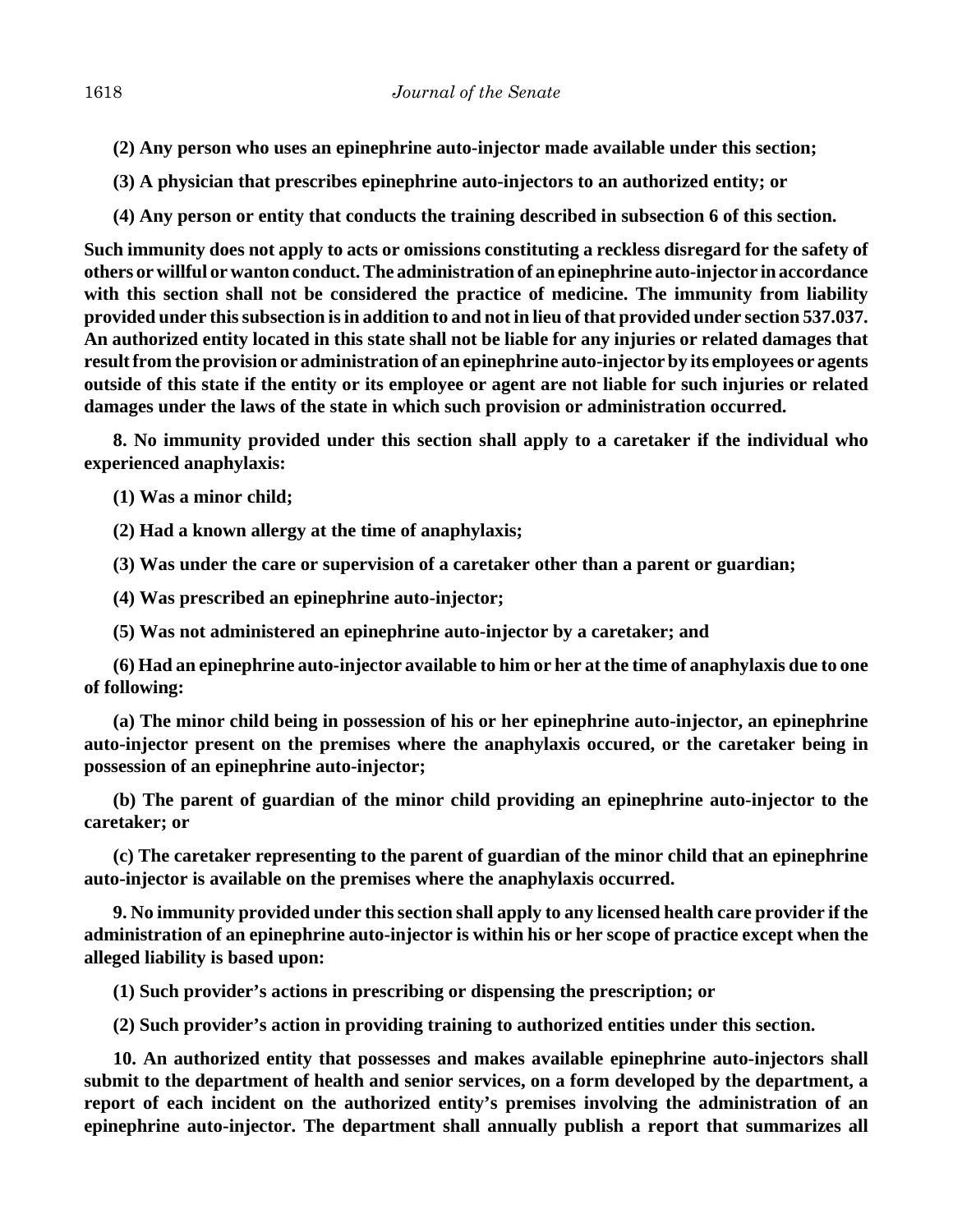**reports submitted to it under this subsection, but shall not include any identifying information regarding the persons to whom such epinephrine auto-injectors were administered.**

**11. An authorized entity that acquires a stock supply of epinephrine auto-injectors under a prescription issued in accordance with this section may make such epinephrine auto-injectors available to individuals other than the trained persons described in subsection 4 of this section if the epinephrine auto-injectors are stored in a locked secure container in accordance with manufacturer specifications and are made available only upon remote authorization by a physician via audio, televideo, or other similar means of electronic communication. Consultation with a physician for such purpose shall not be considered the practice of telemedicine or otherwise be construed as violating any law or rule regulating the physician's professional practice.**"; and

Further amend said bill, Page 14, Section 208.675, Line 11, by inserting immediately after said line the following:

#### "**(9) Optometrists;**"; and

Further amend said section by renumbering the subdivisions accordingly; and

Further amend said bill by amending the title, enacting clause, and intersectional references accordingly.

#### HOUSE AMENDMENT NO. 2

Amend House Committee Substitute for Senate Committee Substitute for Senate Bill No. 230, Page 3, Section 192.380, Line 36, by deleting all of said line and inserting in lieu thereof the following:

## "**gynecology, family medicine practicing obstetrics, or pediatrics, at least one of which shall be in active practice in a rural area;**"; and

Further amend said bill and section, Page 4, Line 92, by inserting after all of said line the following:

"**12. The criteria for levels of birthing care developed under subsection 4 of this section shall not include pregnancy termination, or counseling or referral for pregnancy termination.**

## **13. All certified professional midwives may consult with and participate in educational opportunities through the regional perinatal center.**"; and

Further amend said bill by amending the title, enacting clause, and intersectional references accordingly.

#### HOUSE AMENDMENT NO. 3

Amend House Committee Substitute for Senate Committee Substitute for Senate Bill No. 230, Page 17, Section 208.686, Line 52, by inserting after all of said section and line the following:

"208.909. 1. Consumers receiving personal care assistance services shall be responsible for:

(1) Supervising their personal care attendant;

(2) Verifying wages to be paid to the personal care attendant;

(3) Preparing and submitting time sheets, signed by both the consumer and personal care attendant, to the vendor on a biweekly basis;

#### (4) **Allowing the personal care attendant to use his or her telephone for the purpose of electronic**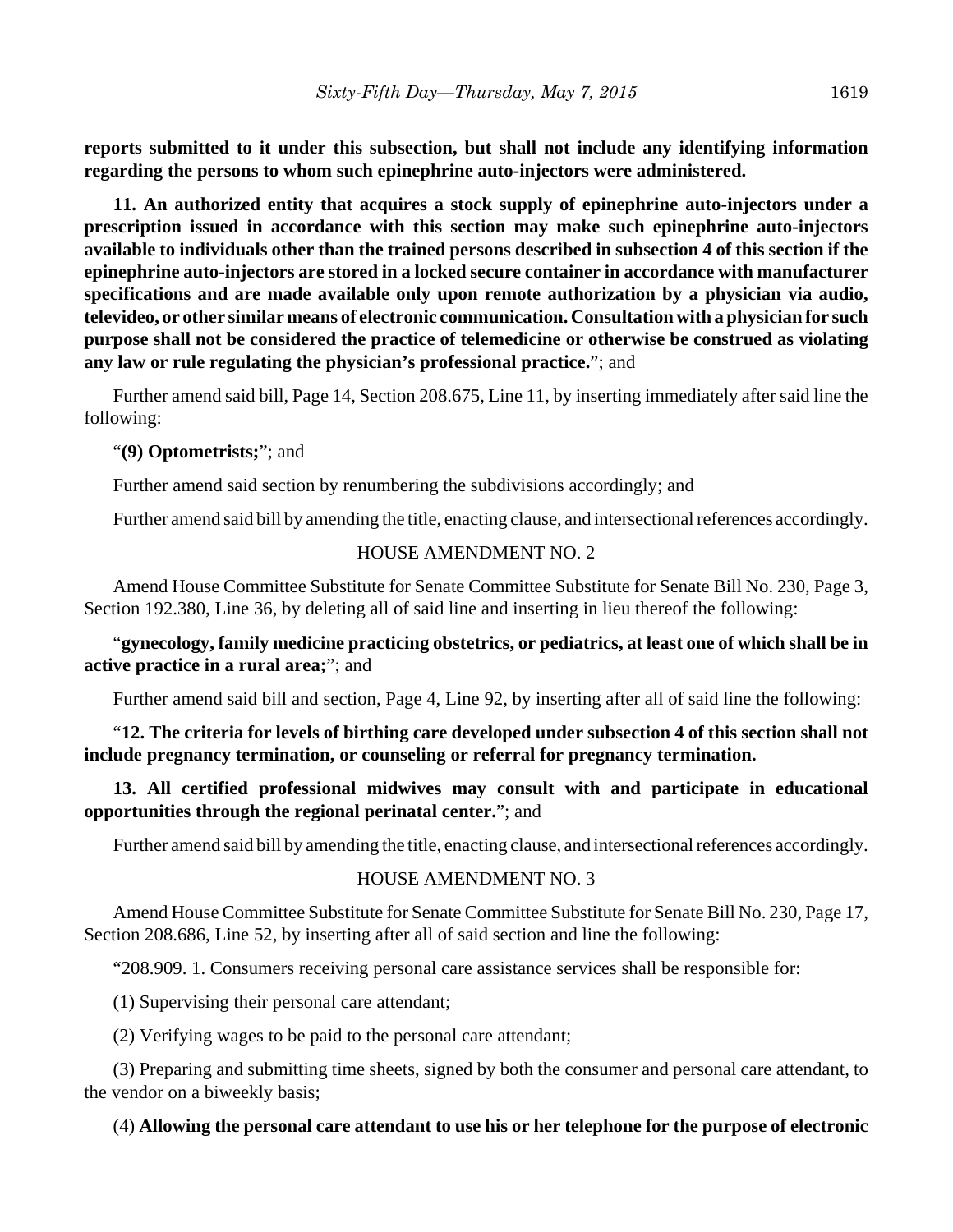## **visit verification (EVV) if such use does not add cost to the consumer;**

**(5)** Promptly notifying the department within ten days of any changes in circumstances affecting the personal care assistance services plan or in the consumer's place of residence;

**[**(5)**] (6)** Reporting any problems resulting from the quality of services rendered by the personal care attendant to the vendor. If the consumer is unable to resolve any problems resulting from the quality of service rendered by the personal care attendant with the vendor, the consumer shall report the situation to the department; and

**[**(6)**] (7)** Providing the vendor with all necessary information to complete required paperwork for establishing the employer identification number.

2. Participating vendors shall be responsible for:

(1) Collecting time sheets or reviewing reports of delivered services and certifying the accuracy thereof;

(2) The Medicaid reimbursement process, including the filing of claims and reporting data to the department as required by rule;

(3) Transmitting the individual payment directly to the personal care attendant on behalf of the consumer;

(4) Monitoring the performance of the personal care assistance services plan.

3. No state or federal financial assistance shall be authorized or expended to pay for services provided to a consumer under sections 208.900 to 208.927, if the primary benefit of the services is to the household unit, or is a household task that the members of the consumer's household may reasonably be expected to share or do for one another when they live in the same household, unless such service is above and beyond typical activities household members may reasonably provide for another household member without a disability.

4. No state or federal financial assistance shall be authorized or expended to pay for personal care assistance services provided by a personal care attendant who is listed on any of the background check lists in the family care safety registry under sections 210.900 to 210.937, unless a good cause waiver is first obtained from the department in accordance with section 192.2495.

5. (1) All vendors shall, by July 1, **[**2015**] 2016**, have, maintain, and use **[**a telephone tracking**] an EVV** system for the purpose of reporting and verifying the delivery of consumer-directed services as authorized by the department of health and senior services or its designee. Use of such a system prior to July 1, **[**2015**] 2016**, shall be voluntary. The **[**telephone tracking**] EVV** system shall be used **[**to process payroll for employees and**]** for submitting claims for reimbursement to the MO HealthNet division. At a minimum, the **[**telephone tracking**] EVV** system shall:

(a) Record the exact date services are delivered;

(b) Record the exact time the services begin and exact time the services end;

(c) Verify **[**the telephone number from which the services are registered**] that the services are being delivered at the location where the consumer resides**;

(d) **[**Verify that the number from which the call is placed is a telephone number unique to the client;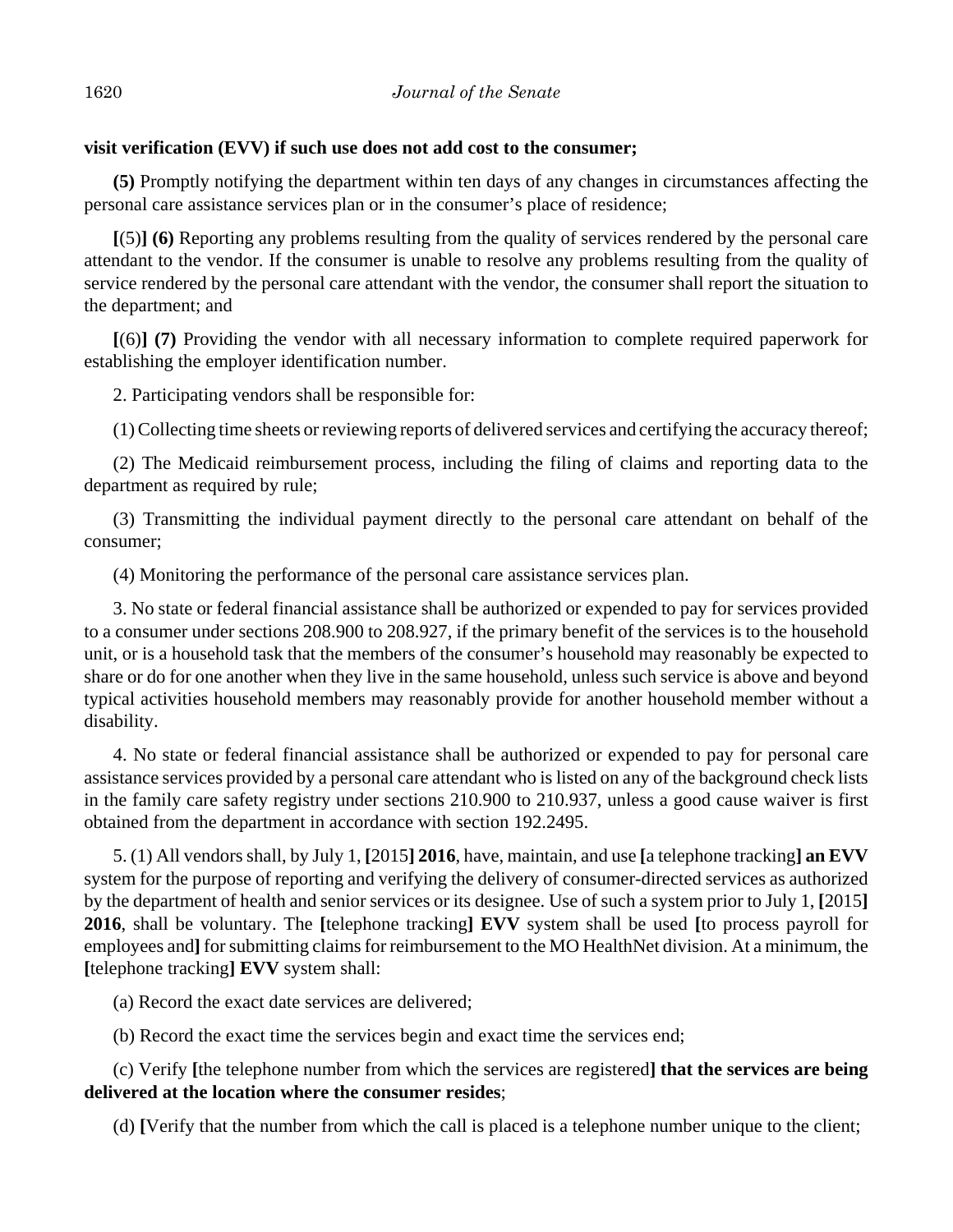(e)**]** Require a personal identification number unique to each personal care attendant;

**[**(f)**] (e)** Be capable of producing reports **[**of services delivered, tasks performed, client**] that at a minimum capture the consumer** identity, beginning and ending times of service and date of service in summary fashion that constitute adequate documentation of service**[**; and

(g) Be capable of producing reimbursement requests for consumer approval that assures accuracy and compliance with program expectations for both the consumer and vendor.

(2) The department of health and senior services, in collaboration with other appropriate agencies, including centers for independent living, shall establish telephone tracking system pilot projects, implemented in two regions of the state, with one in an urban area and one in a rural area. Each pilot project shall meet the requirements of this section and section 208.918. The department of health and senior services shall, by December 31, 2013, submit a report to the governor and general assembly detailing the outcomes of these pilot projects. The report shall take into consideration the impact of a telephone tracking system on the quality of the services delivered to the consumer and the principles of self-directed care.

(3)**]. (2)** As new technology becomes available, the department **[**may**] shall** allow use of a more advanced tracking system, **electronic or otherwise,** provided that such system is at least as capable of meeting the requirements of this subsection.

**[**(4)**] (3)** The department of health and senior services shall promulgate by rule the minimum necessary criteria of the **[**telephone tracking**] EVV** system. Any rule or portion of a rule, as that term is defined in section 536.010, that is created under the authority delegated in this section shall become effective only if it complies with and is subject to all of the provisions of chapter 536 and, if applicable, section 536.028. This section and chapter 536 are nonseverable and if any of the powers vested with the general assembly pursuant to chapter 536 to review, to delay the effective date, or to disapprove and annul a rule are subsequently held unconstitutional, then the grant of rulemaking authority and any rule proposed or adopted after August 28, 2010, shall be invalid and void.

6. **[**In the event that a consensus between centers for independent living and representatives from the executive branch cannot be reached, the telephony report issued to the general assembly and governor shall include a minority report which shall detail those elements of substantial dissent from the main report.

7.**]** No interested party, including a center for independent living, shall be required to contract with any particular vendor or provider of **[**telephony**] EVV** services **[**nor bear the full cost of the pilot program**]**."; and

Further amend said bill, Page 28, Section 324.001, Line 181, by inserting after all of said section and line the following:

"660.023. 1. All in-home services provider agencies shall, by July 1, **[**2015**] 2016**, have, maintain, and use **[**a telephone tracking**] an electronic visit verification (EVV)** system for the purpose of reporting and verifying the delivery of home- and community-based services as authorized by the department of health and senior services or its designee. Use of such system prior to July 1, **[**2015**] 2016**, shall be voluntary. At a minimum, the **[**telephone tracking**] EVV** system shall:

(1) Record the exact date services are delivered;

(2) Record the exact time the services begin and exact time the services end;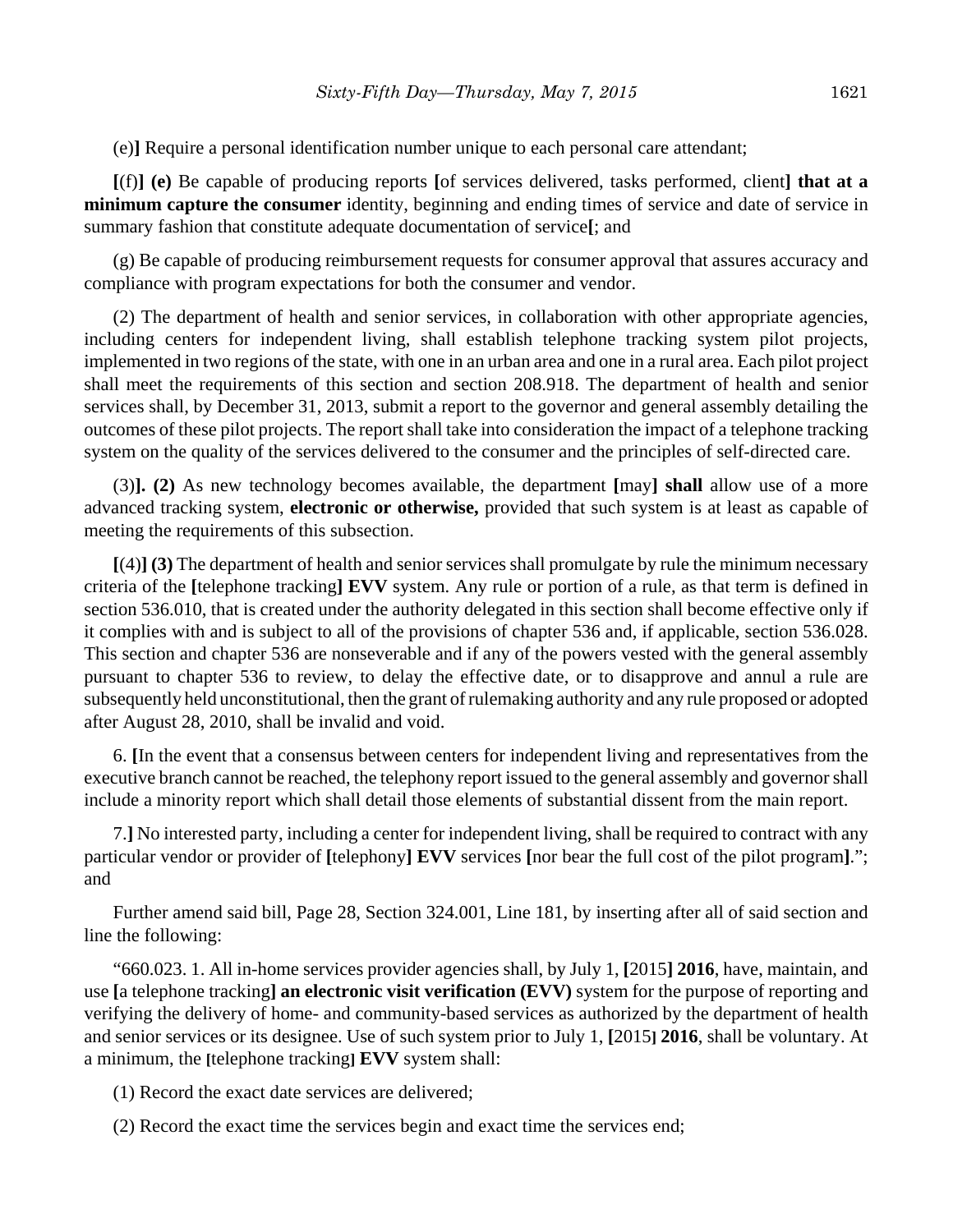(3) Verify **[**the telephone number from which the services were registered**] that services are being delivered at the location where the consumer resides**;

(4) **[**Verify that the number from which the call is placed is a telephone number unique to the client;

(5)**]** Require a personal identification number unique to each personal care attendant; and

**[**(6)**] (5)** Be capable of producing reports **[**of services delivered, tasks performed,**] that at a minimum capture** client identity, beginning and ending times of service and date of service in summary fashion that constitute adequate documentation of service.

2. The **[**telephone tracking**] EVV** system shall be used **[**to process payroll for employees and**]** for submitting claims for reimbursement to the MO HealthNet division.

3. The department of health and senior services shall promulgate by rule the minimum necessary criteria of the **[**telephone tracking**] EVV** system. Any rule or portion of a rule, as that term is defined in section 536.010, that is created under the authority delegated in this section shall become effective only if it complies with and is subject to all of the provisions of chapter 536 and, if applicable, section 536.028. This section and chapter 536 are nonseverable and if any of the powers vested with the general assembly pursuant to chapter 536 to review, to delay the effective date, or to disapprove and annul a rule are subsequently held unconstitutional, then the grant of rulemaking authority and any rule proposed or adopted after August 28, 2010, shall be invalid and void.

4. As new technology becomes available, the department **[**may**] shall** allow use of a more advanced tracking system, **electronic or otherwise,** provided that such system is at least as capable of meeting the requirements listed in subsection 1 of this section.

5. The department of health and senior services, in collaboration with other appropriate agencies, including in-home services providers, shall establish telephone tracking system pilot projects, implemented in two regions of the state, with one in an urban area and one in a rural area. Each pilot project shall meet the requirements of this section. The department of health and senior services shall, by December 31, 2013, submit a report to the governor and general assembly detailing the outcomes of these pilot projects. The report shall take into consideration the impact of a telephone tracking system on the quality of the services delivered to the consumer and the principles of self-directed care.

6. In the event that a consensus between in-home service providers and representatives from the executive branch cannot be reached, the telephony report issued to the general assembly and governor shall include a minority report which will detail those elements of substantial dissent from the main report.

7. No interested party, including in-home service providers, shall be required to contract with any particular vendor or provider of **[**telephony**] EVV** services **[**nor bear the full cost of the pilot program**]**.

Section B. Because immediate action is necessary to ensure that home-based MO HealthNet participants receive necessary personal care assistance services, section 208.909 and 660.023 of section A of this act is deemed necessary for the immediate preservation of the public health, welfare, peace, and safety, and is hereby declared to be an emergency act within the meaning of the constitution, and section 208.909 and 660.023 of section A of this act shall be in full force and effect upon its passage and approval."; and

Further amend said bill by amending the title, enacting clause, and intersectional references accordingly.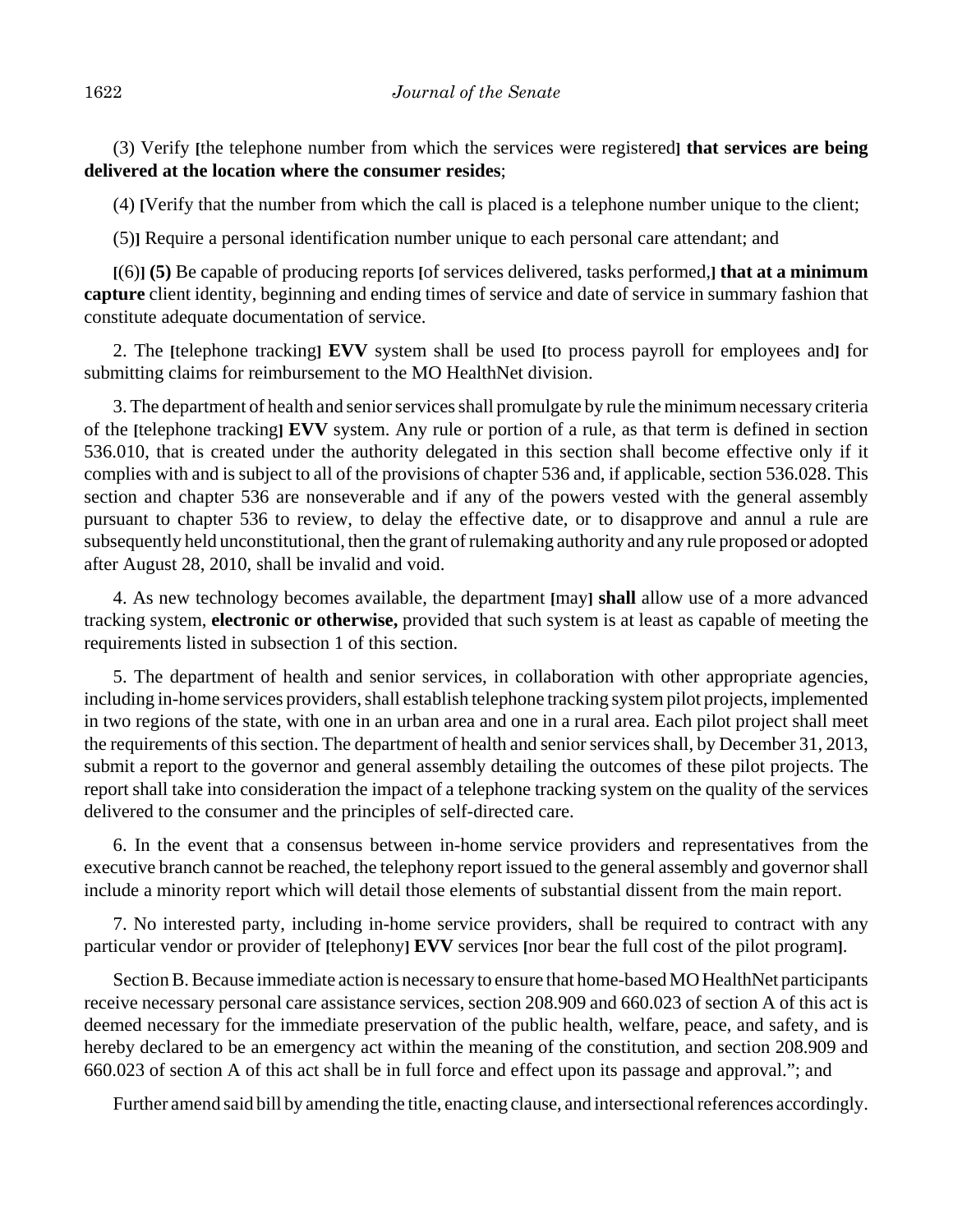#### HOUSE AMENDMENT NO. 4

Amend House Committee Substitute for Senate Committee Substitute for Senate Bill No. 230, Page 11, Section 192.667, Line 217, by inserting after all of said section and line the following:

"208.152. 1. MO HealthNet payments shall be made on behalf of those eligible needy persons as defined in section 208.151 who are unable to provide for it in whole or in part, with any payments to be made on the basis of the reasonable cost of the care or reasonable charge for the services as defined and determined by the MO HealthNet division, unless otherwise hereinafter provided, for the following:

(1) Inpatient hospital services, except to persons in an institution for mental diseases who are under the age of sixty-five years and over the age of twenty-one years; provided that the MO HealthNet division shall provide through rule and regulation an exception process for coverage of inpatient costs in those cases requiring treatment beyond the seventy-fifth percentile professional activities study (PAS) or the MO HealthNet children's diagnosis length-of-stay schedule; and provided further that the MO HealthNet division shall take into account through its payment system for hospital services the situation of hospitals which serve a disproportionate number of low-income patients;

(2) All outpatient hospital services, payments therefor to be in amounts which represent no more than eighty percent of the lesser of reasonable costs or customary charges for such services, determined in accordance with the principles set forth in Title XVIII A and B, Public Law 89-97, 1965 amendments to the federal Social Security Act (42 U.S.C. Section 301, et seq.), but the MO HealthNet division may evaluate outpatient hospital services rendered under this section and deny payment for services which are determined by the MO HealthNet division not to be medically necessary, in accordance with federal law and regulations;

(3) Laboratory and X-ray services;

(4) Nursing home services for participants, except to persons with more than five hundred thousand dollars equity in their home or except for persons in an institution for mental diseases who are under the age of sixty-five years, when residing in a hospital licensed by the department of health and senior services or a nursing home licensed by the department of health and senior services or appropriate licensing authority of other states or government-owned and -operated institutions which are determined to conform to standards equivalent to licensing requirements in Title XIX of the federal Social Security Act (42 U.S.C. Section 301, et seq.), as amended, for nursing facilities. The MO HealthNet division may recognize through its payment methodology for nursing facilities those nursing facilities which serve a high volume of MO HealthNet patients. The MO HealthNet division when determining the amount of the benefit payments to be made on behalf of persons under the age of twenty-one in a nursing facility may consider nursing facilities furnishing care to persons under the age of twenty-one as a classification separate from other nursing facilities;

(5) Nursing home costs for participants receiving benefit payments under subdivision (4) of this subsection for those days, which shall not exceed twelve per any period of six consecutive months, during which the participant is on a temporary leave of absence from the hospital or nursing home, provided that no such participant shall be allowed a temporary leave of absence unless it is specifically provided for in his plan of care. As used in this subdivision, the term "temporary leave of absence" shall include all periods of time during which a participant is away from the hospital or nursing home overnight because he is visiting a friend or relative;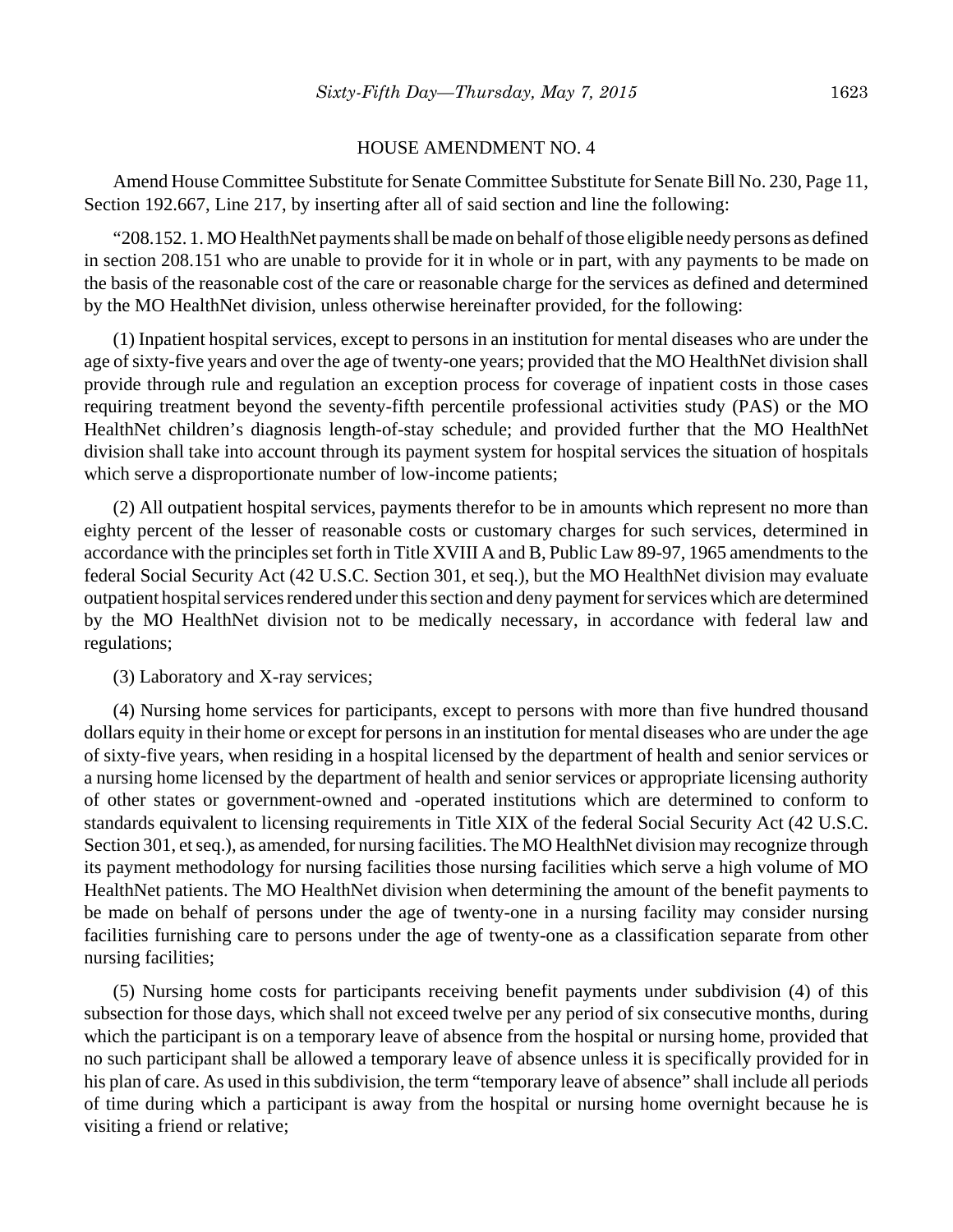(6) Physicians' services, whether furnished in the office, home, hospital, nursing home, or elsewhere;

(7) Drugs and medicines when prescribed by a licensed physician, dentist, podiatrist, or an advanced practice registered nurse; except that no payment for drugs and medicines prescribed on and after January 1, 2006, by a licensed physician, dentist, podiatrist, or an advanced practice registered nurse may be made on behalf of any person who qualifies for prescription drug coverage under the provisions of P.L. 108-173;

(8) Emergency ambulance services and, effective January 1, 1990, medically necessary transportation to scheduled, physician-prescribed nonelective treatments;

(9) Early and periodic screening and diagnosis of individuals who are under the age of twenty-one to ascertain their physical or mental defects, and health care, treatment, and other measures to correct or ameliorate defects and chronic conditions discovered thereby. Such services shall be provided in accordance with the provisions of Section 6403 of P.L. 101-239 and federal regulations promulgated thereunder;

(10) Home health care services;

(11) Family planning as defined by federal rules and regulations; provided, however, that such family planning services shall not include abortions unless such abortions are certified in writing by a physician to the MO HealthNet agency that, in the physician's professional judgment, the life of the mother would be endangered if the fetus were carried to term;

(12) Inpatient psychiatric hospital services for individuals under age twenty-one as defined in Title XIX of the federal Social Security Act (42 U.S.C. Section 1396d, et seq.);

(13) Outpatient surgical procedures, including presurgical diagnostic services performed in ambulatory surgical facilities which are licensed by the department of health and senior services of the state of Missouri; except, that such outpatient surgical services shall not include persons who are eligible for coverage under Part B of Title XVIII, Public Law 89-97, 1965 amendments to the federal Social Security Act, as amended, if exclusion of such persons is permitted under Title XIX, Public Law 89-97, 1965 amendments to the federal Social Security Act, as amended;

(14) Personal care services which are medically oriented tasks having to do with a person's physical requirements, as opposed to housekeeping requirements, which enable a person to be treated by his or her physician on an outpatient rather than on an inpatient or residential basis in a hospital, intermediate care facility, or skilled nursing facility. Personal care services shall be rendered by an individual not a member of the participant's family who is qualified to provide such services where the services are prescribed by a physician in accordance with a plan of treatment and are supervised by a licensed nurse. Persons eligible to receive personal care services shall be those persons who would otherwise require placement in a hospital, intermediate care facility, or skilled nursing facility. Benefits payable for personal care services shall not exceed for any one participant one hundred percent of the average statewide charge for care and treatment in an intermediate care facility for a comparable period of time. Such services, when delivered in a residential care facility or assisted living facility licensed under chapter 198 shall be authorized on a tier level based on the services the resident requires and the frequency of the services. A resident of such facility who qualifies for assistance under section 208.030 shall, at a minimum, if prescribed by a physician, qualify for the tier level with the fewest services. The rate paid to providers for each tier of service shall be set subject to appropriations. Subject to appropriations, each resident of such facility who qualifies for assistance under section 208.030 and meets the level of care required in this section shall, at a minimum,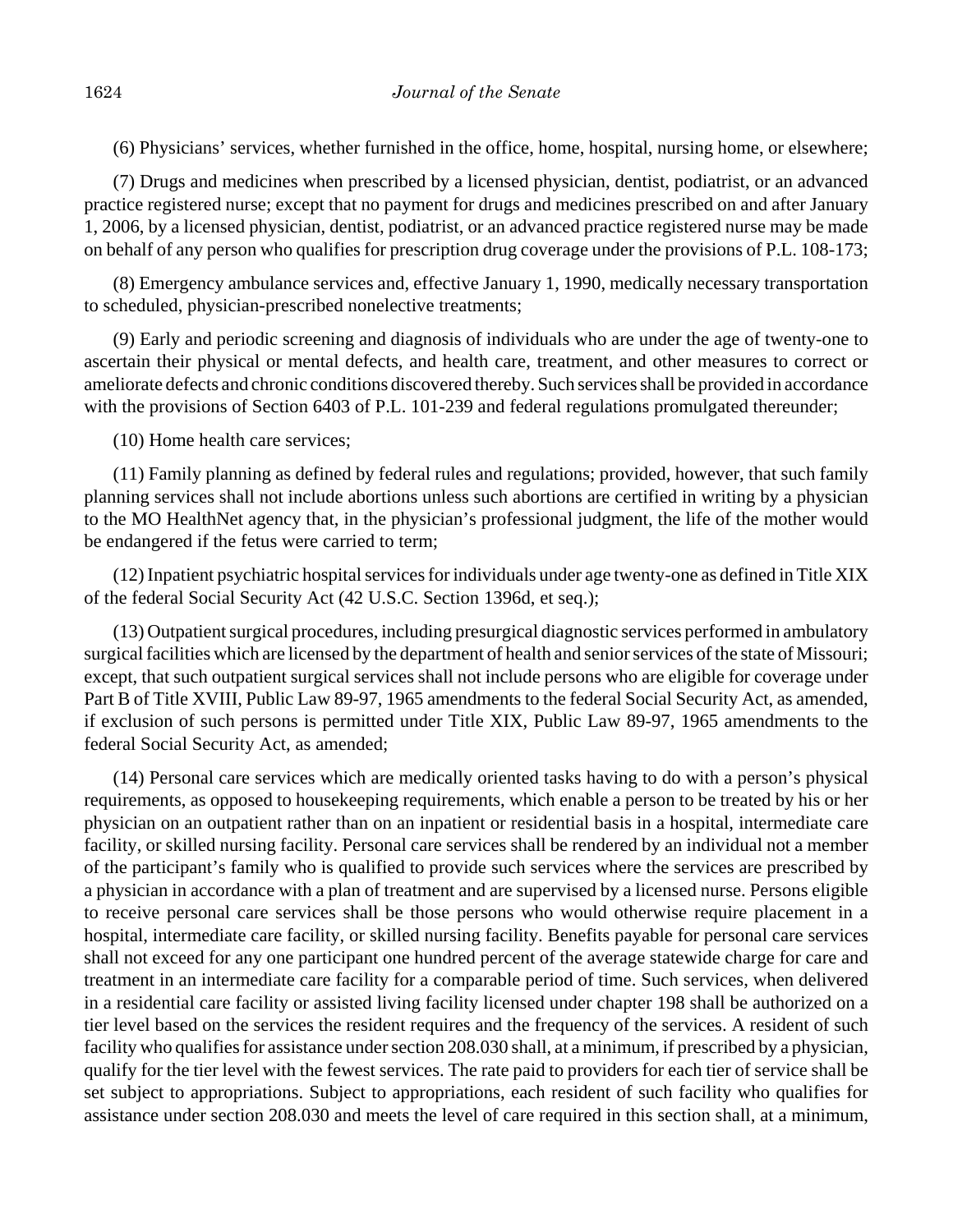if prescribed by a physician, be authorized up to one hour of personal care services per day. Authorized units of personal care services shall not be reduced or tier level lowered unless an order approving such reduction or lowering is obtained from the resident's personal physician. Such authorized units of personal care services or tier level shall be transferred with such resident if he or she transfers to another such facility. Such provision shall terminate upon receipt of relevant waivers from the federal Department of Health and Human Services. If the Centers for Medicare and Medicaid Services determines that such provision does not comply with the state plan, this provision shall be null and void. The MO HealthNet division shall notify the revisor of statutes as to whether the relevant waivers are approved or a determination of noncompliance is made;

(15) Mental health services. The state plan for providing medical assistance under Title XIX of the Social Security Act, 42 U.S.C. Section 301, as amended, shall include the following mental health services when such services are provided by community mental health facilities operated by the department of mental health or designated by the department of mental health as a community mental health facility or as an alcohol and drug abuse facility or as a child-serving agency within the comprehensive children's mental health service system established in section 630.097. The department of mental health shall establish by administrative rule the definition and criteria for designation as a community mental health facility and for designation as an alcohol and drug abuse facility. Such mental health services shall include:

(a) Outpatient mental health services including preventive, diagnostic, therapeutic, rehabilitative, and palliative interventions rendered to individuals in an individual or group setting by a mental health professional in accordance with a plan of treatment appropriately established, implemented, monitored, and revised under the auspices of a therapeutic team as a part of client services management;

(b) Clinic mental health services including preventive, diagnostic, therapeutic, rehabilitative, and palliative interventions rendered to individuals in an individual or group setting by a mental health professional in accordance with a plan of treatment appropriately established, implemented, monitored, and revised under the auspices of a therapeutic team as a part of client services management;

(c) Rehabilitative mental health and alcohol and drug abuse services including home and communitybased preventive, diagnostic, therapeutic, rehabilitative, and palliative interventions rendered to individuals in an individual or group setting by a mental health or alcohol and drug abuse professional in accordance with a plan of treatment appropriately established, implemented, monitored, and revised under the auspices of a therapeutic team as a part of client services management. As used in this section, mental health professional and alcohol and drug abuse professional shall be defined by the department of mental health pursuant to duly promulgated rules. With respect to services established by this subdivision, the department of social services, MO HealthNet division, shall enter into an agreement with the department of mental health. Matching funds for outpatient mental health services, clinic mental health services, and rehabilitation services for mental health and alcohol and drug abuse shall be certified by the department of mental health to the MO HealthNet division. The agreement shall establish a mechanism for the joint implementation of the provisions of this subdivision. In addition, the agreement shall establish a mechanism by which rates for services may be jointly developed;

(16) Such additional services as defined by the MO HealthNet division to be furnished under waivers of federal statutory requirements as provided for and authorized by the federal Social Security Act (42 U.S.C. Section 301, et seq.) subject to appropriation by the general assembly;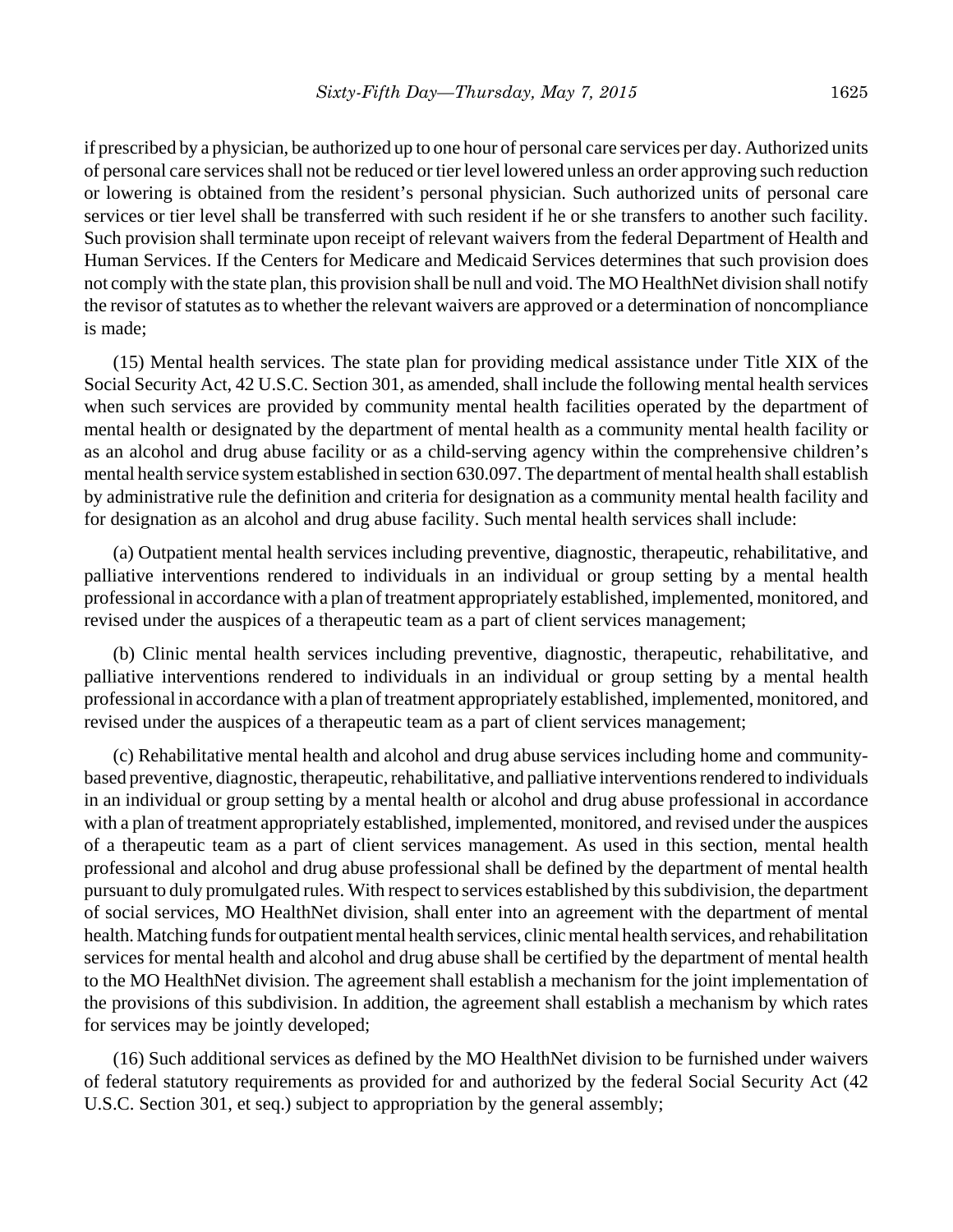(17) The services of an advanced practice registered nurse with a collaborative practice agreement to the extent that such services are provided in accordance with chapters 334 and 335, and regulations promulgated thereunder;

(18) Nursing home costs for participants receiving benefit payments under subdivision (4) of this subsection to reserve a bed for the participant in the nursing home during the time that the participant is absent due to admission to a hospital for services which cannot be performed on an outpatient basis, subject to the provisions of this subdivision:

(a) The provisions of this subdivision shall apply only if:

a. The occupancy rate of the nursing home is at or above ninety-seven percent of MO HealthNet certified licensed beds, according to the most recent quarterly census provided to the department of health and senior services which was taken prior to when the participant is admitted to the hospital; and

b. The patient is admitted to a hospital for a medical condition with an anticipated stay of three days or less;

(b) The payment to be made under this subdivision shall be provided for a maximum of three days per hospital stay;

(c) For each day that nursing home costs are paid on behalf of a participant under this subdivision during any period of six consecutive months such participant shall, during the same period of six consecutive months, be ineligible for payment of nursing home costs of two otherwise available temporary leave of absence days provided under subdivision (5) of this subsection; and

(d) The provisions of this subdivision shall not apply unless the nursing home receives notice from the participant or the participant's responsible party that the participant intends to return to the nursing home following the hospital stay. If the nursing home receives such notification and all other provisions of this subsection have been satisfied, the nursing home shall provide notice to the participant or the participant's responsible party prior to release of the reserved bed;

(19) Prescribed medically necessary durable medical equipment. An electronic web-based prior authorization system using best medical evidence and care and treatment guidelines consistent with national standards shall be used to verify medical need;

(20) Hospice care. As used in this subdivision, the term "hospice care" means a coordinated program of active professional medical attention within a home, outpatient and inpatient care which treats the terminally ill patient and family as a unit, employing a medically directed interdisciplinary team. The program provides relief of severe pain or other physical symptoms and supportive care to meet the special needs arising out of physical, psychological, spiritual, social, and economic stresses which are experienced during the final stages of illness, and during dying and bereavement and meets the Medicare requirements for participation as a hospice as are provided in 42 CFR Part 418. The rate of reimbursement paid by the MO HealthNet division to the hospice provider for room and board furnished by a nursing home to an eligible hospice patient shall not be less than ninety-five percent of the rate of reimbursement which would have been paid for facility services in that nursing home facility for that patient, in accordance with subsection (c) of Section 6408 of P.L. 101-239 (Omnibus Budget Reconciliation Act of 1989);

(21) Prescribed medically necessary dental services. Such services shall be subject to appropriations.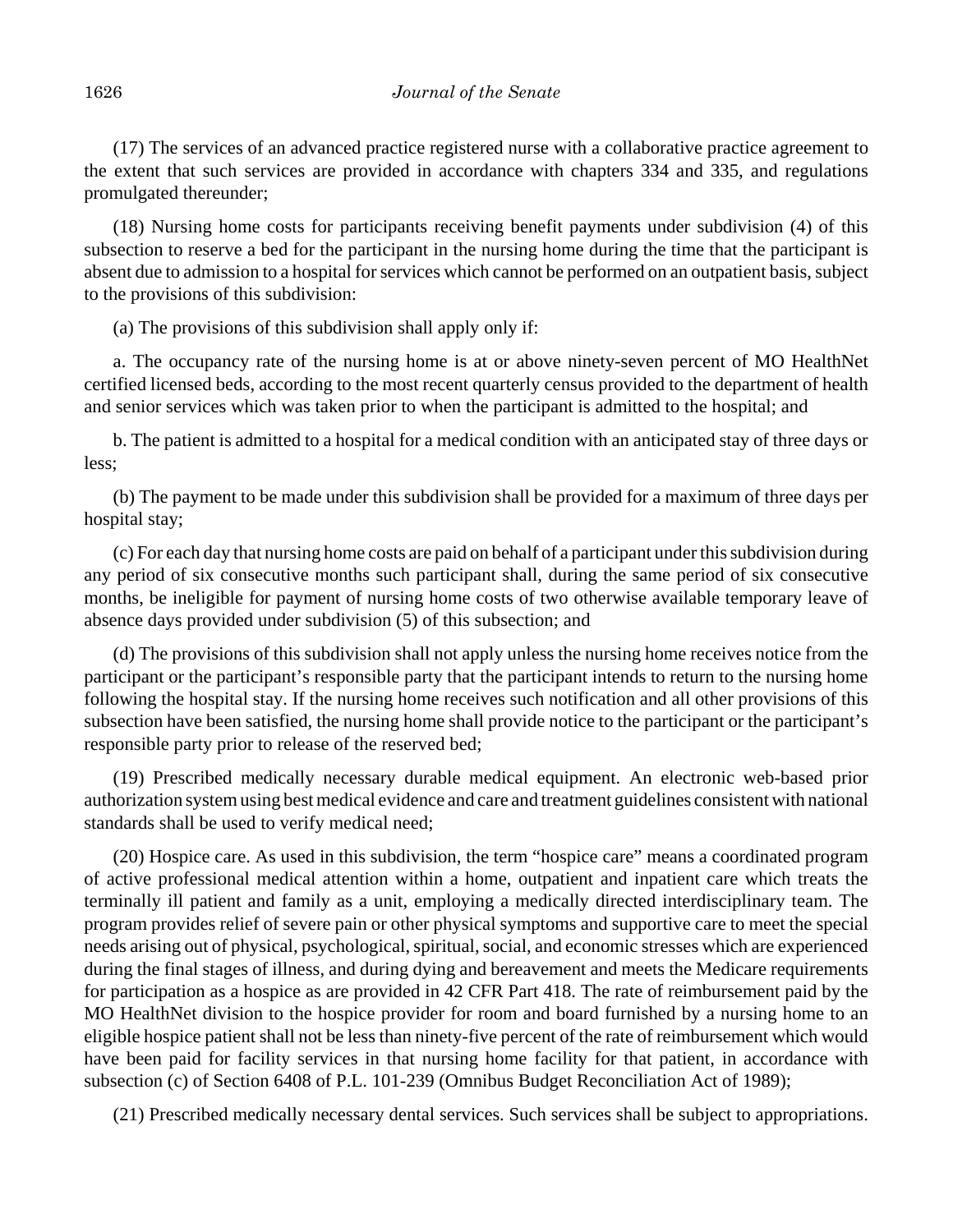An electronic web-based prior authorization system using best medical evidence and care and treatment guidelines consistent with national standards shall be used to verify medical need;

(22) Prescribed medically necessary optometric services. Such services shall be subject to appropriations. An electronic web-based prior authorization system using best medical evidence and care and treatment guidelines consistent with national standards shall be used to verify medical need;

(23) Blood clotting products-related services. For persons diagnosed with a bleeding disorder, as defined in section 338.400, reliant on blood clotting products, as defined in section 338.400, such services include:

(a) Home delivery of blood clotting products and ancillary infusion equipment and supplies, including the emergency deliveries of the product when medically necessary;

(b) Medically necessary ancillary infusion equipment and supplies required to administer the blood clotting products; and

(c) Assessments conducted in the participant's home by a pharmacist, nurse, or local home health care agency trained in bleeding disorders when deemed necessary by the participant's treating physician;

(24) The MO HealthNet division shall, by January 1, 2008, and annually thereafter, report the status of MO HealthNet provider reimbursement rates as compared to one hundred percent of the Medicare reimbursement rates and compared to the average dental reimbursement rates paid by third-party payors licensed by the state. The MO HealthNet division shall, by July 1, 2008, provide to the general assembly a four-year plan to achieve parity with Medicare reimbursement rates and for third-party payor average dental reimbursement rates. Such plan shall be subject to appropriation and the division shall include in its annual budget request to the governor the necessary funding needed to complete the four-year plan developed under this subdivision.

2. Additional benefit payments for medical assistance shall be made on behalf of those eligible needy children, pregnant women and blind persons with any payments to be made on the basis of the reasonable cost of the care or reasonable charge for the services as defined and determined by the MO HealthNet division, unless otherwise hereinafter provided, for the following:

(1) Dental services;

(2) Services of podiatrists as defined in section 330.010;

(3) Optometric services as defined in section 336.010;

(4) Orthopedic devices or other prosthetics, including eye glasses, dentures, hearing aids, and wheelchairs;

(5) Hospice care. As used in this subdivision, the term "hospice care" means a coordinated program of active professional medical attention within a home, outpatient and inpatient care which treats the terminally ill patient and family as a unit, employing a medically directed interdisciplinary team. The program provides relief of severe pain or other physical symptoms and supportive care to meet the special needs arising out of physical, psychological, spiritual, social, and economic stresses which are experienced during the final stages of illness, and during dying and bereavement and meets the Medicare requirements for participation as a hospice as are provided in 42 CFR Part 418. The rate of reimbursement paid by the MO HealthNet division to the hospice provider for room and board furnished by a nursing home to an eligible hospice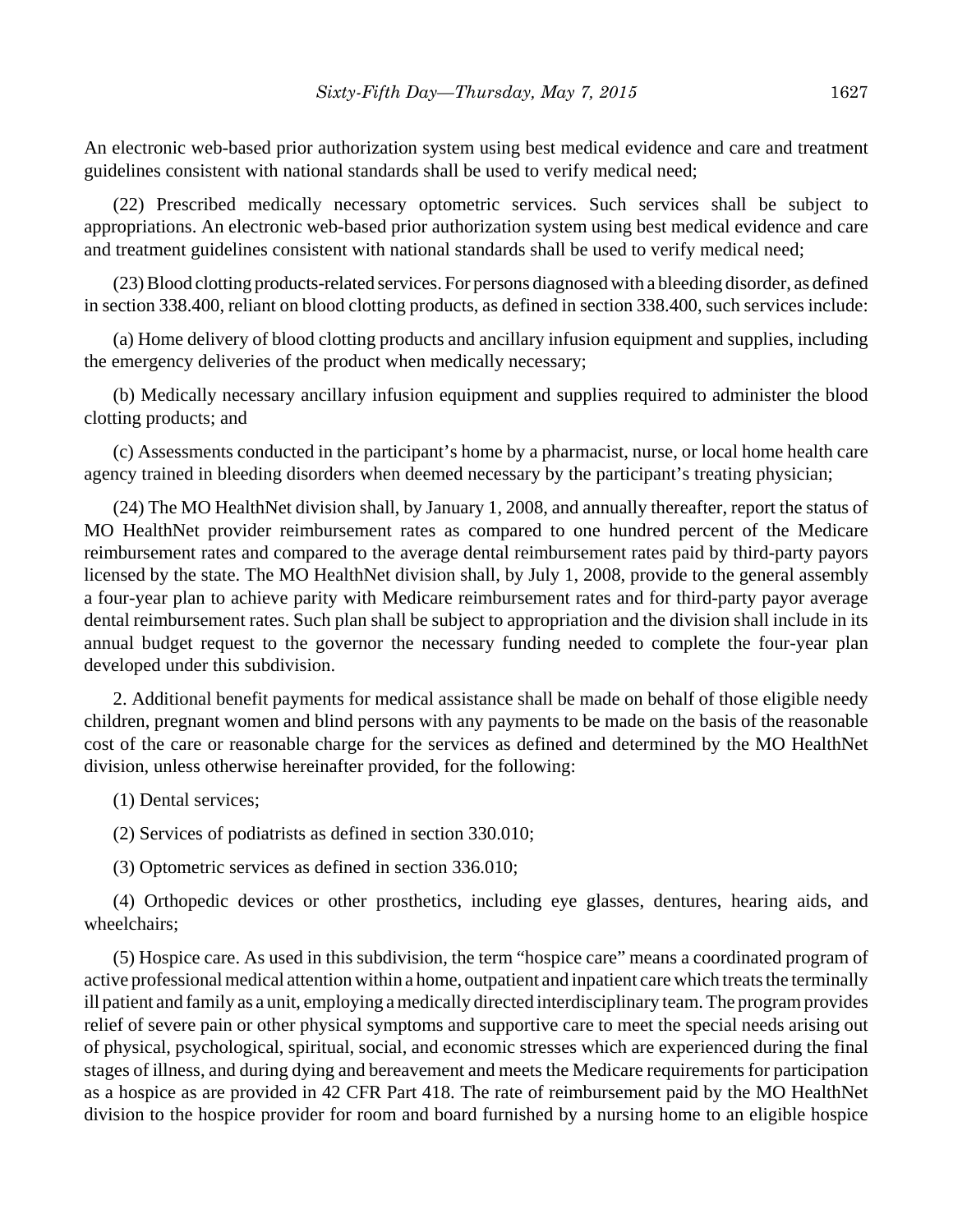patient shall not be less than ninety-five percent of the rate of reimbursement which would have been paid for facility services in that nursing home facility for that patient, in accordance with subsection (c) of Section 6408 of P.L. 101-239 (Omnibus Budget Reconciliation Act of 1989);

(6) Comprehensive day rehabilitation services beginning early posttrauma as part of a coordinated system of care for individuals with disabling impairments. Rehabilitation services must be based on an individualized, goal-oriented, comprehensive and coordinated treatment plan developed, implemented, and monitored through an interdisciplinary assessment designed to restore an individual to optimal level of physical, cognitive, and behavioral function. The MO HealthNet division shall establish by administrative rule the definition and criteria for designation of a comprehensive day rehabilitation service facility, benefit limitations and payment mechanism. Any rule or portion of a rule, as that term is defined in section 536.010, that is created under the authority delegated in this subdivision shall become effective only if it complies with and is subject to all of the provisions of chapter 536 and, if applicable, section 536.028. This section and chapter 536 are nonseverable and if any of the powers vested with the general assembly pursuant to chapter 536 to review, to delay the effective date, or to disapprove and annul a rule are subsequently held unconstitutional, then the grant of rulemaking authority and any rule proposed or adopted after August 28, 2005, shall be invalid and void.

3. The MO HealthNet division may require any participant receiving MO HealthNet benefits to pay part of the charge or cost until July 1, 2008, and an additional payment after July 1, 2008, as defined by rule duly promulgated by the MO HealthNet division, for all covered services except for those services covered under subdivisions (14) and (15) of subsection 1 of this section and sections 208.631 to 208.657 to the extent and in the manner authorized by Title XIX of the federal Social Security Act (42 U.S.C. Section 1396, et seq.) and regulations thereunder. When substitution of a generic drug is permitted by the prescriber according to section 338.056, and a generic drug is substituted for a name-brand drug, the MO HealthNet division may not lower or delete the requirement to make a co-payment pursuant to regulations of Title XIX of the federal Social Security Act. A provider of goods or services described under this section must collect from all participants the additional payment that may be required by the MO HealthNet division under authority granted herein, if the division exercises that authority, to remain eligible as a provider. Any payments made by participants under this section shall be in addition to and not in lieu of payments made by the state for goods or services described herein except the participant portion of the pharmacy professional dispensing fee shall be in addition to and not in lieu of payments to pharmacists. A provider may collect the co-payment at the time a service is provided or at a later date. A provider shall not refuse to provide a service if a participant is unable to pay a required payment. If it is the routine business practice of a provider to terminate future services to an individual with an unclaimed debt, the provider may include uncollected copayments under this practice. Providers who elect not to undertake the provision of services based on a history of bad debt shall give participants advance notice and a reasonable opportunity for payment. A provider, representative, employee, independent contractor, or agent of a pharmaceutical manufacturer shall not make co-payment for a participant. This subsection shall not apply to other qualified children, pregnant women, or blind persons. If the Centers for Medicare and Medicaid Services does not approve the Missouri MO HealthNet state plan amendment submitted by the department of social services that would allow a provider to deny future services to an individual with uncollected co-payments, the denial of services shall not be allowed. The department of social services shall inform providers regarding the acceptability of denying services as the result of unpaid co-payments.

4. The MO HealthNet division shall have the right to collect medication samples from participants in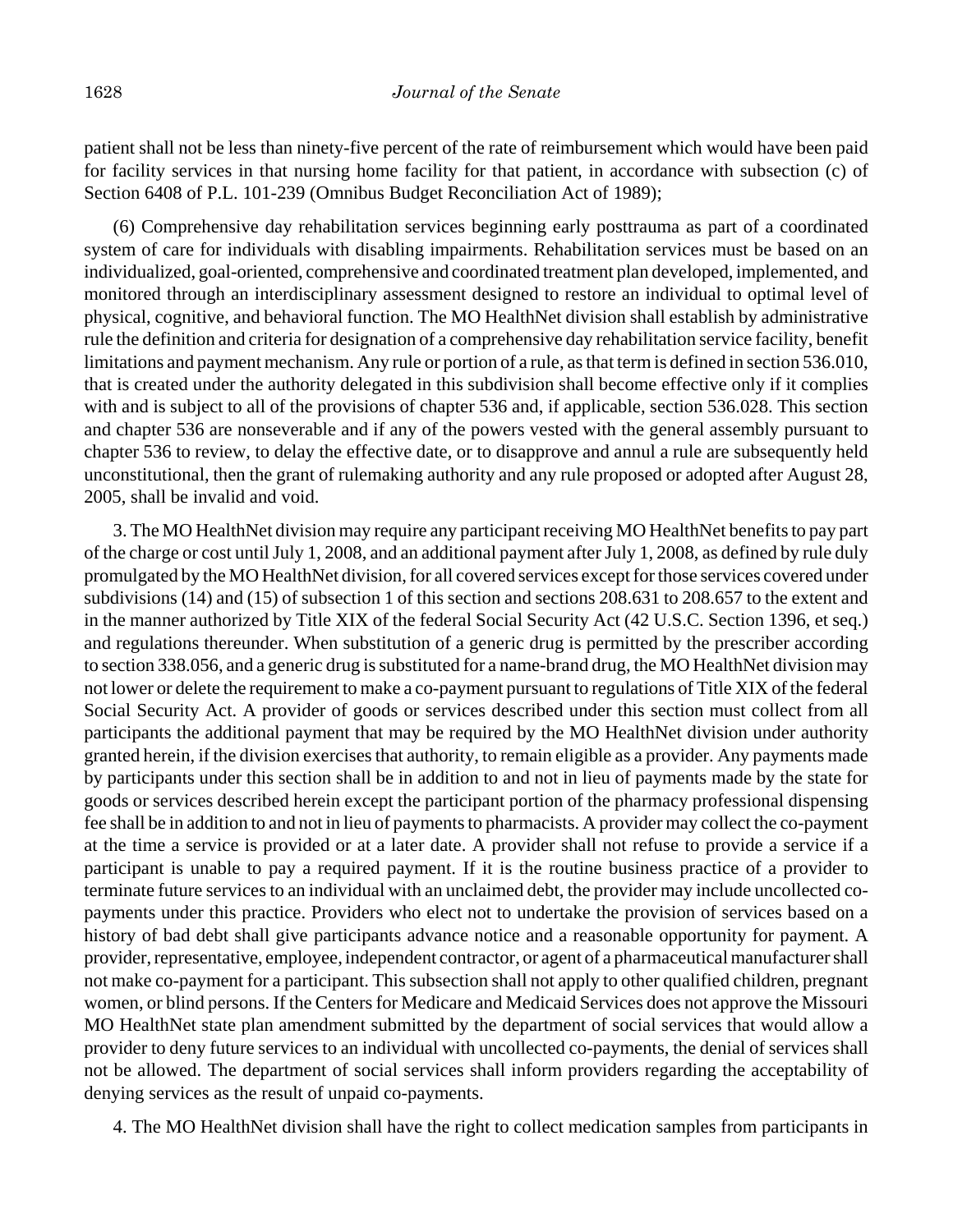order to maintain program integrity.

5. Reimbursement for obstetrical and pediatric services under subdivision (6) of subsection 1 of this section shall be timely and sufficient to enlist enough health care providers so that care and services are available under the state plan for MO HealthNet benefits at least to the extent that such care and services are available to the general population in the geographic area, as required under subparagraph  $(a)(30)(A)$ of 42 U.S.C. Section 1396a and federal regulations promulgated thereunder.

6. Beginning July 1, 1990, reimbursement for services rendered in federally funded health centers shall be in accordance with the provisions of subsection 6402(c) and Section 6404 of P.L. 101-239 (Omnibus Budget Reconciliation Act of 1989) and federal regulations promulgated thereunder.

7. Beginning July 1, 1990, the department of social services shall provide notification and referral of children below age five, and pregnant, breast-feeding, or postpartum women who are determined to be eligible for MO HealthNet benefits under section 208.151 to the special supplemental food programs for women, infants and children administered by the department of health and senior services. Such notification and referral shall conform to the requirements of Section 6406 of P.L. 101-239 and regulations promulgated thereunder.

8. Providers of long-term care services shall be reimbursed for their costs in accordance with the provisions of Section 1902 (a)(13)(A) of the Social Security Act, 42 U.S.C. Section 1396a, as amended, and regulations promulgated thereunder.

9. Reimbursement rates to long-term care providers with respect to a total change in ownership, at arm's length, for any facility previously licensed and certified for participation in the MO HealthNet program shall not increase payments in excess of the increase that would result from the application of Section 1902  $(a)(13)(C)$  of the Social Security Act, 42 U.S.C. Section 1396a  $(a)(13)(C)$ .

10. The MO HealthNet division, may enroll qualified residential care facilities and assisted living facilities, as defined in chapter 198, as MO HealthNet personal care providers.

11. Any income earned by individuals eligible for certified extended employment at a sheltered workshop under chapter 178 shall not be considered as income for purposes of determining eligibility under this section.

**12. Subject to appropriations, providers of behavioral, social, and psychophysiological services for the prevention, treatment, or management of physical health problems shall be reimbursed utilizing the behavior assessment and intervention reimbursement codes 96150 to 96154 or their successor codes under the Current Procedural Terminology (CPT) coding system. Providers eligible for such reimbursement shall include psychologists.**"; and

Further amend said bill by amending the title, enacting clause, and intersectional references accordingly.

Emergency clause adopted.

In which the concurrence of the Senate is respectfully requested.

Also,

Mr. President: I am instructed by the House of Representatives to inform the Senate that the House has taken up and passed **SCS** for **SB 190**.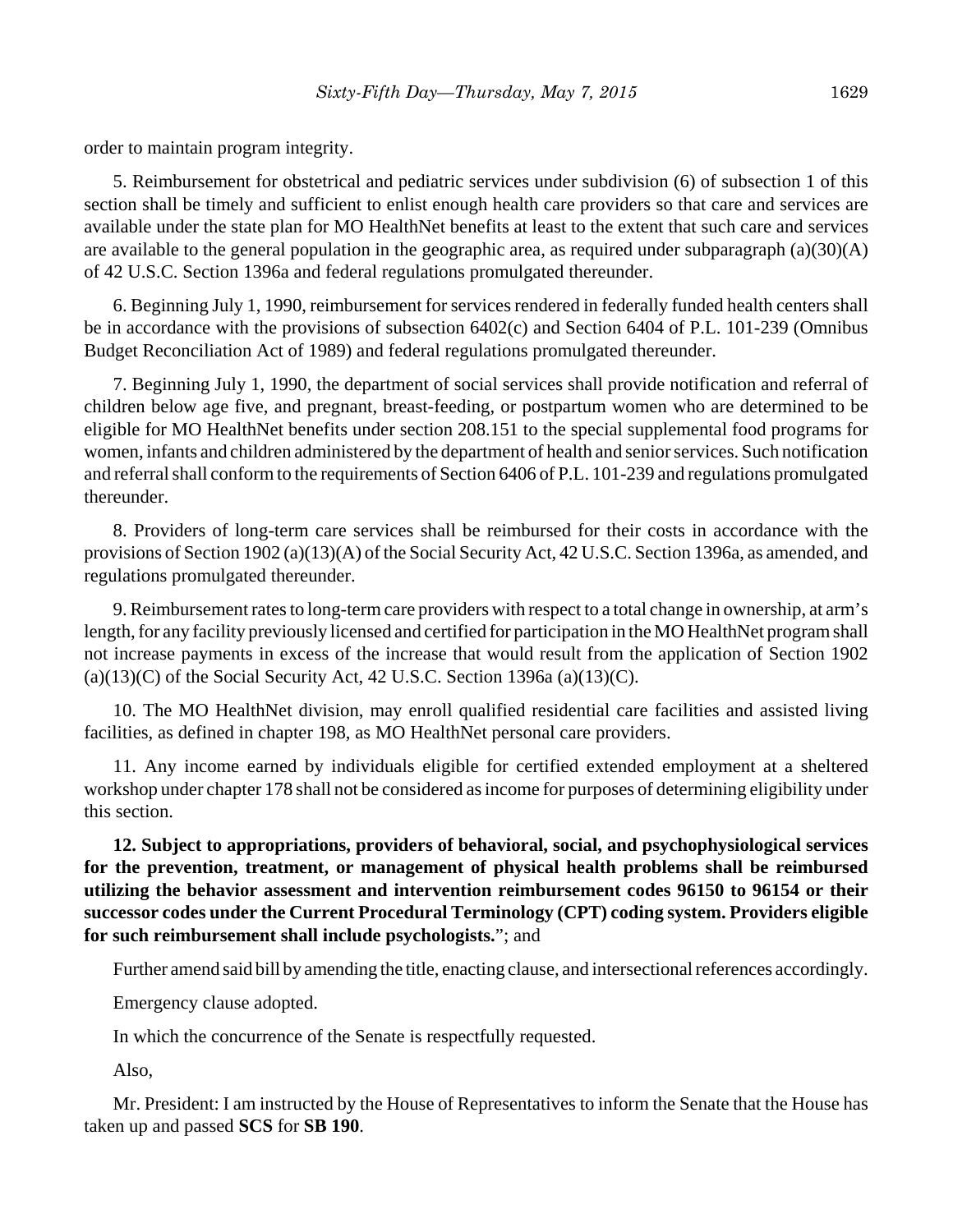Bill ordered enrolled.

Also,

Mr. President: I am instructed by the House of Representatives to inform the Senate that the House refuses to adopt **SS** for **SCS** for **HB 556**, as amended, and requests the Senate to recede from its position and failing to do so grant the House a conference thereon.

Also,

Mr. President: I am instructed by the House of Representatives to inform the Senate that the House has taken up and adopted the Conference Committee Report on **HCS** for **SS** for **SCS** for **SB 5**, as amended, and has taken up and passed **CCS** for **HCS** for **SS** for **SCS** for **SB 5**.

Bill ordered enrolled.

Also,

Mr. President: I am instructed by the House of Representatives to inform the Senate that the House refuses to recede from its position on **HCS** for **SCS** for **SB 322**, as amended, and grants the Senate a conference thereon.

# Also,

Mr. President: I am instructed by the House of Representatives to inform the Senate that the House refuses to recede from its position on **HCS** for **SCS** for **SB 380**, as amended, and grants the Senate a conference thereon.

Also,

Mr. President: I am instructed by the House of Representatives to inform the Senate that the House refuses to recede from its position on **HA 1**, **HA 2**, to **SCS** for **SB 328** and grants the Senate a conference thereon.

Also,

Mr. President: I am instructed by the House of Representatives to inform the Senate that the House has taken up and passed **HCS** for **SCS** for **SB 326**, entitled:

An Act to repeal sections 29.230, 49.060, 50.622, 51.090, 53.010, 54.033, 55.050, 58.040, 59.022, 67.950, 72.418, 105.030, 321.322, 473.730, and 483.020, RSMo, and to enact in lieu thereof twenty-one new sections relating to political subdivisions, with an emergency clause for certain sections.

With House Amendment Nos. 1, 2, 3, 4, 5, 6, 7, 8 and 9.

# HOUSE AMENDMENT NO. 1

Amend House Committee Substitute for Senate Committee Substitute for Senate Bill No. 326, Page 9, Section 72.418, Lines 15-16, by deleting said lines and inserting in lieu thereof the following:

"**is not completed by August 28, 2015, shall continue to levy and collect taxes in the annexed area as authorized under chapter 321. The annexing city shall not levy or collect any**"; and

Further amend said bill and section, Page 12, Line 116, by inserting immediately after said line the following: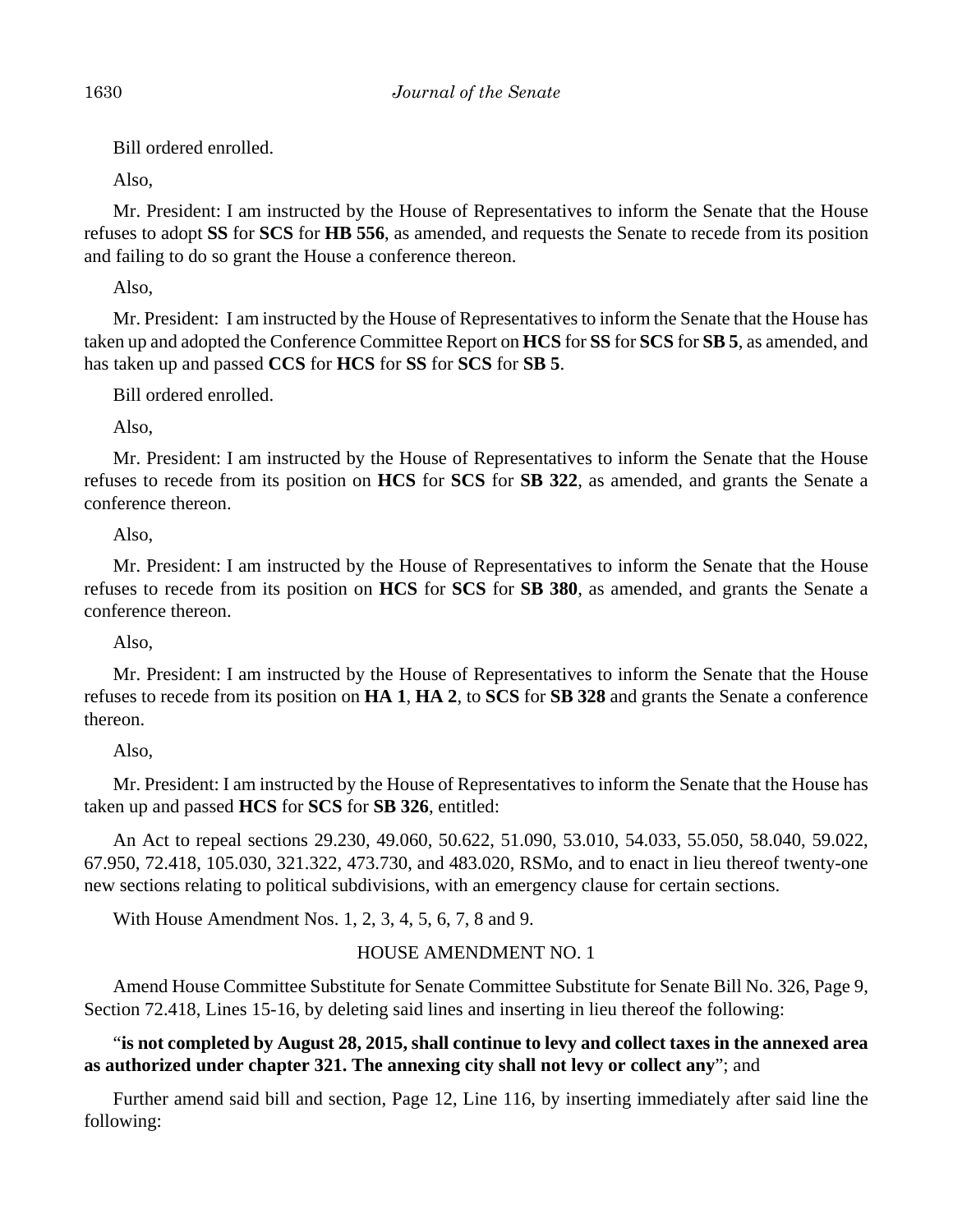"**7. Notwithstanding any other provision of law to the contrary, if, after the effective date of this section, litigation is filed concerning the validity or constitutionality of subsections 3 and 4 of this section, the annexing city shall continue to pay to the fire protection district the amount required to be paid by the annexing city under subsection 3 or subsection 4 of this section.**"; and

Further amend said bill by amending the title, enacting clause, and intersectional references accordingly.

## HOUSE AMENDMENT NO. 2

Amend House Committee Substitute for Senate Committee Substitute for Senate Bill No. 326, Page 12, Section 72.418, Line 116, by inserting the following after all of said line:

"94.902. 1. The governing **[**body**] bodies** of **the following cities may impose a tax as provided in this section:**

**(1)** Any city of the third classification with more than twenty-six thousand three hundred but less than twenty-six thousand seven hundred inhabitants**[**, or**] ;**

**(2)** Any city of the fourth classification with more than thirty thousand three hundred but fewer than thirty thousand seven hundred inhabitants**[**, or**] ;**

**(3)** Any city of the fourth classification with more than twenty-four thousand eight hundred but fewer than twenty-five thousand inhabitants**[**,**] ;**

**(4) Any special charter city with more than twenty-nine thousand but fewer than thirty-two thousand inhabitants; or**

**(5) Any city of the third classification with more than four thousand but fewer than four thousand five hundred inhabitants and located in any county of the first classification with more than two hundred thousand but fewer than two hundred sixty thousand inhabitants.**

**2. The governing body of any city listed in subsection 1 of this section** may impose, by order or ordinance, a sales tax on all retail sales made in the city which are subject to taxation under chapter 144. The tax authorized in this section may be imposed in an amount of up to one-half of one percent, and shall be imposed solely for the purpose of improving the public safety for such city, including but not limited to expenditures on equipment, city employee salaries and benefits, and facilities for police, fire and emergency medical providers. The tax authorized in this section shall be in addition to all other sales taxes imposed by law, and shall be stated separately from all other charges and taxes. The order or ordinance imposing a sales tax under this section shall not become effective unless the governing body of the city submits to the voters residing within the city, at a county or state general, primary, or special election, a proposal to authorize the governing body of the city to impose a tax under this section.

**[**2.**] 3.** The ballot of submission for the tax authorized in this section shall be in substantially the following form:

Shall the city of .......................................... (city's name) impose a citywide sales tax at a rate of ......... (insert rate of percent) percent for the purpose of improving the public safety of the city?

[ ] YES [ ] NO

If you are in favor of the question, place an "X" in the box opposite "YES". If you are opposed to the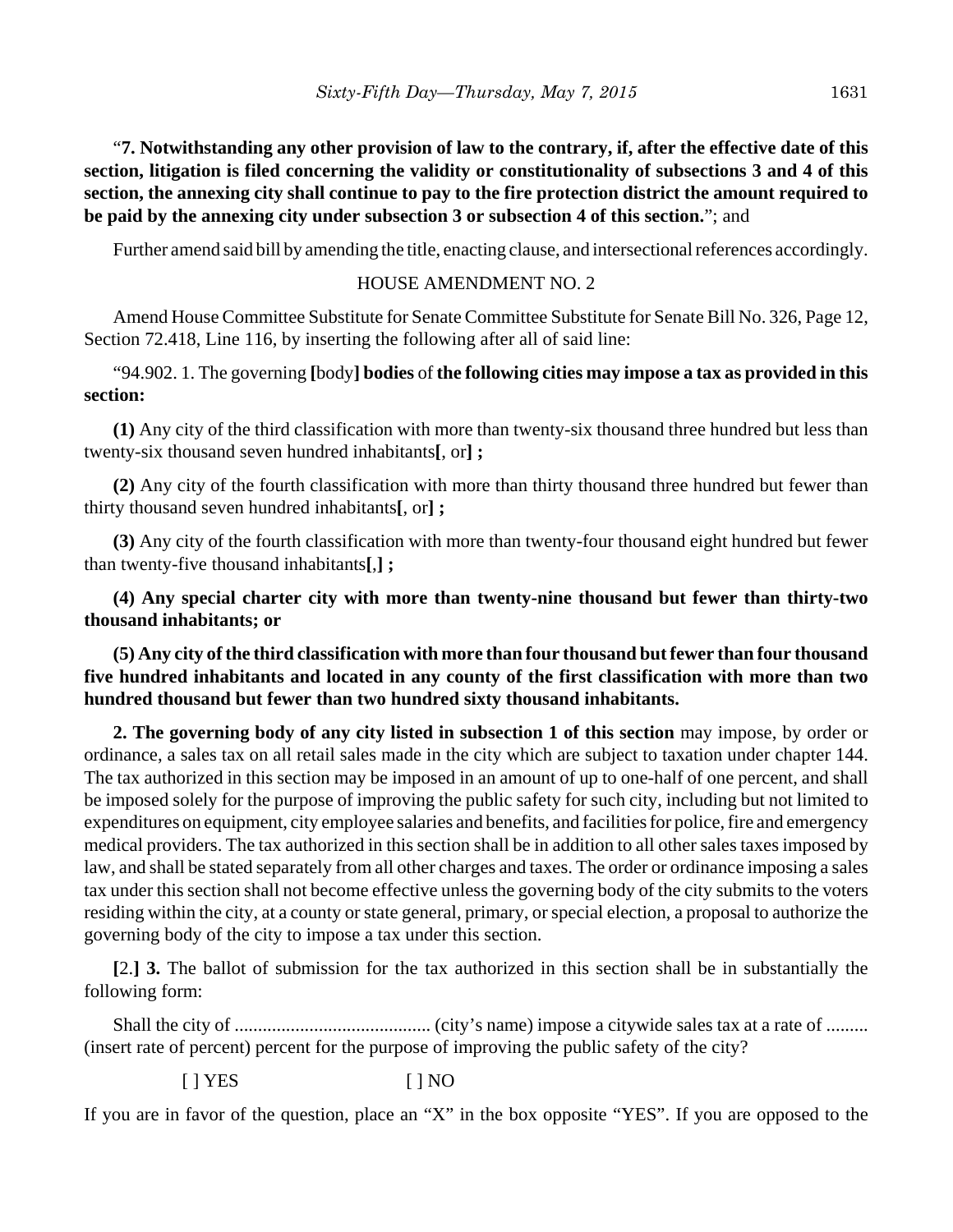question, place an "X" in the box opposite "NO".

If a majority of the votes cast on the proposal by the qualified voters voting thereon are in favor of the proposal, then the ordinance or order and any amendments to the order or ordinance shall become effective on the first day of the second calendar quarter after the director of revenue receives notice of the adoption of the sales tax. If a majority of the votes cast on the proposal by the qualified voters voting thereon are opposed to the proposal, then the tax shall not become effective unless the proposal is resubmitted under this section to the qualified voters and such proposal is approved by a majority of the qualified voters voting on the proposal. However, in no event shall a proposal under this section be submitted to the voters sooner than twelve months from the date of the last proposal under this section.

**[**3.**] 4.** Any sales tax imposed under this section shall be administered, collected, enforced, and operated as required in section 32.087. All sales taxes collected by the director of the department of revenue under this section on behalf of any city, less one percent for cost of collection which shall be deposited in the state's general revenue fund after payment of premiums for surety bonds as provided in section 32.087, shall be deposited in a special trust fund, which is hereby created in the state treasury, to be known as the "City Public Safety Sales Tax Trust Fund". The moneys in the trust fund shall not be deemed to be state funds and shall not be commingled with any funds of the state. The provisions of section 33.080 to the contrary notwithstanding, money in this fund shall not be transferred and placed to the credit of the general revenue fund. The director shall keep accurate records of the amount of money in the trust fund and which was collected in each city imposing a sales tax under this section, and the records shall be open to the inspection of officers of the city and the public. Not later than the tenth day of each month the director shall distribute all moneys deposited in the trust fund during the preceding month to the city which levied the tax. Such funds shall be deposited with the city treasurer of each such city, and all expenditures of funds arising from the trust fund shall be by an appropriation act to be enacted by the governing body of each such city. Expenditures may be made from the fund for any functions authorized in the ordinance or order adopted by the governing body submitting the tax to the voters. If the tax is repealed, all funds remaining in the special trust fund shall continue to be used solely for the designated purposes. Any funds in the special trust fund which are not needed for current expenditures shall be invested in the same manner as other funds are invested. Any interest and moneys earned on such investments shall be credited to the fund.

**[**4.**] 5.** The director of the department of revenue may authorize the state treasurer to make refunds from the amounts in the trust fund and credited to any city for erroneous payments and overpayments made, and may redeem dishonored checks and drafts deposited to the credit of such cities. If any city abolishes the tax, the city shall notify the director of the action at least ninety days before the effective date of the repeal, and the director may order retention in the trust fund, for a period of one year, of two percent of the amount collected after receipt of such notice to cover possible refunds or overpayment of the tax and to redeem dishonored checks and drafts deposited to the credit of such accounts. After one year has elapsed after the effective date of abolition of the tax in such city, the director shall remit the balance in the account to the city and close the account of that city. The director shall notify each city of each instance of any amount refunded or any check redeemed from receipts due the city.

**[**5.**] 6.** The governing body of any city that has adopted the sales tax authorized in this section may submit the question of repeal of the tax to the voters on any date available for elections for the city. The ballot of submission shall be in substantially the following form:

Shall ............................................... (insert the name of the city) repeal the sales tax imposed at a rate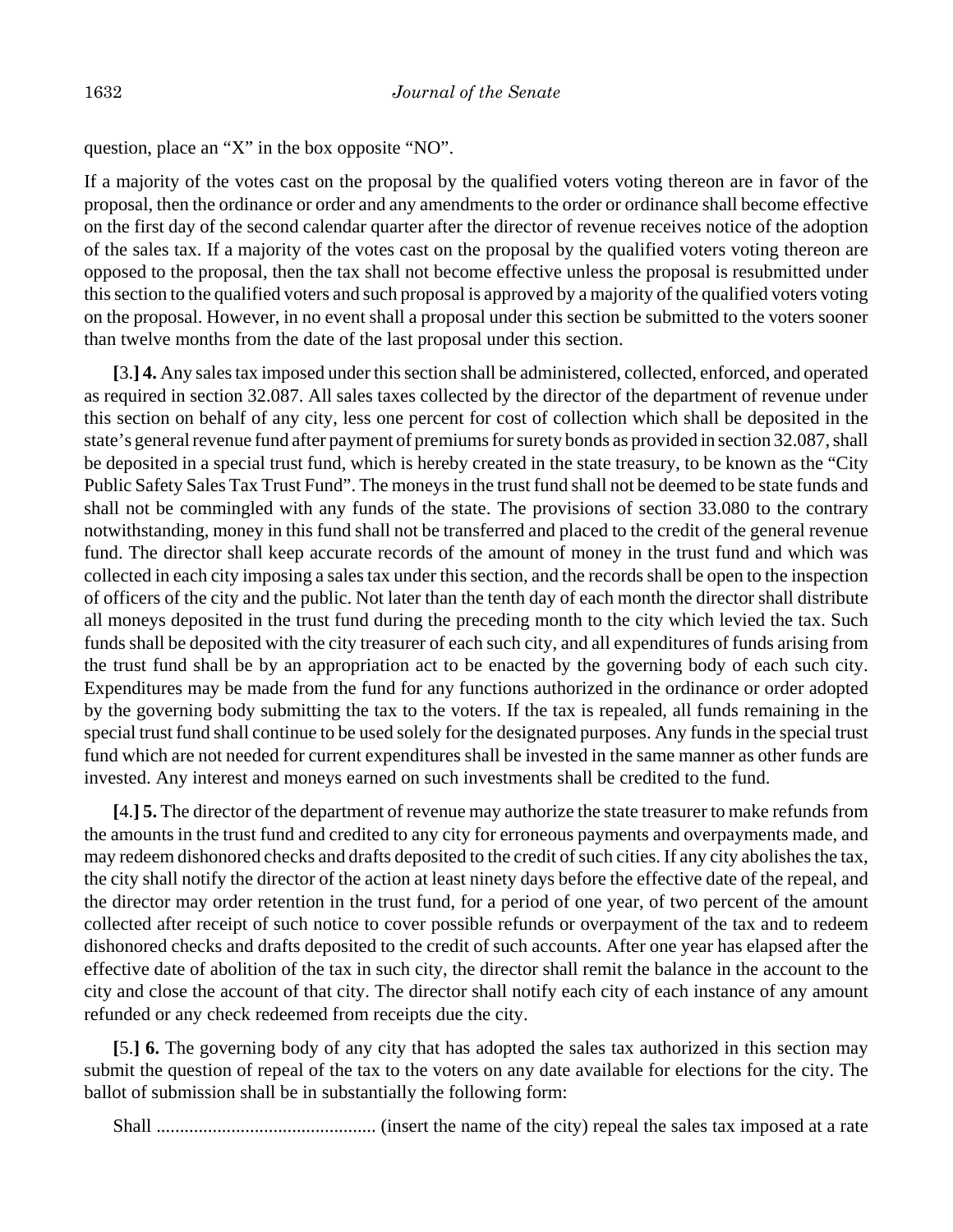of .......... (insert rate of percent) percent for the purpose of improving the public safety of the city?

[ ] YES [ ] NO

If a majority of the votes cast on the proposal are in favor of repeal, that repeal shall become effective on December thirty-first of the calendar year in which such repeal was approved. If a majority of the votes cast on the question by the qualified voters voting thereon are opposed to the repeal, then the sales tax authorized in this section shall remain effective until the question is resubmitted under this section to the qualified voters, and the repeal is approved by a majority of the qualified voters voting on the question.

**[**6.**] 7.** Whenever the governing body of any city that has adopted the sales tax authorized in this section receives a petition, signed by ten percent of the registered voters of the city voting in the last gubernatorial election, calling for an election to repeal the sales tax imposed under this section, the governing body shall submit to the voters of the city a proposal to repeal the tax. If a majority of the votes cast on the question by the qualified voters voting thereon are in favor of the repeal, that repeal shall become effective on December thirty-first of the calendar year in which such repeal was approved. If a majority of the votes cast on the question by the qualified voters voting thereon are opposed to the repeal, then the tax shall remain effective until the question is resubmitted under this section to the qualified voters and the repeal is approved by a majority of the qualified voters voting on the question.

**[**7.**] 8.** Except as modified in this section, all provisions of sections 32.085 and 32.087 shall apply to the tax imposed under this section."; and

Further amend said bill by amending the title, enacting clause, and intersectional references accordingly.

## HOUSE AMENDMENT NO. 3

Amend House Committee Substitute for Senate Committee Substitute for Senate Bill No. 326, Page 9, Section 67.950, Line 79, by inserting after said line the following:

"70.210. As used in sections 70.210 to 70.320, the following terms mean:

(1) "Governing body", the board, body or persons in which the powers of a municipality or political subdivision are vested;

(2) "Municipality", municipal corporations, political corporations, and other public corporations and agencies authorized to exercise governmental functions;

(3) "Political subdivision", counties, townships, cities, towns, villages, school, county library, city library, city-county library, road, drainage, sewer, levee and fire districts, soil and water conservation districts, watershed subdistricts, county hospitals, **[**and**]** any board of control of an art museum, **the board created under sections 205.968 to 205.973,** and any other public subdivision or public corporation having the power to tax."; and

Further amend said bill by amending the title, enacting clause, and intersectional references accordingly.

# HOUSE AMENDMENT NO. 4

Amend House Committee Substitute for Senate Committee Substitute for Senate Bill No. 326, Page 12, Section 72.418, Line 116, by inserting after all of said section and line the following:

"94.360. **1.** The council of any incorporated town or city in this state having a special charter and which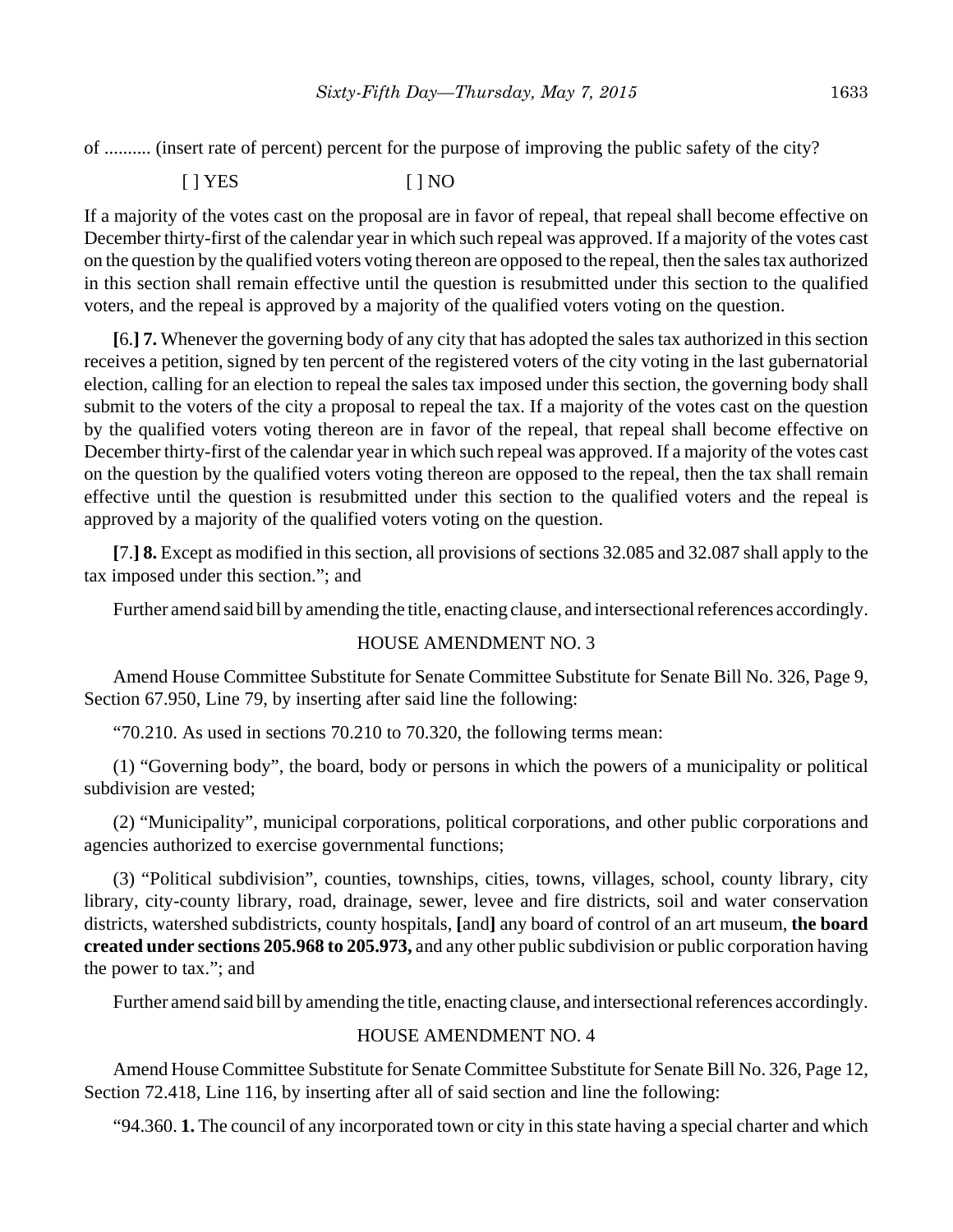contains not more than thirty thousand inhabitants may by ordinance levy and collect a license tax on wholesale houses, auctioneers, architects, druggists, grocers, banks, brokers, wholesale merchants, merchants of all kinds, confectioners, delivery trucks, ice trucks, transfer trucks, laundry wagons, milk wagons, merchant delivery companies, cigar and tobacco stands, hay scales, wood dealers, coal dealers, coal distributors, coal truckers, lumber dealers, real estate agents, loan companies, abstracters, abstract agencies, loan agents, collection agencies, undertakers, public buildings, office buildings, public halls, public grounds, concerts, photographers in office or upon streets, canvassers, artists, drummers, patent right dealers, insurance companies, insurance agents, taverns, hotels, rooming houses, boarding houses, sanitariums, hospitals, health schools, telephone companies, street contractors, paperhanger contractors, painting contractors, plastering contractors, and all subcontractors, flour mills, express company agencies, opticians, wagons, buggies, carriages, tinners, barbers, barbershops, hairdressers, hair dressing shops, whether conducted in connection with other business or separate, beauty parlors, tailors, florists, nursery stock agents, bookbinders, monument dealers, and agencies, manufacturing agents, shoe cobbler shops, storage warehouses, shoe shining parlors, job printing plants, outdoor advertising, ready-to-wear clothing agencies, tailor-made clothing agencies, sewing machine agencies, piano and organ dealers and agents, foreign coffee and tea dealers, and agents or all other vocations whatsoever, and fix the rate of carriage of persons and wagonage, drayage and cartage of property; and may levy and collect a license tax and regulate hawkers, peddlers, pawnbrokers, restaurants, butchers, wholesale butchers, bathhouses and masseurs, lunch stands, lunch counters, lunch wagons, soft drink and ice cream stands and vendors, ice cream parlors, peanut and popcorn stands, and stands of every kind, hucksters, opera houses, moving picture shows, private parks, public lectures, public meetings, baseball parks, horse and cattle dealers, stockyards, wagon yards, auto yards, oil stations, wholesale and retail inspectors, gaugers, mercantile agents, manufacturing and other corporations, or institutions, machine shops, blacksmith shops, radio repair shops, foundries, sewer contractors, building contractors, stone contractors, sidewalk contractors, bridge contractors, plumbing contractors, brick contractors, cement contractors, and all subcontractors, street railroad cars, gas companies, light companies, power companies, and water companies, laundries, laundry agencies, rug and carpet cleaners, linen supply rental service, conditioning and renting for use, bed linen, table linen, towels, rugs, uniform aprons, coats, caps, coveralls, chair covers, automobile seat covers or any other items, ice plants and ice plant agencies, ice dealers, omnibuses, automobiles, automobile trailers, tractors, carts, drays, milk wagons, laundry wagons, delivery wagons, transfer and job wagons, ice wagons, and all other vehicles, traveling and auction stores, plumbers, pressing establishments, installment houses and agencies, produce and poultry dealers, feather renovators, baker and bakeries, bakery delivery wagons, and delivery autos, bottling works, dye works, cleaning establishments, sand plants, steamfitters, corn doctors, chiropodists, hackmen, taxicabs, buses, draymen, omnibus drivers, porters, dairies, and regulate the same, and all other pursuing like occupations; and may levy and collect a license tax, regulate, restrain, prohibit and suppress ordinaries, money brokers, money changers, intelligence and employment offices, and agencies, public masquerades, balls, street exhibitions, dance halls, fortune tellers, pistol galleries, shooting galleries, palmists, private venereal hospitals, museums, menageries, equestrian performances, fluoroscopic views, picture shows, telescopic views, lung testers, muscle developers, magnifying glasses, ten pin alleys, ball alleys, bowling alleys, billiard tables, pool and other tables, miniature golf courses, theatrical or other exhibitions, boxing and sparring exhibitions, shows and amusements, amusement parks, and the sale of unclaimed goods by express companies or common carriers, auto wrecking shops, bill posters, junk dealers, porters, carnival and street fairs, circuses and shows for parade and exhibition, or both, skating rinks and runners, and solicitors for steamboats, cars, stages, taxicabs, hotels, rooming houses, boarding houses, bathhouses, masseurs, hospitals, sanitariums, health schools, and all other pursuing like occupations.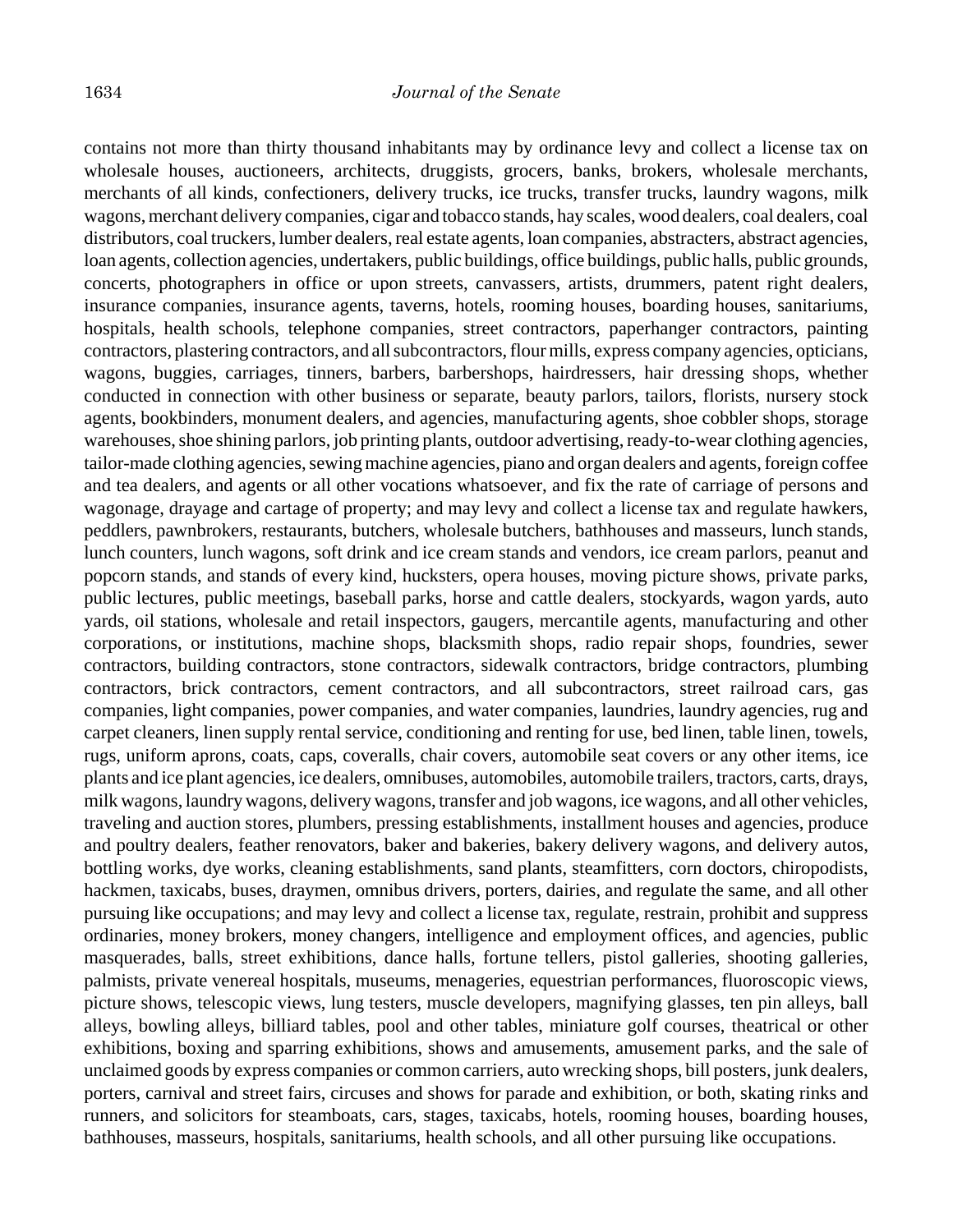**2. Notwithstanding any other law to the contrary, the total license taxes, including those authorized under sections 94.360 and 94.270, imposed upon hotels or motels levied by any city may not exceed one-eighth of one percent of a hotel's or motel's gross revenue or the tax rate imposed on hotels and motels as of May 1, 2015, whichever is higher. The provisions of this section shall not apply to any tax levied in compliance with subsection 7 of section 94.270 or to any tax levied under section 92.045.**"; and

Further amend said bill by amending the title, enacting clause, and intersectional references accordingly.

## HOUSE AMENDMENT NO. 5

Amend House Committee Substitute for Senate Committee Substitute for Senate Bill No. 326, Page 7, Section 59.022, Line 13, by inserting after said line the following:

"67.402. 1. The governing body of the following counties may enact nuisance abatement ordinances as provided in this section:

(1) Any county of the first classification with more than one hundred thirty-five thousand four hundred but fewer than one hundred thirty-five thousand five hundred inhabitants;

(2) Any county of the first classification with more than seventy-one thousand three hundred but fewer than seventy-one thousand four hundred inhabitants;

(3) Any county of the first classification without a charter form of government and with more than one hundred ninety-eight thousand but fewer than one hundred ninety-nine thousand two hundred inhabitants;

(4) Any county of the first classification with more than eighty-five thousand nine hundred but fewer than eighty-six thousand inhabitants;

(5) Any county of the third classification without a township form of government and with more than sixteen thousand four hundred but fewer than sixteen thousand five hundred inhabitants;

(6) Any county of the third classification with a township form of government and with more than fourteen thousand five hundred but fewer than fourteen thousand six hundred inhabitants;

(7) Any county of the first classification with more than eighty-two thousand but fewer than eighty-two thousand one hundred inhabitants;

(8) Any county of the first classification with more than one hundred four thousand six hundred but fewer than one hundred four thousand seven hundred inhabitants;

(9) Any county of the third classification with a township form of government and with more than seven thousand nine hundred but fewer than eight thousand inhabitants; **[**and**]**

(10) Any county of the second classification with more than fifty-two thousand six hundred but fewer than fifty-two thousand seven hundred inhabitants**;**

# **(11) Any county of the first classification with more than fifty thousand but fewer than seventy thousand inhabitants**.

2. The governing body of any county described in subsection 1 of this section may enact ordinances to provide for the abatement of a condition of any lot or land that has the presence of rubbish and trash,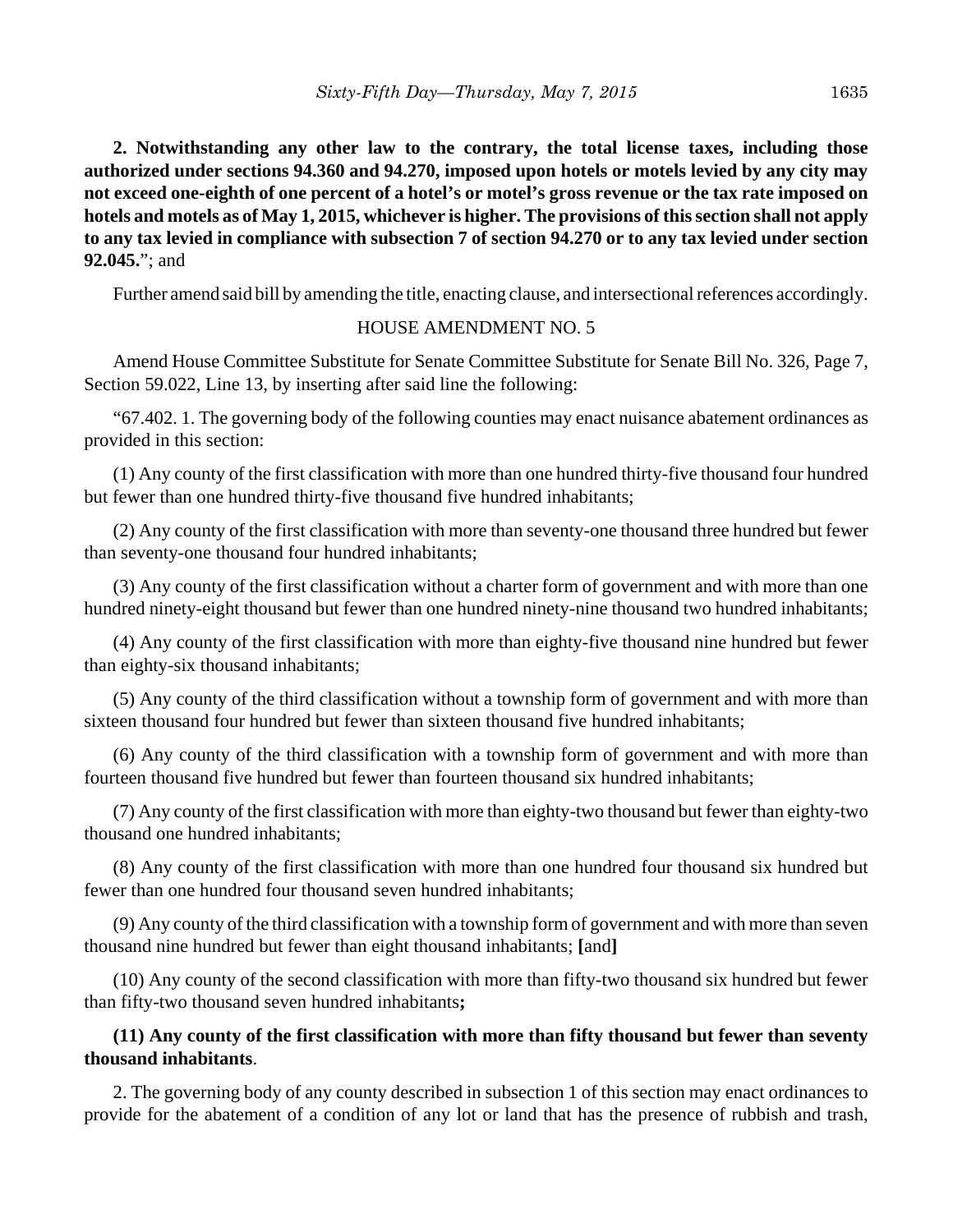lumber, bricks, tin, steel, parts of derelict motorcycles, derelict cars, derelict trucks, derelict construction equipment, derelict appliances, broken furniture, or overgrown or noxious weeds in residential subdivisions or districts which may endanger public safety or which is unhealthy or unsafe and declared to be a public nuisance.

3. Any ordinance enacted pursuant to this section shall:

(1) Set forth those conditions which constitute a nuisance and which are detrimental to the health, safety, or welfare of the residents of the county;

(2) Provide for duties of inspectors with regard to those conditions which may be declared a nuisance, and shall provide for duties of the building commissioner or designated officer or officers to supervise all inspectors and to hold hearings regarding such property;

(3) Provide for service of adequate notice of the declaration of nuisance, which notice shall specify that the nuisance is to be abated, listing a reasonable time for commencement, and may provide that such notice be served either by personal service or by certified mail, return receipt requested, but if service cannot be had by either of these modes of service, then service may be had by publication. The ordinances shall further provide that the owner, occupant, lessee, mortgagee, agent, and all other persons having an interest in the property as shown by the land records of the recorder of deeds of the county wherein the property is located shall be made parties;

(4) Provide that upon failure to commence work of abating the nuisance within the time specified or upon failure to proceed continuously with the work without unnecessary delay, the building commissioner or designated officer or officers shall call and have a full and adequate hearing upon the matter before the county commission, giving the affected parties at least ten days' written notice of the hearing. Any party may be represented by counsel, and all parties shall have an opportunity to be heard. After the hearings, if evidence supports a finding that the property is a nuisance or detrimental to the health, safety, or welfare of the residents of the county, the county commission shall issue an order making specific findings of fact, based upon competent and substantial evidence, which shows the property to be a nuisance and detrimental to the health, safety, or welfare of the residents of the county and ordering the nuisance abated. If the evidence does not support a finding that the property is a nuisance or detrimental to the health, safety, or welfare of the residents of the county, no order shall be issued.

4. Any ordinance authorized by this section may provide that if the owner fails to begin abating the nuisance within a specific time which shall not be longer than seven days of receiving notice that the nuisance has been ordered removed, the building commissioner or designated officer shall cause the condition which constitutes the nuisance to be removed. If the building commissioner or designated officer causes such condition to be removed or abated, the cost of such removal shall be certified to the county clerk or officer in charge of finance who shall cause the certified cost to be included in a special tax bill or added to the annual real estate tax bill, at the county collector's option, for the property and the certified cost shall be collected by the county collector in the same manner and procedure for collecting real estate taxes. If the certified cost is not paid, the tax bill shall be considered delinquent, and the collection of the delinquent bill shall be governed by the laws governing delinquent and back taxes. The tax bill from the date of its issuance shall be deemed a personal debt against the owner and shall also be a lien on the property until paid.

5. Nothing in this section authorizes any county to enact nuisance abatement ordinances that provide for the abatement of any condition relating to agricultural structures or agricultural operations, including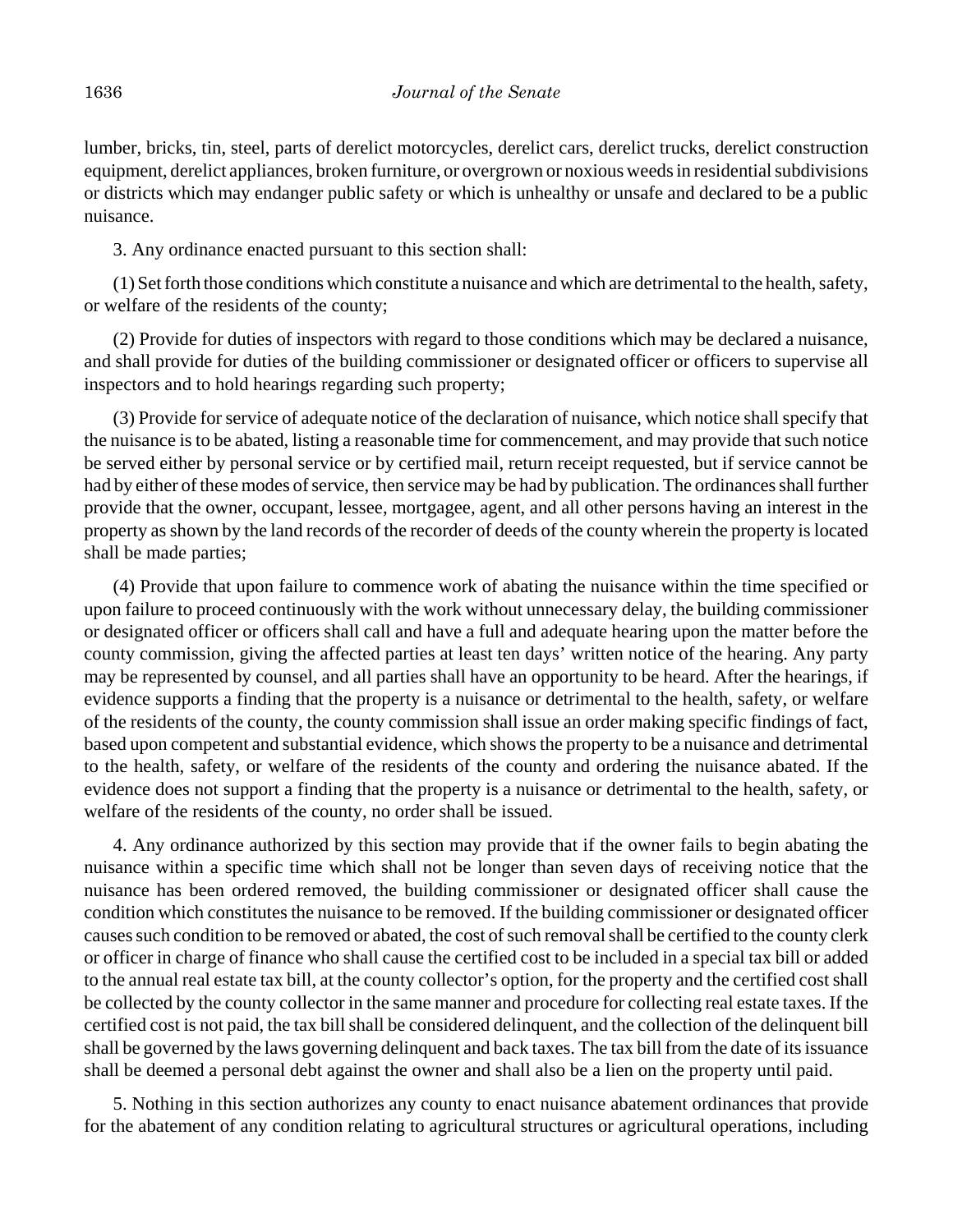but not limited to the raising of livestock or row crops.

6. No county of the first, second, third, or fourth classification shall have the power to adopt any ordinance, resolution, or regulation under this section governing any railroad company regulated by the Federal Railroad Administration."; and

Further amend said bill by amending the title, enacting clause, and intersectional references accordingly.

## HOUSE AMENDMENT NO. 6

Amend House Committee Substitute for Senate Committee Substitute for Senate Bill No. 326, Page 13, Section 105.030, Line 18, by inserting immediately after said line the following:

"137.076. **1.** In establishing the value of a parcel of real property the county assessor shall consider current market conditions and previous decisions of the county board of equalization, the state tax commission or a court of competent jurisdiction that affected the value of such parcel. For purposes of this section, the term "current market conditions", shall include the impact upon the housing market of foreclosures and bank sales.

**2. In establishing the value of a parcel of real property the county assessor shall and will use an income based approach for assessment of parcels of real property with federal or state imposed restrictions in regard to rent limitations, operations requirements or any other restrictions imposed upon the property in connection with the property being eligible for any income tax credits under section 42 of the Internal Revenue Code of 1986 as amended; property constructed with the use of the United States Department of Housing and Urban Development HOME investment partnerships program; property constructed with the use of incentives provided by the United States Department of Agriculture Rural Development; or property receiving any other state or federal subsidies provided with respect to use of the property for housing purposes.** 

**3. For the purposes of this section, the term "income based approach" shall and will include the use of direct capitalization methodology and computed by dividing the estimated net operating income of the parcel of property by an appropriate capitalization rate not to exceed the average of the current market data available in the county of said parcel of property. Federal and State tax credits or other subsidies shall not be considered when calculating the capitalization rate. Upon expiration of a land use restriction agreement, such parcel of property shall no longer be subject to this section.**"; and

Further amend said bill by amending the title, enacting clause, and intersectional references accordingly.

## HOUSE AMENDMENT NO. 7

Amend House Committee Substitute for Senate Committee Substitute for Senate Bill No. 326, Page 28, Section 483.020, Line 10, by inserting the following after all of said line:

"**488.2265. 1. In addition to all other court costs prescribed by law, a surcharge of up to ten dollars shall be assessed as costs in each court proceeding filed in any court in the state located in any county of the first classification with more than seventy thousand but fewer than eighty-three thousand inhabitants and with a city of the fourth classification with more than thirteen thousand five hundred but fewer than sixteen thousand inhabitants as the county seat in all civil and criminal cases including violations of any county or municipal ordinance or infractions, except that no such surcharge shall be collected for any violation of a traffic law or ordinance or in any proceeding when the proceeding**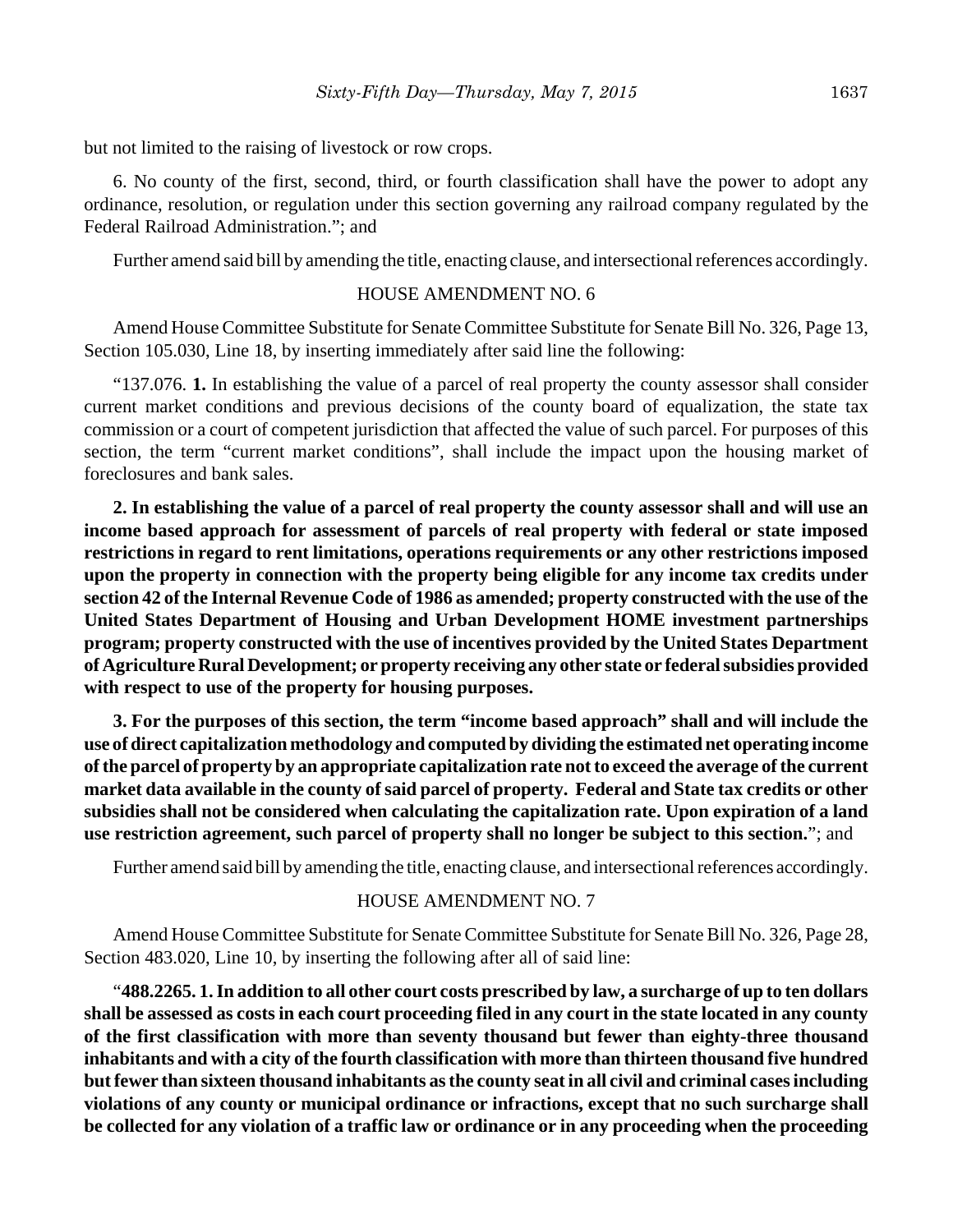**or defendant has been dismissed by the court or when costs are to be paid by the state, county, or municipality. For violations of the criminal laws of the state or county ordinances, including infractions, no such surcharge shall be collected unless it is authorized by order, ordinance, or resolution by the county government where the violation occurred. For violations of municipal ordinances, no such surcharge shall be collected unless it is authorized by order, ordinance, or resolution by the municipal government where the violation occurred. Such surcharges shall be collected and disbursed by the clerk of each respective court responsible for collecting court costs in the manner provided by sections 488.010 to 488.020, and shall be payable to the treasurer of the political subdivision authorizing such surcharge.**

**2. Each county or municipality shall use all funds received pursuant to this section only to pay for the costs associated with the land assemblage and purchase, planning, and construction of a new facility, maintenance, and operation of any county or municipal judicial facility or justice center including, but not limited to, architectural, engineering, and other plans and studies, utilities, maintenance, and building security of any judicial facility. The county or municipality shall establish and maintain a separate account known as the "justice center fund" limited to the uses authorized by this section. The county or municipality shall maintain records identifying all surcharges and expenditures made from the justice center fund.**"; and

Further amend said bill by amending the title, enacting clause, and intersectional references accordingly.

## HOUSE AMENDMENT NO. 8

Amend House Committee Substitute for Senate Committee Substitute for Senate Bill No. 326, Page 12, Section 72.418, Line 116, by inserting after all of said line the following:

"72.150. When two or more cities, towns or villages in this state adjoining and contiguous to each other in the same or adjoining county or two or more cities, towns or villages located in a county of the second classification having a population of at least forty-seven thousand but not more than forty-nine thousand which are not adjoining and contiguous to each other but whose combined territory when combined will be contiguous **or when two or more cities, towns, or villages located in a county of the first classification or a county of the second classification that have entered into one or more intergovernmental agreements related to municipal services and are separated by a distance of not more than one mile and are connected by at least two public maintained rights of way** shall be desirous of being consolidated, it shall be lawful for them to consolidate under one government of the classification under which any of them was organized or the classification provided for the consolidated population, in the manner and subject to the provisions prescribed in sections 72.150 to 72.220. Any cities, towns or villages within any county with a charter form of government where fifty or more cities, towns and villages have been incorporated shall consolidate pursuant to the provisions of section 72.420."; and

Further amend said bill by amending the title, enacting clause, and intersectional references accordingly.

#### HOUSE AMENDMENT NO. 9

Amend House Committee Substitute for Senate Committee Substitute for Senate Bill No. 326, Page 9, Section 67.950, Line 79, by inserting after all of said section and line the following:

"**67.1080. 1. Provisions of law to the contrary notwithstanding, where a county of the first classification with more than one hundred fifty thousand but fewer than two hundred thousand inhabitants has properly levied a tax, which by law terminates within a specified period of time, the**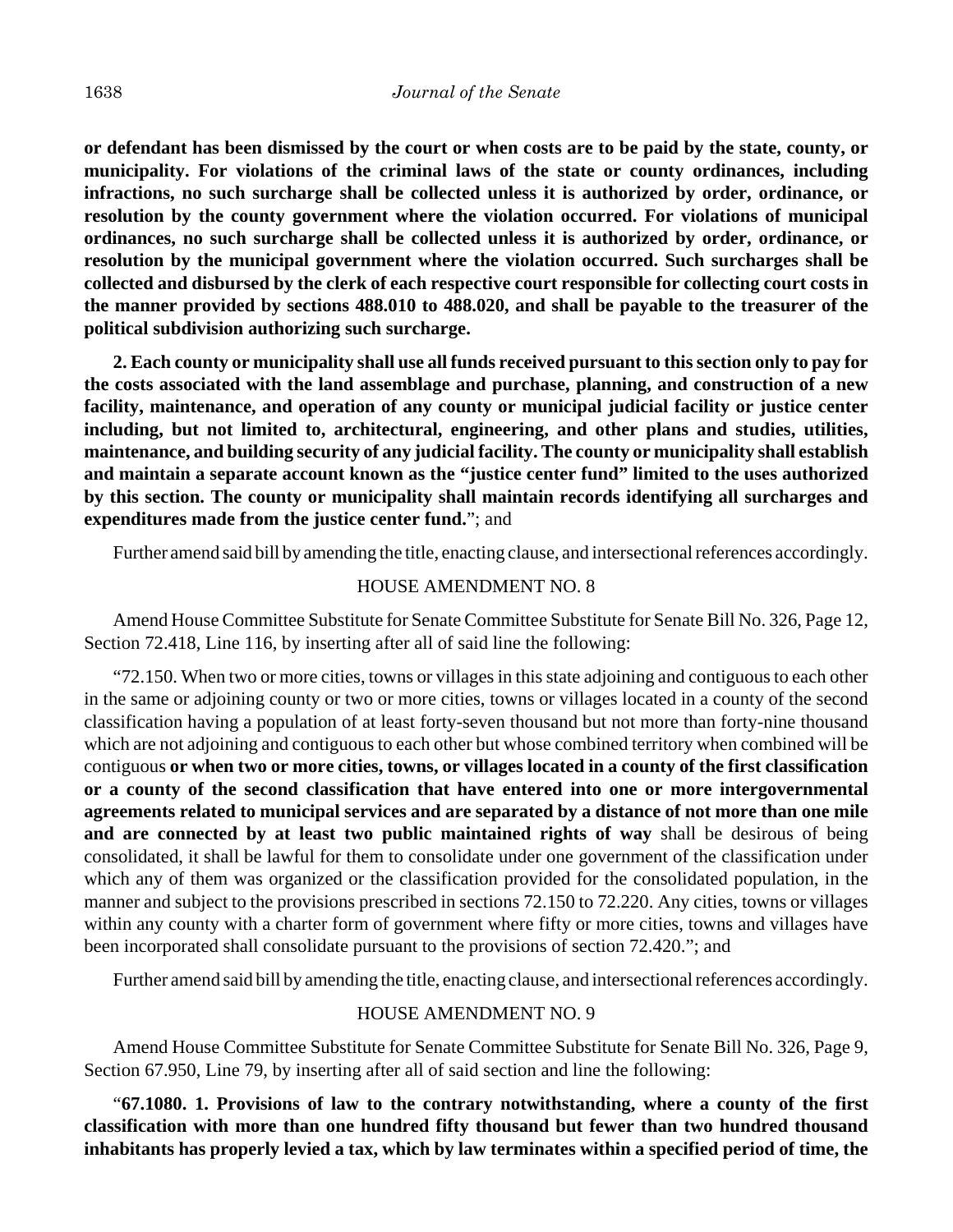**imposition of such tax may, by a majority vote of the governing body of such county, be extended; except that no ordinance or order extending such tax shall be effective unless the governing body of the county submits to the voters of such county, at a county or state general, primary, or special election, a proposal to authorize the governing body of the county to extend such tax.**

**2. The ballot of submission shall contain, but need not be limited to the following language:**

**"Shall the county of ................. (insert county's name) extend the countywide (insert type of tax) tax currently imposed for the purpose of ............... (insert purpose of tax) at the rate of (insert rate) percent (it shall be optional to include the duration of the extension)?".**

**3. If a majority of the votes cast on the proposal by the qualified voters voting thereon are in favor of the proposal, then the ordinance or order and any amendments thereto shall be in effect. If a majority of the votes cast by the qualified voters voting are opposed to the proposal, then the governing body of the county shall have no power to extend the tax as herein authorized unless and until the governing body of the county submits another proposal to authorize the governing body of the county to extend the tax under the provisions of this section and such proposal is approved by a majority of the qualified voters voting thereon.**"; and

Further amend said bill by amending the title, enacting clause, and intersectional references accordingly.

Emergency clause defeated.

In which the concurrence of the Senate is respectfully requested.

Also,

Mr. President: The Speaker of the House has appointed the following committee to act with a like committee from the Senate on **HCS** for **SCS** for **SB 210**, as amended. Representatives: Flanigan, Allen, Leara, Rizzo and McCann Beatty.

#### Also,

Mr. President: The Speaker of the House has appointed the following committee to act with a like committee from the Senate on **SCS** for **SB 328**, as amended. Representatives: Lauer, Frederick, Rowland, Morgan and Arthur.

## Also,

Mr. President: The Speaker of the House has appointed the following committee to act with a like committee from the Senate on **HCS** for **SB 221**. Representatives: Hinson, Leara, Allen, Otto and Burns.

#### Also,

Mr. President: The Speaker of the House has appointed the following committee to act with a like committee from the Senate on **HCS** for **SCS** for **SB 322**, as amended. Representatives: Engler, Zerr, Franklin, Kirkton and Meredith.

Also,

Mr. President: The Speaker of the House has appointed the following committee to act with a like committee from the Senate on **HCS** for **SCS** for **SB 380**, as amended. Representatives: Lair, Cornejo, Dugger, Kirkton and Arthur.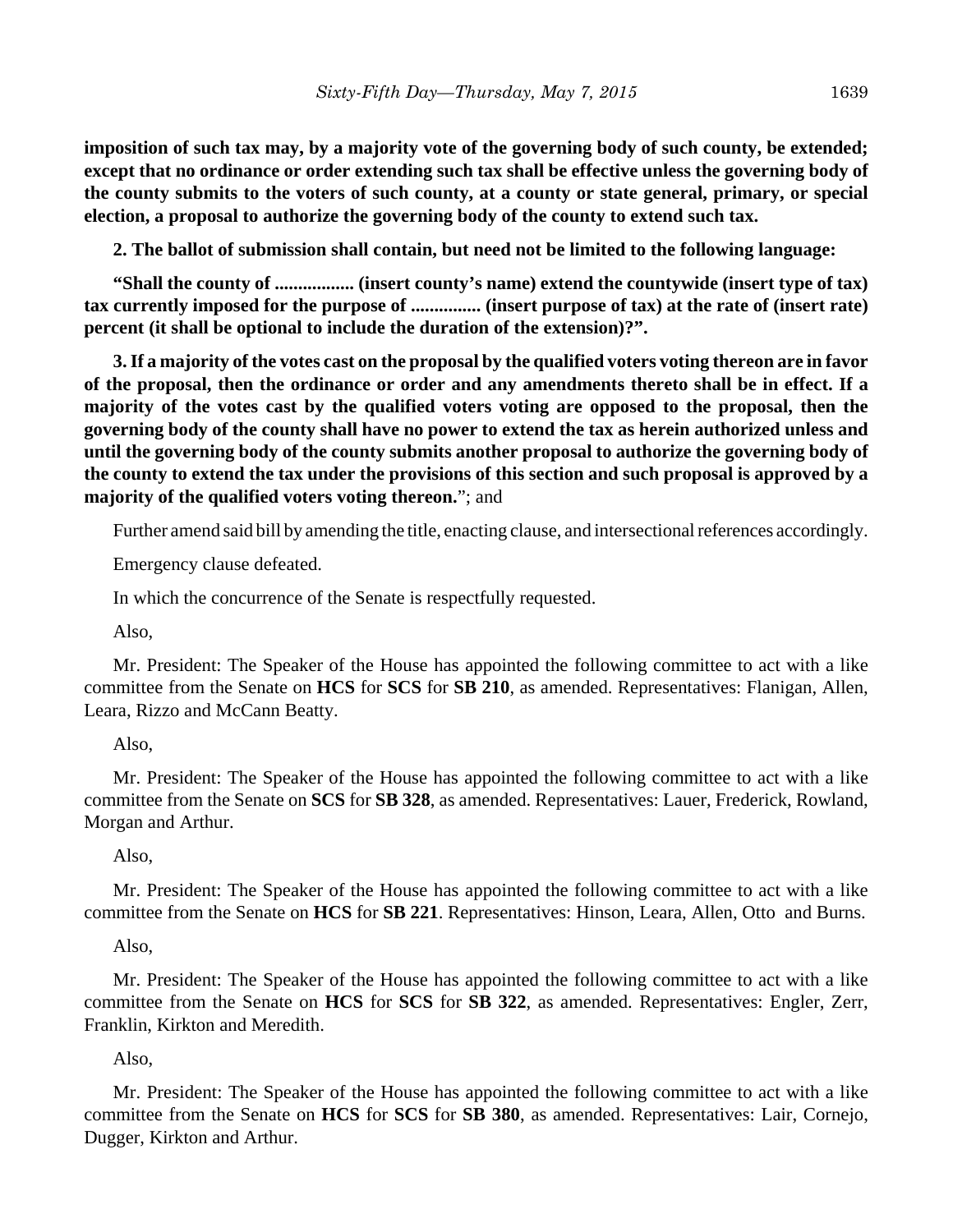Also,

Mr. President: I am instructed by the House of Representatives to inform the Senate that the House has taken up and passed **HCS** for **SCS** for **SCR 30**.

#### HOUSE COMMITTEE SUBSTITUTE FOR SENATE COMMITTEE SUBSTITUTE FOR SENATE CONCURRENT RESOLUTION NO. 30

WHEREAS, humans need a varied diet containing protein in order to be healthy; and

WHEREAS, eggs are an efficient, nutritious, and affordable form of animal protein on which millions of Americans rely; and

WHEREAS, Article I, Section 8, Clause 3 of the United States Constitution, also known as the Commerce Clause, was designed to ensure free trade between the states by preventing any state from imposing a tariff or other restriction on goods from another state; and

WHEREAS, California is one of the nation's largest producers and consumers of eggs for human consumption; and

WHEREAS, conventional chicken enclosures, also known as battery cages, have been proven to better protect egg-laying hens from bone breaks, cannibalism, disease, smothering, and predation than free range operations or operations using so-called "enriched cages"; and

WHEREAS, forcing egg producers to switch to "enriched cages" or nonconfinement operations drove up the cost of eggs in the European Union while also leading to food shortages and the closure of countless farms; and

WHEREAS, forcing egg farmers in America to abandon battery cages in favor of "enriched cages" or nonconfinement operations will lead to the same impacts on the U.S. economy and food supply; and

WHEREAS, the Humane Society of the United States, also known as HSUS, is America's largest animal rights group and has aggressively pursued an agenda intended to decrease and eventually eliminate the public's consumption of animal protein; and

WHEREAS, California voters adopted Proposition 2 to their state constitution in 2008, requiring the state's egg producers to switch to "enriched cages" or nonconfinement operations in a campaign led and funded by the Humane Society of the United States; and

WHEREAS, in 2010, at the behest of HSUS, the California legislature passed AB 1437, which was signed into law by Governor Arnold Schwarzenegger, prohibiting the sale of eggs from other states that do not meet the requirements of Proposition 2 of 2008; and

WHEREAS, together, California's Proposition 2 and AB 1437 violate the Commerce Clause of the U.S. Constitution by preventing free trade among the states; and

WHEREAS, together, California's Proposition 2 and AB 1437 have artificially increased egg prices and restricted the availability of affordable eggs and vital animal protein to Californians, especially low-income citizens:

NOW THEREFORE BE IT RESOLVED that the members of the House of Representatives of the Ninety-eighth General Assembly, First Regular Session, the Senate concurring therein, hereby condemn California's anti-trade actions and call on the California legislature to repeal AB 1437 and urge the voters of California to reconsider and repeal Proposition 2.

In which the concurrence of the Senate is respectfully requested.

## **CONFERENCE COMMITTEE APPOINTMENTS**

President Pro Tem Dempsey appointed the following conference committee to act with a like committee from the House on **HCS** for **SCS** for **SB 322**, as amended: Senators Dempsey, Sater, Schaaf, Nasheed and Schupp.

President Pro Tem Dempsey appointed the following conference committee to act with a like committee from the House on **SCS** for **SB 328**, as amended by **HA 1** and **HA 2**: Senators Schupp, Brown, Riddle, Onder and Walsh.

#### **PRIVILEGED MOTIONS**

Senator Riddle moved that the Senate refuse to recede from its position on **SS** for **SCS** for **HB 556**, as amended, and grant the House a conference thereon, which motion prevailed.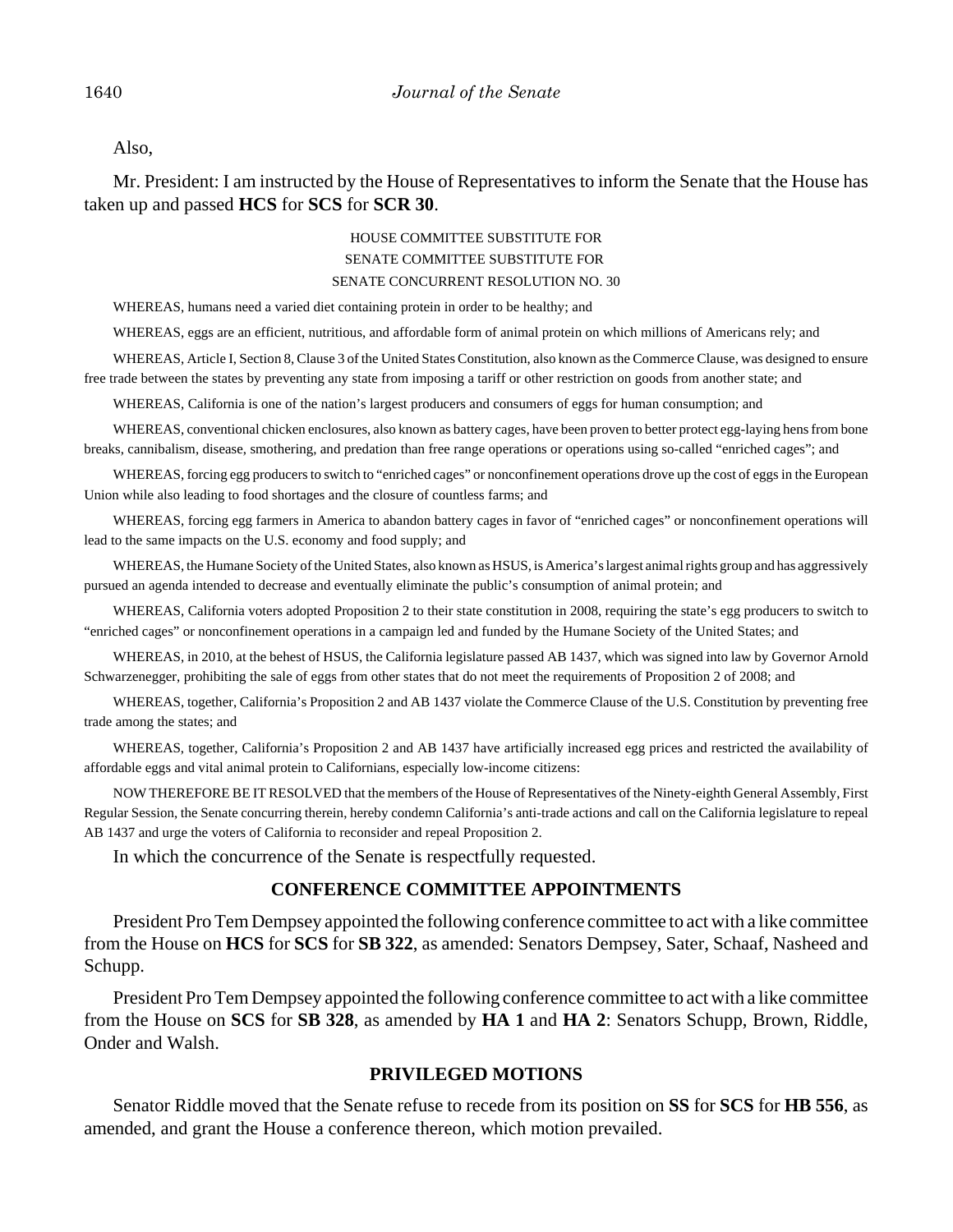Senator Schatz moved that the Senate request the House grant further conference on **HCS** for **SS** for **SCS** for **SB 278**, which motion prevailed.

President Pro Tem Dempsey assumed the Chair.

## **REPORTS OF STANDING COMMITTEES**

Senator Pearce, Chairman of the Committee on Education, submitted the following report:

Mr. President: Your Committee on Education, to which was referred **HCS** for **HB 457**, begs leave to report that it has considered the same and recommends that the bill do pass.

Senator Schmitt, Chairman of the Committee on Jobs, Economic Development and Local Government, submitted the following reports:

Mr. President: Your Committee on Jobs, Economic Development and Local Government, to which was referred **HB 996**, begs leave to report that it has considered the same and recommends that the bill do pass.

Also,

Mr. President: Your Committee on Jobs, Economic Development and Local Government, to which was referred **HB 875**, begs leave to report that it has considered the same and recommends that the Senate Committee Substitute, hereto attached, do pass.

Senator Schaaf, Chairman of the Committee on General Laws and Pensions, submitted the following report:

Mr. President: Your Committee on General Laws and Pensions, to which was referred **HB 1076**, begs leave to report that it has considered the same and recommends that the bill do pass.

Senator Wasson, Chairman of the Committee on Financial and Governmental Organizations and Elections, submitted the following reports:

Mr. President: Your Committee on Financial and Governmental Organizations and Elections, to which was referred **HCS** for **HBs 671** and **683**, begs leave to report that it has considered the same and recommends that the Senate Committee Substitute, hereto attached, do pass.

## Also,

Mr. President: Your Committee on Financial and Governmental Organizations and Elections, to which was referred **HB 1039**, begs leave to report that it has considered the same and recommends that the bill do pass.

Senator Kraus, Chairman of the Committee on Ways and Means, submitted the following report:

Mr. President: Your Committee on Ways and Means, to which was referred **HCS** for **HB 444**, begs leave to report that it has considered the same and recommends that the bill do pass.

Senator Brown, Chairman of the Committee on Veterans' Affairs and Health, submitted the following report:

Mr. President: Your Committee on Veterans' Affairs and Health, to which was referred **HCS** for **HB 1066**, begs leave to report that it has considered the same and recommends that the Senate Committee Substitute, hereto attached, do pass.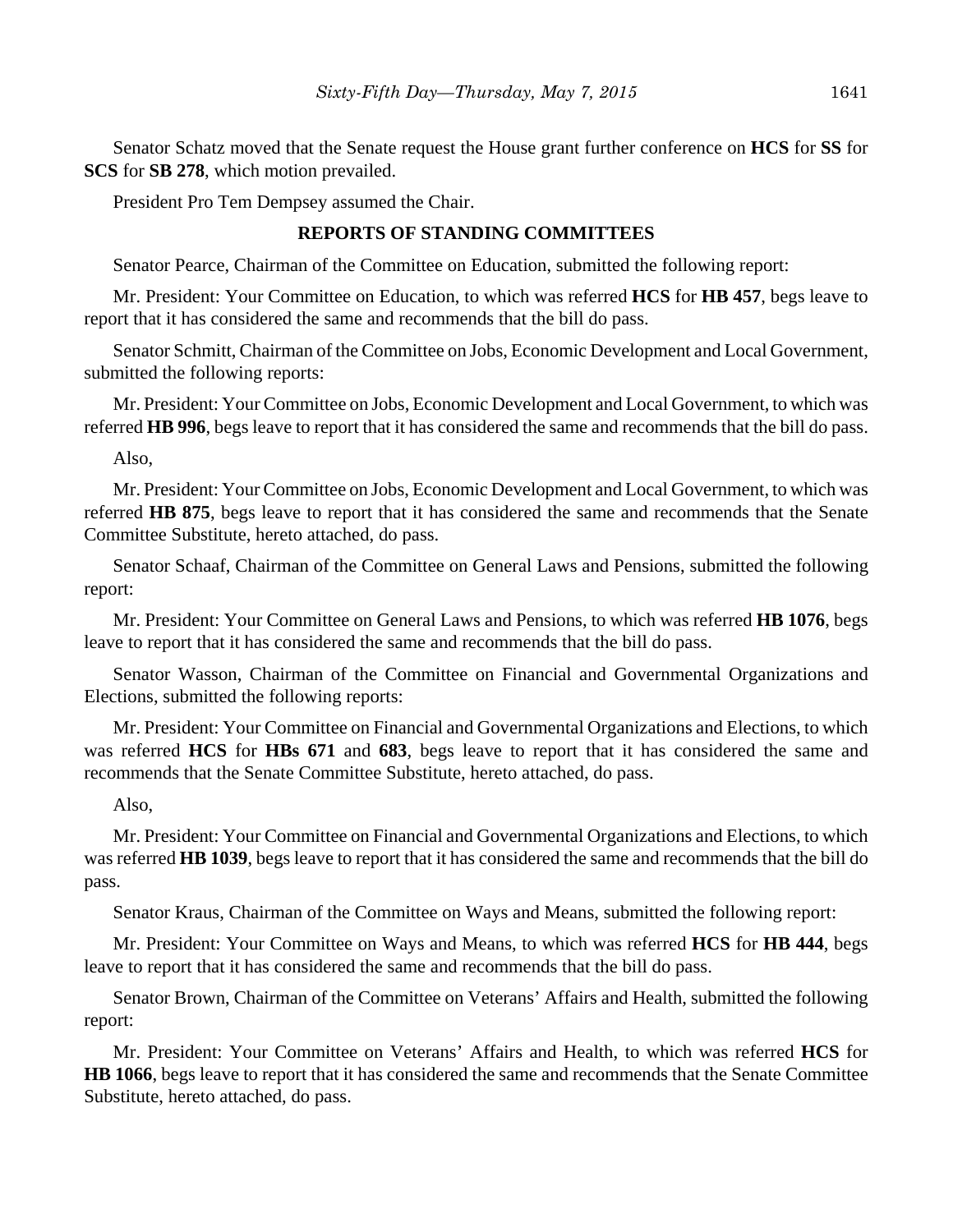Senator Kehoe, Chairman of the Committee on Commerce, Consumer Protection, Energy and the Environment, submitted the following report:

Mr. President: Your Committee on Commerce, Consumer Protection, Energy and the Environment, to which was referred **HCS** for **HB 844**, begs leave to report that it has considered the same and recommends that the Senate Committee Substitute, hereto attached, do pass.

## **PRIVILEGED MOTIONS**

Senator Sater moved that the Senate refuse to concur in **HCS** for **SCS** for **SB 326**, as amended, and request the House to recede from its position or, failing to do so, grant the Senate a conference thereon, which motion prevailed.

Senator Kehoe assumed the Chair.

#### **MESSAGES FROM THE GOVERNOR**

The following message was received from the Governor:

GOVERNOR OF MISSOURI JEFFERSON CITY 65102

May 7, 2015

TO THE SECRETARY OF THE SENATE 98TH GENERAL ASSEMBLY FIRST REGULAR SESSION STATE OF MISSOURI

Herewith I return to you Senate Substitute for Senate Bill No. 239, entitled:

AN ACT

To repeal sections 1.010, 538.205, and 538.210, RSMo, and to enact in lieu thereof three new sections relating to a statutory cause of action against healthcare providers.

On May 7, 2015, I approved said Senate Substitute for Senate Bill No. 239.

Respectfully submitted, Jeremiah W. (Jay) Nixon Governor

## **RESOLUTIONS**

Senator LeVota offered Senate Resolution No. 1073, regarding Corinna Mejia-Ridenhour, which was adopted.

Senator LeVota offered Senate Resolution No. 1074, regarding Andrea J. Routh, Esquire, Kansas City, which was adopted.

Senator Schupp offered Senate Resolution No. 1075, regarding Timothy E. "Tim" Griffin, Kirkwood, which was adopted.

# **INTRODUCTIONS OF GUESTS**

Senator Schmitt introduced to the Senate, the Physician of the Day, Dr. Dave Meyer, Glendale.

On motion of Senator Richard, the Senate adjourned until 10:00 a.m., Friday, May 8, 2015.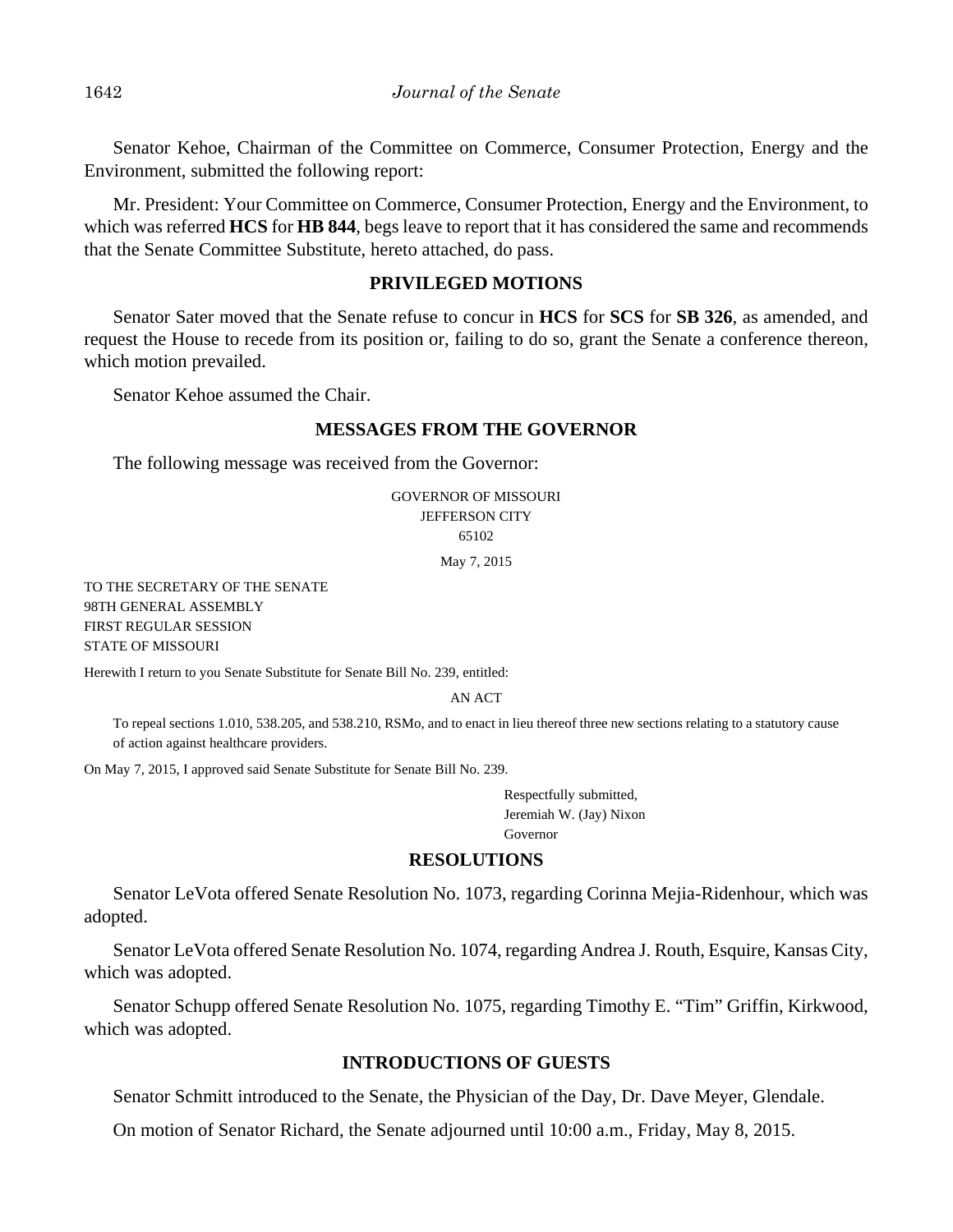# **SENATE CALENDAR \_\_\_\_\_\_**

# **SIXTY-SIXTH DAY–FRIDAY, MAY 8, 2015 \_\_\_\_\_\_**

#### **FORMAL CALENDAR**

#### **THIRD READING OF SENATE BILLS**

SCS for SBs 1, 22, 49 & 70-Pearce (In Fiscal Oversight) SCS for SB 56-Munzlinger (In Fiscal Oversight) SS for SB 201-Dixon (In Fiscal Oversight)

SB 203-Dixon (In Fiscal Oversight) SB 352-Schaefer (In Fiscal Oversight) SS for SB 540-Libla (In Fiscal Oversight)

#### **HOUSE BILLS ON THIRD READING**

- 1. HCS for HB 882-McGaugh, with SCS (Munzlinger) (In Fiscal Oversight)
- 2. HB 279-Cornejo, with SCS (Schmitt) (In Fiscal Oversight)
- 3. HB 100-Gosen, with SCS (Parson) (In Fiscal Oversight)
- 4. HCS for HB 807, with SCS (Dixon) (In Fiscal Oversight)
- 5. HB 254-Crawford, with SCS (Parson) (In Fiscal Oversight)
- 6. HCS for HB 811, with SCS (Riddle) (In Fiscal Oversight)
- 7. HB 32-Hoskins (Pearce) (In Fiscal Oversight)
- 8. HB 218-Wilson, with SCS (Dixon) (In Fiscal Oversight)
- 9. HCS for HB 117 (Dixon) (In Fiscal Oversight)
- 10. HB 101-Redmon (Libla) (In Fiscal Oversight)
- 11. HB 1305-Rowden (Schaefer) (In Fiscal Oversight)
- 12. HCS for HB 1002, with SCS (Kehoe) (In Fiscal Oversight)
- 13. HCS for HB 457 (Dempsey)
- 14. HB 996-Hoskins
- 15. HB 875-Hinson, with SCS (Schatz)
- 16. HB 1076-Brown (57) (Emery)
- 17. HCS for HBs 671 & 683, with SCS
- 18. HB 1039-Dugger (Hegeman)
- 19. HCS for HB 444
- 20. HCS for HB 1066, with SCS (Schaaf)
- 21. HCS for HB 844, with SCS (Wasson)

## **INFORMAL CALENDAR**

## **THIRD READING OF SENATE BILLS**

SS#2 for SB 475-Dempsey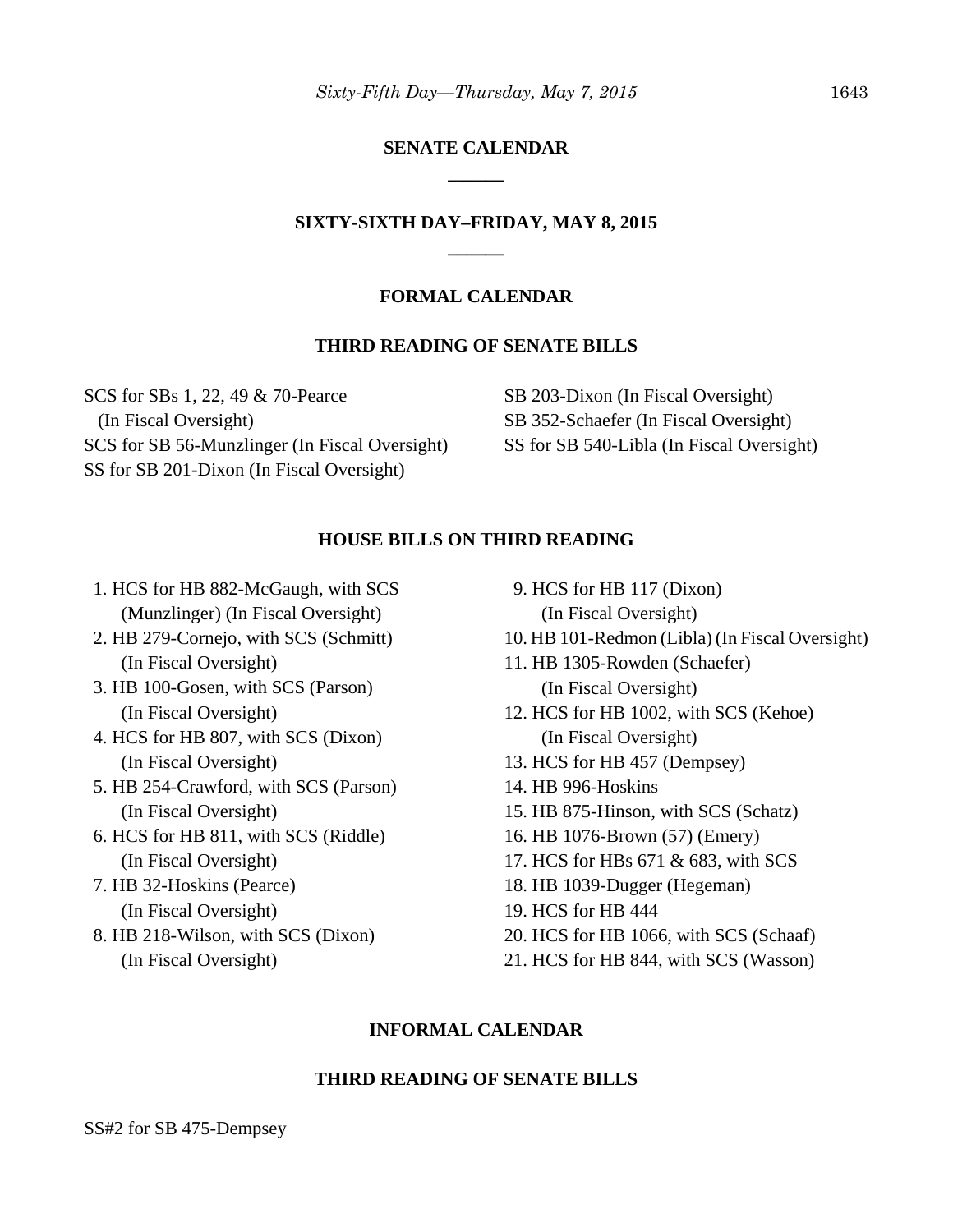#### **SENATE BILLS FOR PERFECTION**

SB 17-Dixon SB 37-Romine, with SCS & SA 1 (pending) SB 44-Nasheed, with SCS, SS for SCS & SA 1 (pending) SB 46-Holsman SB 53-Schaaf, with SS#2 (pending) SB 55-Munzlinger SB 59-Dixon SB 69-LeVota, with SCS SB 80-Dixon, with SCS SB 91-Dixon, with SCS SBs 112, 212, 143 & 234-Dixon, with SCS SB 117-Brown, with SCS SB 127-Brown, with SCS SB 130-Walsh and Schupp, with SCS SB 151-Sater SB 159-Parson SB 167-Schaaf, with SCS SB 177-Munzlinger, with SCS SB 220-Kehoe SB 225-Romine, with SCS SB 227-Emery, with SS (pending) SB 232-Kehoe, with SCS (pending) SB 233-Kehoe, with SCS & SA 2 (pending) SB 266-Schaefer, with SCS SB 267-Schaefer, with SCS SB 268-Pearce, with SCS SB 286-Schaaf and Silvey SB 299-Pearce SB 302-Riddle, with SCS (pending) SB 304-Keaveny, with SCS

SB 305-Onder SB 313-Wallingford, with SCS SBs 331 & 21-Libla, with SCS & SS for SCS (pending) SB 339-Munzlinger, with SS (pending) SB 358-Kehoe SB 360-Parson, with SCS SB 371-Munzlinger SB 372-Keaveny, with SCS (pending) SB 374-Schatz, with SCS SB 399-Onder SB 400-Onder, with SS (pending) SB 409-Wallingford, with SCS SB 420-Schmitt SB 424-Pearce, with SA 1 (pending) SB 427-Sifton, with SCS SB 432-Onder, with SCS SB 442-Schaefer SBs 451, 307, 100 & 165-Dixon, with SCS SB 452-Schmitt, et al, with SA 1 & point of order (pending) SB 455-Kehoe SB 469-Munzlinger SB 471-Schaaf SB 481-Onder, with SCS SB 520-Kehoe, with SCS SB 528-Sater SB 567-Chappelle-Nadal, et al SJR 7-Richard and Wallingford SJR 12-Onder, with SCS (pending)

#### **HOUSE BILLS ON THIRD READING**

HCS for HB 33, with SCS (Parson) HB 64-Dugger (Cunningham)

HCS for HB 104 (Schaefer) HB 108-McCaherty (Dixon)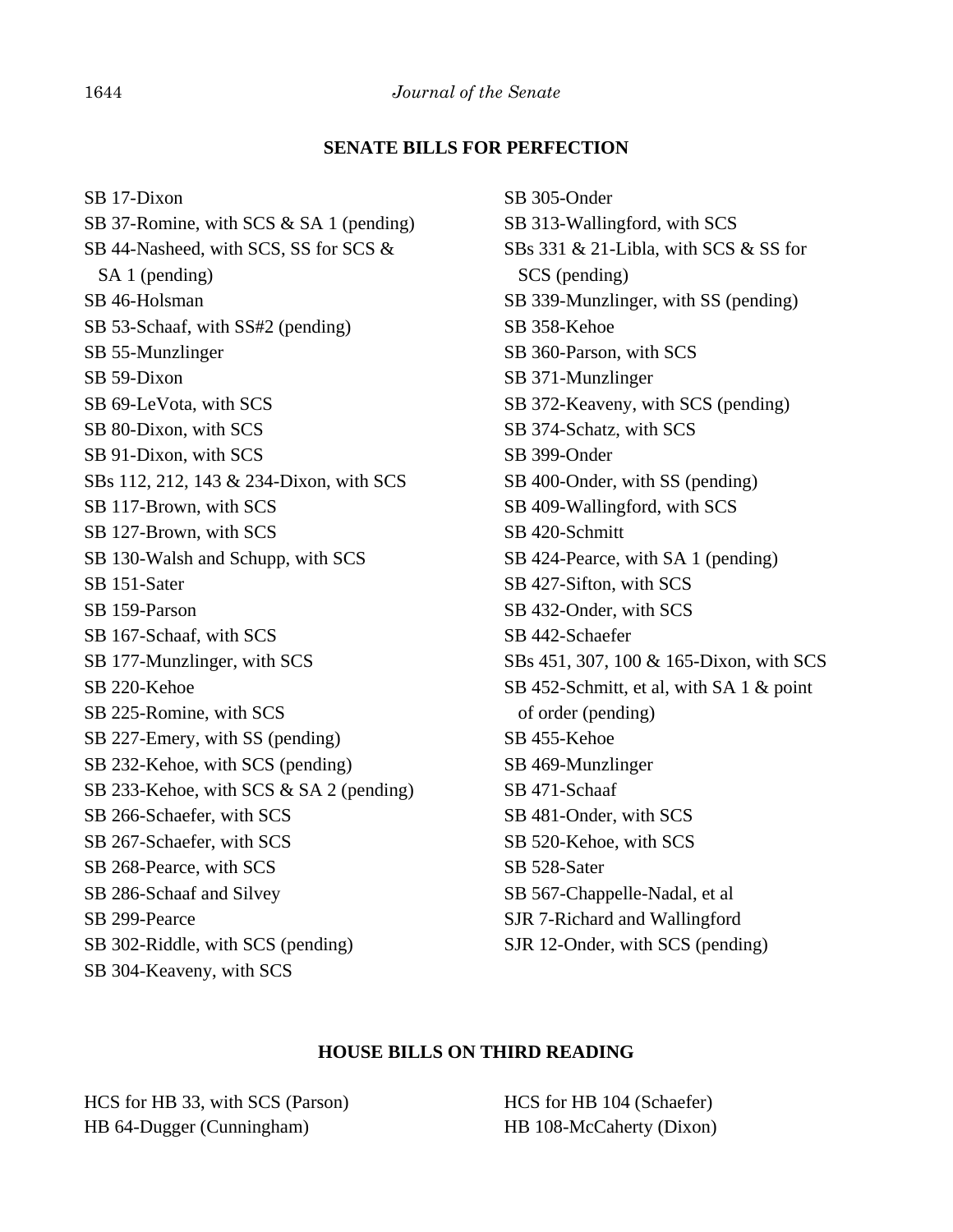HCS for HB 112 (Wasson) HCS for HB 119 (Wallingford) HB 185-Love (Parson) HB 190-Swan (Wallingford) HB 210-Conway (104) (Kehoe) HB 233-Franklin, with SCS (Parson) HB 271-Hoskins (Dixon) HB 276-Cornejo, with SCS (Onder) HCS for HB 299, with SCS (Kraus) HB 336-McGaugh (Kraus) HB 341-Dugger (Kraus) HB 401-Fraker, with SCS (Sater) HB 440-Koenig (Kraus) HCS for HB 478-Fitzwater (Wallingford) HB 494-Leara (Kehoe) HB 502-Kelley, with SCS (Kraus) HB 523-Burlison, with SCS (Brown) HB 529-Gosen, with SCS (Parson) HB 533-Dugger, with SCS (Wasson) HCS for HB 538, with SCS (Brown) (In Fiscal Oversight) HB 562-Davis (Wasson) HCS for HBs 578, 574 & 584, with SCS (Riddle) HB 589-Hough, with SCS (Onder) HCS for HB 592 (Wasson)

HCS for HB 635 (Dixon) HB 675-Rowden, with SS & SA 1 (pending) (Libla) HB 684-Koenig (Dixon) HCS for HB 692, with SCS (Munzlinger) HCS for HB 714 (Wallingford) HCS for HB 734, with SCS (Dixon) HCS for HB 777 (Kraus) HCS for HB 796, with SCS (Sater) HB 808-Cornejo, with SCS (Hegeman) HCS for HB 830, with SCS (Munzlinger) HB 836-Ross (Libla) HCS for HB 864 (Kehoe) HB 923-Miller, with SCS (Kehoe) HCS for HB 926 (Cunningham) HCS for HB 976, with SCS (Riddle) HB 982-Rowden (Pearce) HB 1010-Brown (57) (Munzlinger) HCS for HB 1019, with SCS (Romine) HCS for HB 1058, with SCS (Brown) HCS for HB 1063 (Dixon) HCS for HB 1084 (Romine) HB 1093-Houghton (Riddle) HB 1127-Johnson, with SCS (Hegeman) HJR 1-Dugger (Kraus) HCS for HJR 34, with SCS (Schmitt)

#### **SENATE BILLS WITH HOUSE AMENDMENTS**

SCS for SB 230-Romine, with HCS, as amended

SB 458-Sater, with HCS, as amended

# **BILLS IN CONFERENCE AND BILLS CARRYING REQUEST MESSAGES**

#### **In Conference**

SS#2 for SCS for SB 11-Richard, with HA 1, HA 2, as amended, HA 3, as amended & HA 4 SB 13-Munzlinger, with HCS, as amended (CCR Offered)